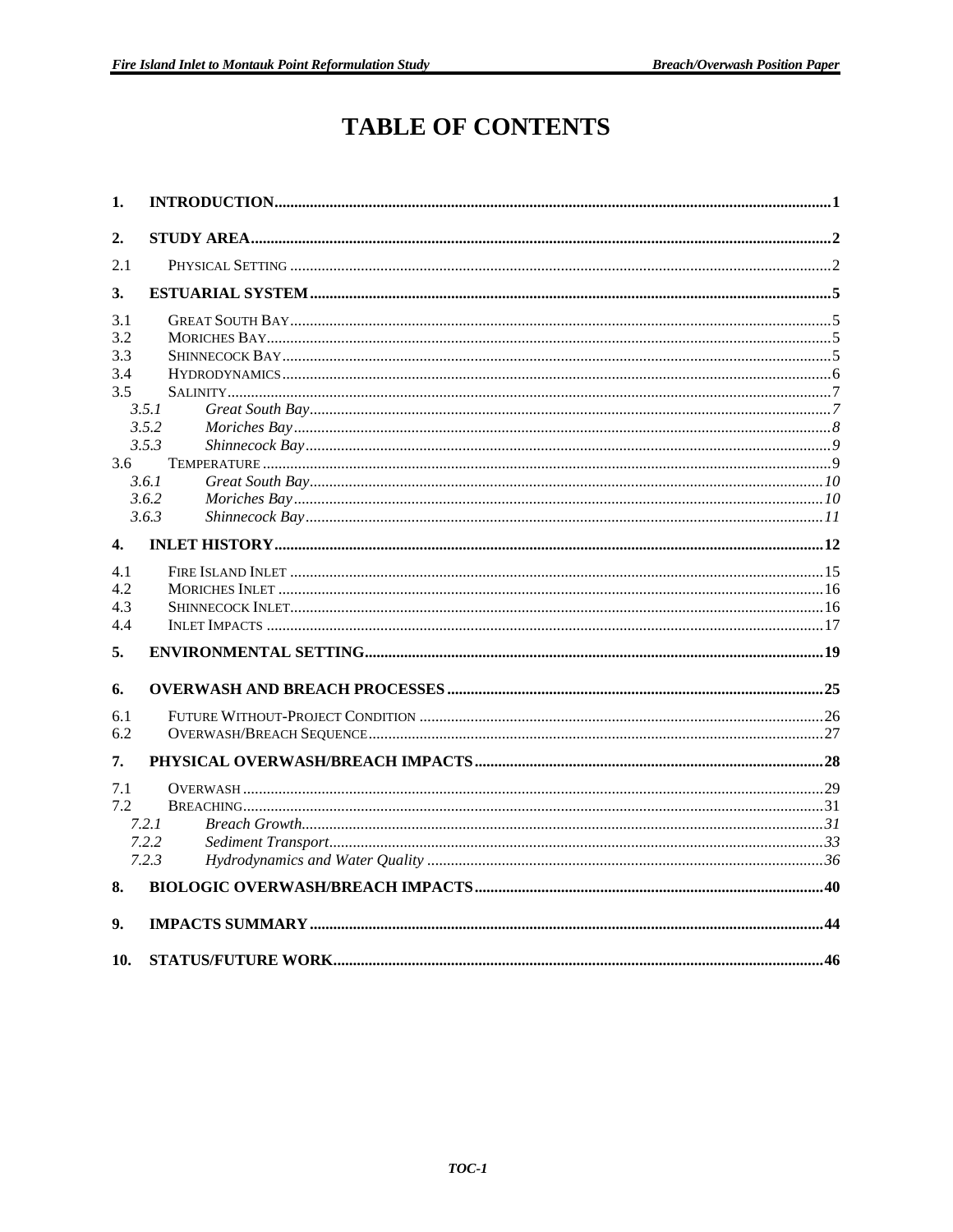# **BARRIER ISLAND BREACH AND OVERWASH IMPACTS POSITION PAPER**

#### **1. INTRODUCTION**

The Atlantic Coast of Long Island, Fire Island Inlet to Montauk Point, New York, Storm Damage Reduction Reformulation Study seeks to evaluate long-term solutions for storm damage reduction along the south shore of Long Island. Barrier island and mainland property damages being addressed by the Reformulation Study primarily arise from storms due to tidal inundation, wave attack and erosion impacts. The severity of storm impacts in the areas surrounding Great South, Moriches and Shinnecock Bays is strongly dependent on the integrity of the barrier islands from Fire Island Inlet to Southampton. In this regard, overwashing and/or breaching of the barrier islands can lead to exacerbated storm damages as bay storm tide elevations are increased. Reduction of overwashing/breaching frequency and severity are, consequently, principal goals of the Reformulation Study. On the other hand, barrier island overwashing and breaching also contribute to natural habitat changes. Alteration of the beach may change these natural processes and affect the environmental resources in the study area.

This paper examines the physical and biological impacts associated with barrier island overwashing and breaching on the coastal/estuarine environment between Fire Island Inlet and Montauk Point, New York. Physical impacts include the effects of overwash and breaches on bay hydrodynamics and physical parameters. Overwash and breaches are also responsible for bay-directed sediment transport that may bury existing habitats while providing substrate for new shallow water and salt marsh habitat development. Biologic impacts in response to these physical changes are examined to determine the significance of overwash/breach effects on study area's natural resources. These descriptions and future study will provide the foundation for determining the significance of overwash/breach reductions in terms of study area environmental resources. Overall, the purpose of this paper is to concisely describe what is known regarding overwash/breach impacts in the study area and outline areas for additional study.

This paper considers breaching and overwashing impacts relative to two time scales, namely, short-term (days to months), and long-term (years to decades). The geologic time frame (hundreds to thousands of years) is the focus of separate analyses, and is not discussed herein. Physical and biological impacts are evaluated in terms of the localized and systematic effects of overwash and breaching on barrier island and estuarial resources. The physical and biological impacts include those related to the following factors: 1) transport of water into the bays due to breaches, 2) transport of sediment into the bays due to breaches and overwash. In addition, impacts of breach migration and existing inlets on study area resources are discussed.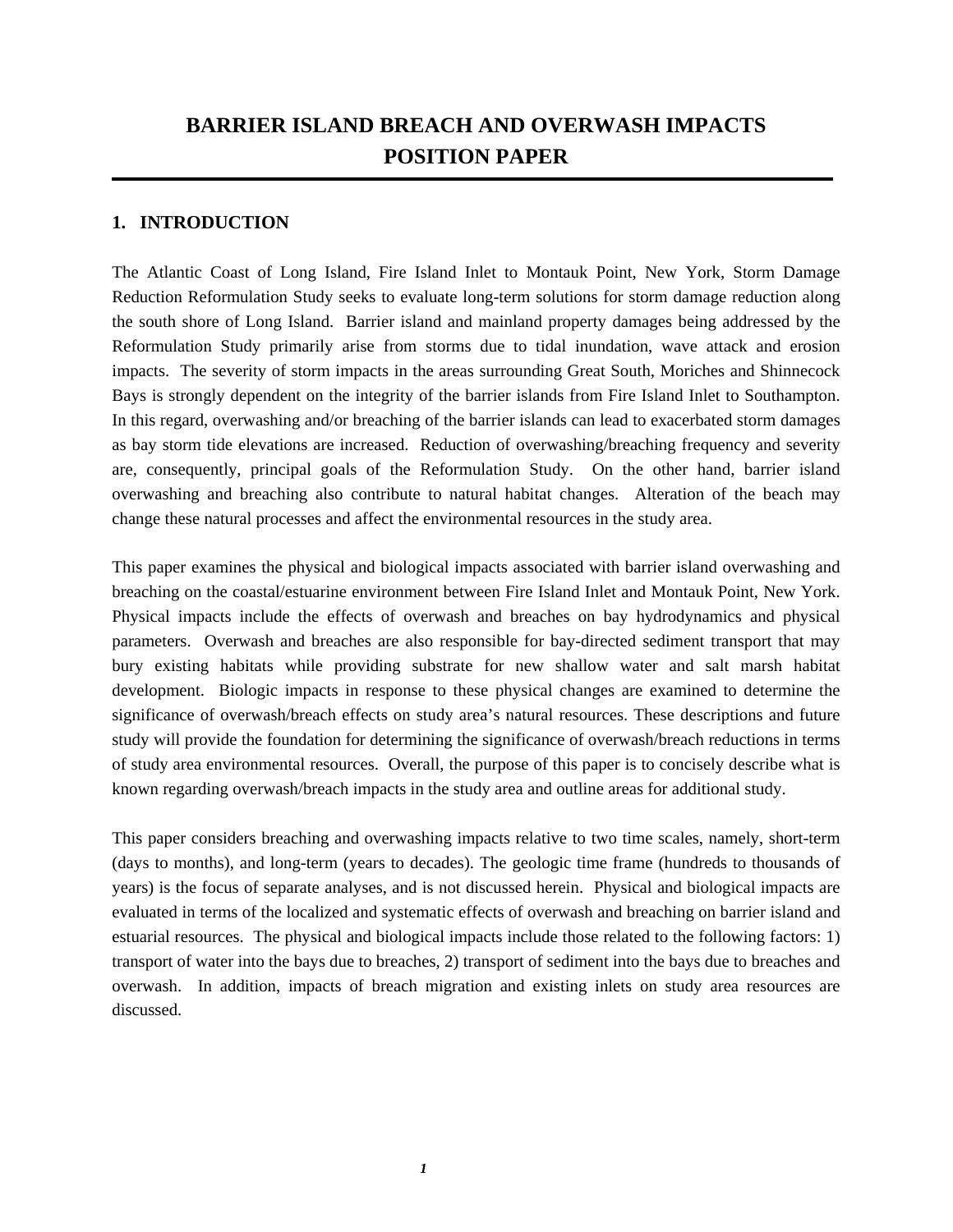#### **2. STUDY AREA**

The Federally authorized project area extends east from Fire Island Inlet to Montauk Point along the Atlantic Coast of Suffolk County, Long Island, New York (see Figure 1). The study area includes the barrier islands, the Atlantic Ocean shorelines and adjacent back-bay areas along Great South, Moriches and Shinnecock Bays. Total study length encompasses approximately 83 miles along the Atlantic Ocean and comprises approximately 70 percent of the total ocean frontage of Long Island, as well as several hundreds of miles of bay shoreline. A series of barrier islands characterize the western portion of the study area extending approximately 50 miles from Fire Island Inlet to Southampton. The barrier island chain includes: (1) Fire Island that extends approximately 30 miles east from Fire Island Inlet to Moriches Inlet, (2) the 16-mile barrier island segment which contains Westhampton and Tiana Beaches and spans from Moriches Inlet to Shinnecock Inlet, and (3) the 4-mile long barrier island extending from Shinnecock Inlet to Southampton.

#### **2.1 Physical Setting**

The study area is comprised of two distinct physiographic regions, specifically a barrier island portion extending from Fire Island Inlet to Southampton and a headland segment from Southampton to Montauk Point. The 50-mile long barrier island segment is characterized by low-lying islands fronting Great South, Moriches and Shinnecock Bays, which are connected through narrow tidal waterways that are elements of the Long Island Intracoastal Waterway (ICW). The barrier islands are generally less than 2,500 feet wide, and contain irregular sand dunes ranging in height to a from 10 to 30 feet above sea level. East of Southampton, a 33-mile long headland reach extends east to Montauk Point. This coastal segment is characterized by narrow beaches backed by a poorly defined dune system, as compared to that existing along the barrier islands. Commencing near Beach Hampton and extending eastward, a series of bluffed headlands are the predominant coastal feature, with bluffs rising to heights greater than 50 feet. A number of land-locked water bodies lie immediately shoreward of the oceanfront, the larger of which include Agawam Lake, Mecox Bay, Sagaponack Lake, Georgica Pond and Hook Pond. It is noted that the focus of this paper is the 50-mile barrier island segment between Fire Island Inlet and Southampton.

Barrier island overwashing, while indicative of low island elevations, can lead to further island flattening with material spreading outward causing island widening, increased back barrier elevations, and the establishment of substrate for salt marsh development along the bay shorelines of the barrier island. Accordingly, locations historically subject to overwashing may not be as vulnerable to future breaching or overwashing, based upon these changed back bay conditions. Breaches are most likely to occur when severe overwashing occurs in concert with narrow island widths and the presence of relatively deep water adjacent to the bay shoreline of the island. Under these circumstances, storm-induced overwashing may deposit eroded barrier island sediments below normal or elevated storm tide levels, which permits further scouring of the barrier island section due to storm or normal tidal exchange between the bay and ocean.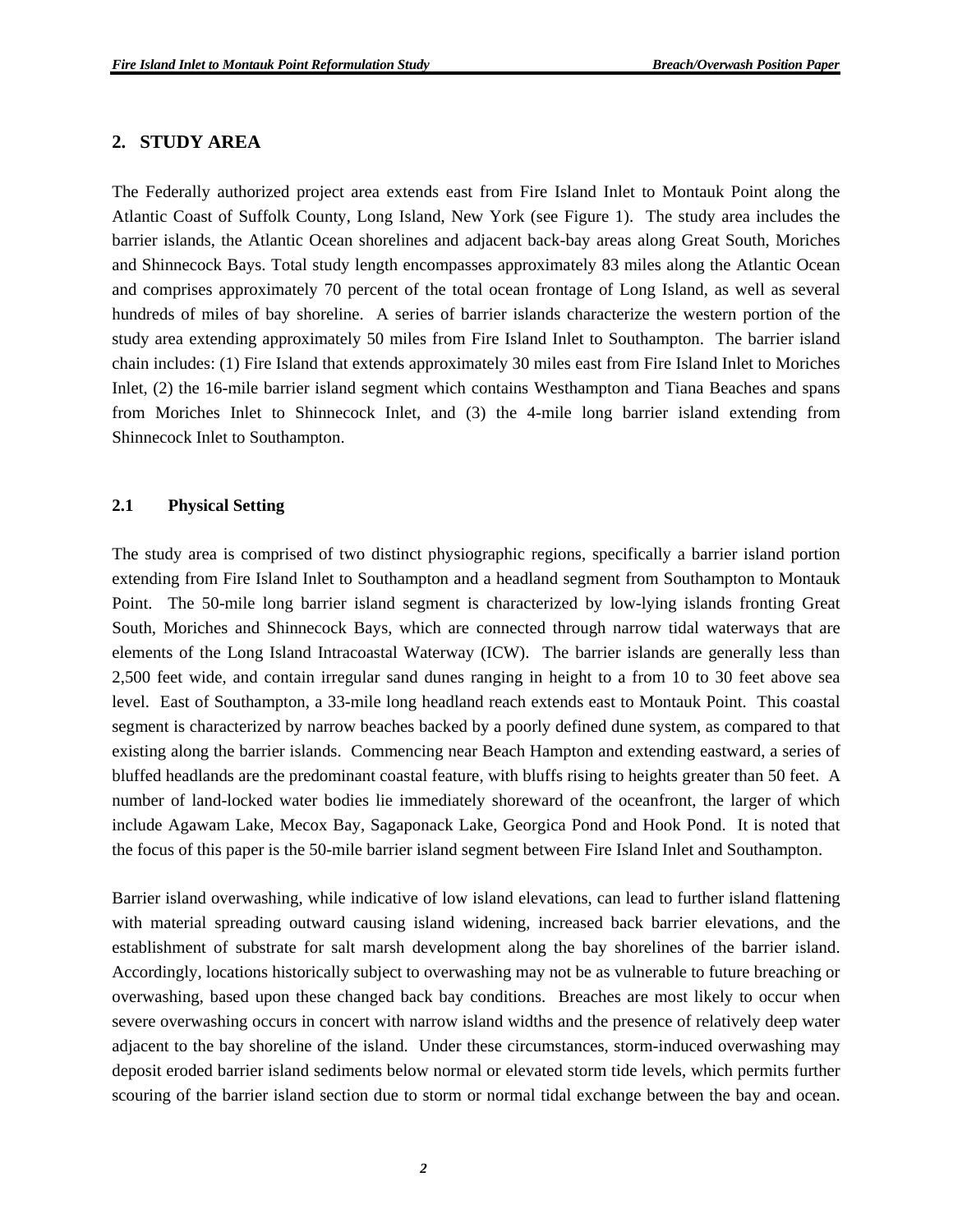Breach (or inlet) persistence depends on the complex relationship between post-storm tidal flows that attempt to further expand the breach and incoming littoral drift. In the event that tidal flows through the breach are sufficient to remove deposited littoral drift, the breach may either remain stable or increase in size, while typically migrating in the direction of predominate littoral transport direction. Leatherman and Allen (1985) indicate that winds typically transport sediment in a seaward direction along the south shore of Long Island and act to elevate the island by building dunes and ridges. The significance of aeolian transport is estimated to range from minor (McCluskey et al., 1983) to comparable to water-borne sediment transport in dune building processes (e.g., Zimmer, 1991).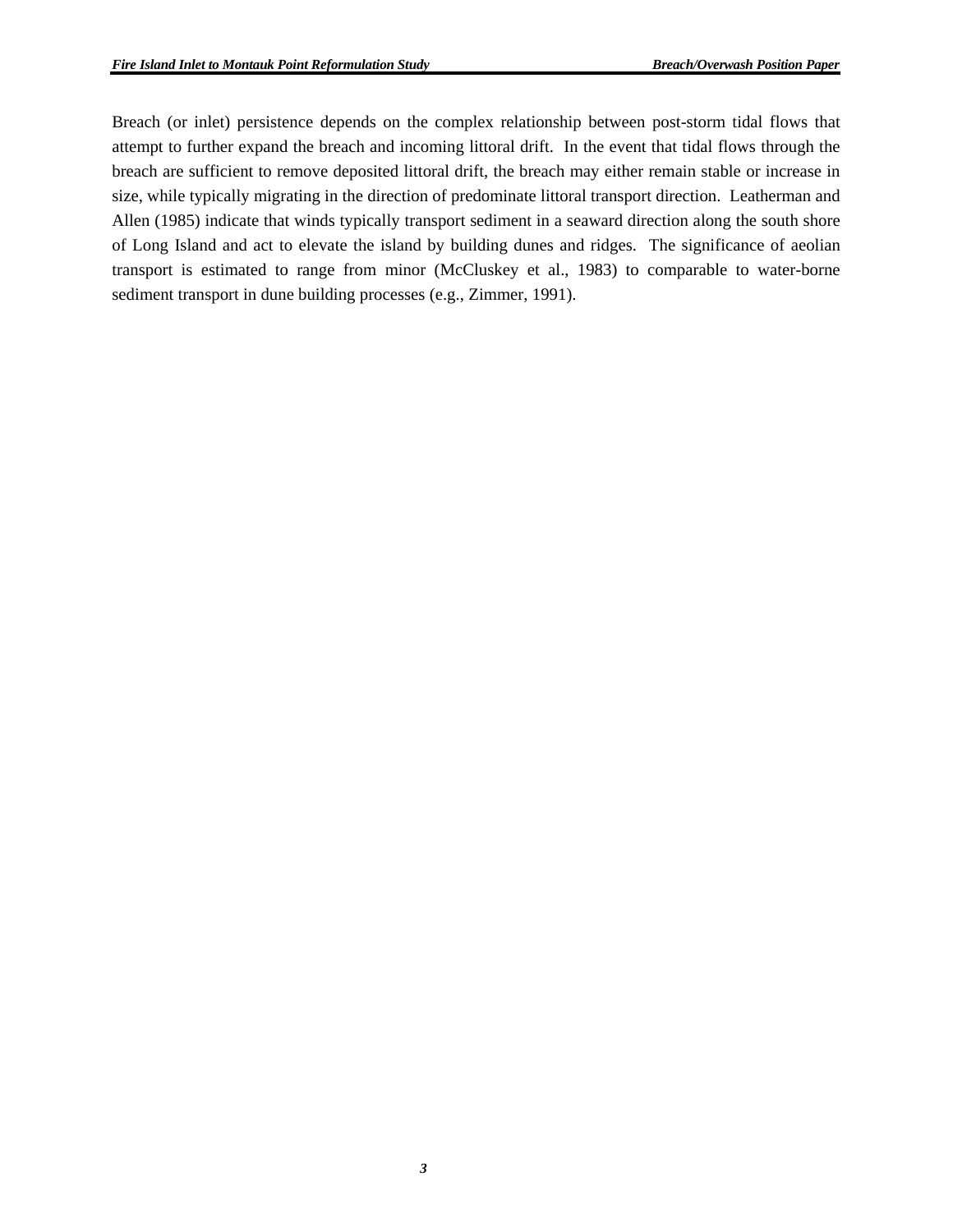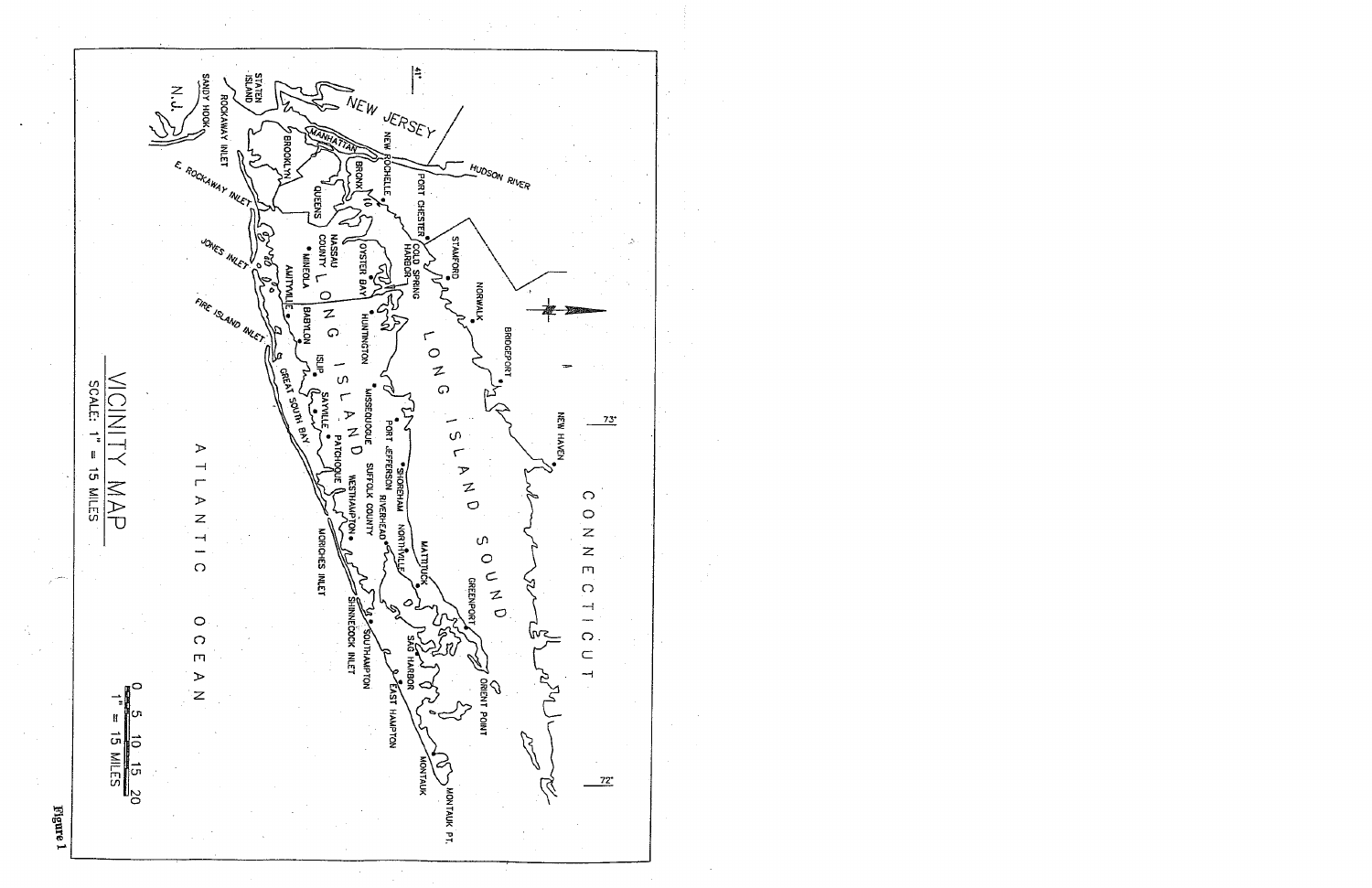#### **3. ESTUARIAL SYSTEM**

The study area estuarial system, comprised of Great South, Moriches and Shinnecock Bays, are respectively connected to the Atlantic Ocean through Fire Island, Moriches and Shinnecock Inlets. These inlets are located approximately 50, 80 and 96 miles east of The Battery, New York City, respectively. These inlets were originally stabilized by local interests, and recently been established as Federal navigation projects to maintain each of the inlets.

#### **3.1 Great South Bay**

Great South Bay is the largest of the project area estuaries extending about 33 miles from Massapequa in the west along South Oyster Bay to Smith Point in the east near Bellport Bay. Numerous tidal rivers and creeks, as well as several significant embayments, including Patchogue and Nicoll Bays and Great Cove, characterize the northern shore of Great South Bay. The larger tidal rivers include the Connetquot River and Champlin Creek. Great South Bay may generally be separated into two distinct basins relative to the location of Fire Island Inlet. East of the inlet, bay widths vary from between 2 to 5 miles with water depths averaging roughly 6 to 8 feet. Maximum bay water depths reach about 15 feet. On the other hand, Great South Bay, including South Oyster Bay, to the west of Fire Island Inlet is characterized by widths which are generally less than 1.5 miles. Water depths to the west of the inlet are shallow, averaging approximately 2 feet. Total water surface area of Great South Bay is about 110 square miles.

#### **3.2 Moriches Bay**

Moriches Bay is a comparatively small estuary comprised of an ocean entrance, eastern and western connections to Shinnecock Bay and Great South Bay, respectively, and a number of tidal rivers and creeks. The bay extends to Smith Point (inclusive of Narrow Bay) at its western end where it adjoins Great South Bay and to Potunk Point on its eastern end where it meets Shinnecock Bay through the Quantuck and Quogue Canals. Moriches Bay is about 14 miles long and has widths in the main body which range from 0.75 to 2.5 miles. Widths in Narrow Bay range from approximately 1,000 to 4,000 feet. Moriches Bay has a surface area of roughly 16 square miles and consists of two basins (i.e. eastern and western) both of which are approximately 2.5 miles wide with average water depths of 6 to 7 feet. The mainland side of the bay features numerous streams and tidal creeks, the largest of which are the Forge River and Seatuck Creek.

#### **3.3 Shinnecock Bay**

Shinnecock Bay, like Moriches Bay to the west, is a relatively small estuary comprised of an ocean entrance, a western connection to Moriches Bay, and several tidal rivers and creeks. The bay extends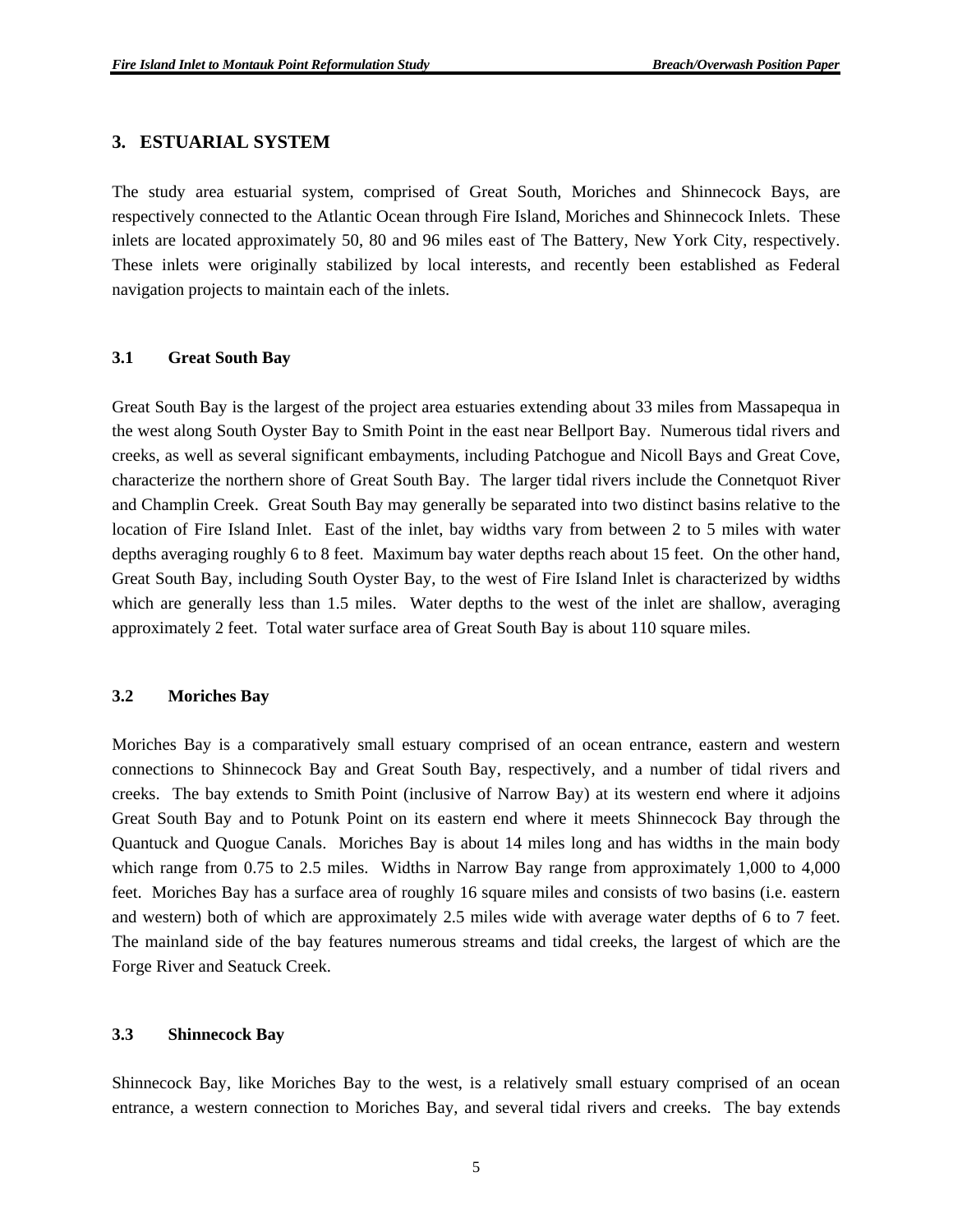from the Village of Southampton to the east to the Village of Quogue to the west where it connects with Moriches Bay through the Quantuck and Quogue Canals. These canals, which are about 200 feet in width and include a surface area of about 2 square miles in Quantack Bay, permit exchange to occur between Moriches and Shinnecock Bays. The Shinnecock Canal provides navigation access between Shinnecock and Peconic Bays. Flow between the bays is limited by the presence of a lock and gates. Shinnecock Bay is about 9 miles in length and has widths that range from about 0.4 to 2.8 miles. Average water depths in the bay are about 6 feet with maximum depths of approximately 10 feet. Of the tributaries on the north shore of Shinnecock Bay, Tiana Bay and Weesuk Creek are the largest and are located within the bay's western basin. The total water surface area of Shinnecock Bay is approximately 15 square miles.

#### **3.4 Hydrodynamics**

Water levels in Great South, Moriches, and Shinnecock Bays are dominated by astronomical tides under normal conditions and by storm tides during northeasters and hurricanes. Astronomical tides along Long Island, New York are semi-diurnal. Bay water levels are controlled by tidal elevations at Fire Island, Moriches, and Shinnecock Inlets. Bay tides are less than and lag the ocean tide, and variations in tidal ranges throughout the estuaries are relatively small. The uniformity of tide ranges throughout Great South, Moriches, and Shinnecock Bays is a characteristic of the so-called "pumping mode" of inlet-bay hydraulics where water levels within an embayment remain nearly horizontal during ebb and flood tide phases. Table 1 summarizes the mean tide range and tidal prism at each inlet.

| <b>TABLE 1</b><br><b>TIDE RANGE/PRISM RANGES</b>                                                      |     |                |  |  |  |
|-------------------------------------------------------------------------------------------------------|-----|----------------|--|--|--|
| <b>Inlet Tidal Range</b><br><b>Tidal Prism Range</b><br>Inlet<br>$({\rm ft}^3 \times 10^6)$<br>(feet) |     |                |  |  |  |
| <b>Fire Island</b>                                                                                    | 4.1 | 1,840 to 3,380 |  |  |  |
| <b>Moriches</b>                                                                                       | 2.9 | 230 to 990     |  |  |  |
| <b>Shinnecock</b>                                                                                     | 29  | 960 to 1,120   |  |  |  |

Freshwater enters the estuaries primarily through adjoining tributaries and groundwater seepage. Drainage areas for each bay were estimated as: (1) Great South Bay – 378 square miles, (2) Moriches Bay – 75 square miles, and (3) Shinnecock Bay – 25 square miles. Information concerning freshwater sources is relatively sparse. However, the U.S. Geological Survey (USGS) monitors several tributaries at locations far removed from the bays. Table 2 shows the available average daily flow rates for major tributaries. USGS (USACE, 1975) estimates indicate that nearly 25% of all freshwater entering the estuaries can be attributed to groundwater seepage.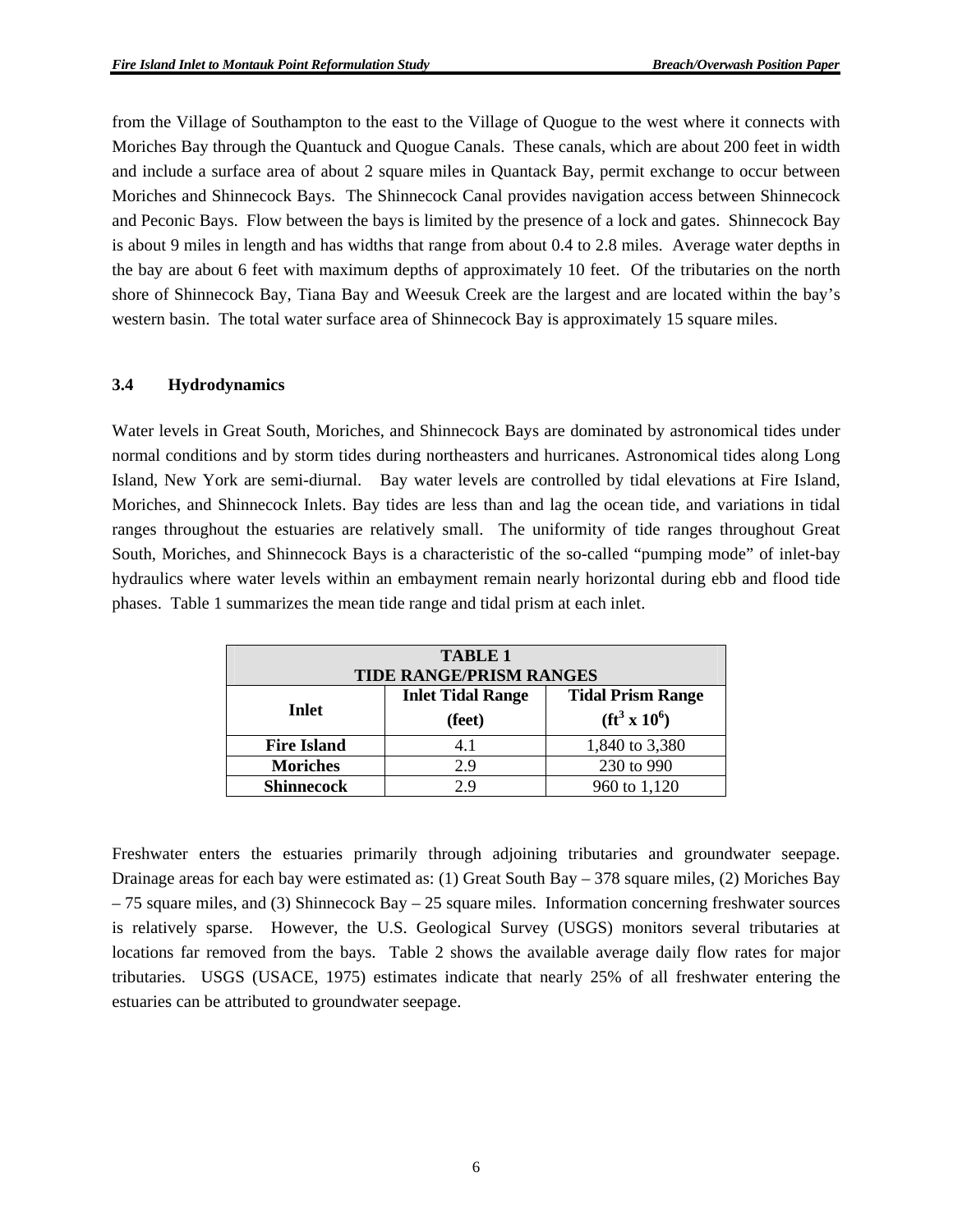| TABLE 2<br><b>FRESHWATER SOURCES</b> |      |  |  |  |
|--------------------------------------|------|--|--|--|
| <b>Source</b><br>Flow (cfs)          |      |  |  |  |
| <b>Carlls River</b>                  | 26.4 |  |  |  |
| <b>Carmans River</b>                 | 25.3 |  |  |  |
| Champlin Creek                       | 7.1  |  |  |  |
| <b>Connetquot River</b>              | 39.2 |  |  |  |
| Massapequa                           | 8.2  |  |  |  |
| Patchogue River                      | 20.5 |  |  |  |
| Peconic River                        | 39.4 |  |  |  |
| Penataquit Creek                     | 6.3  |  |  |  |
| Sampawams                            | 10.0 |  |  |  |
| Santapogue                           | 4.2  |  |  |  |
| <b>Swan River</b>                    | 12.3 |  |  |  |

#### **3.5 Salinity**

Pritchard (1983) indicates that spatial and temporal salinity distributions in the bays along the south shore of Long Island are dependent upon two major factors: (1) freshwater inflow rates which vary both yearly and seasonally, and (2) exchange rate of sea and bay waters through tidal inlets. Salinity levels are dictated by the balance between: (1) saltwater inflow through bay inlets, (2) flow exchanges between bays and (3) freshwater flow entering the bay via major rivers and creeks. Salinity data were obtained from the Department of Health Services, Office of Ecology, Suffolk County, New York. These data consist of salinity and temperature measurements for 31 stations throughout Great South Bay, 10 stations in Moriches Bay, and 10 stations in Shinnecock Bay for the period from March 1977 to December 1997. Measurements were taken on a monthly to annual basis. Station locations for each of the study area bays are shown in Figures 2 to 4.

#### **3.5.1 Great South Bay**

Spatial and temporal salinity values in Great South Bay varied significantly during the collection period. Average salinities and standard deviations for each measurement station during the 20-year measurement period are listed in Tables 3 and 4 for stations east of Fire Island Inlet and west of Fire Island Inlet (including the inlet), respectively. These averages represent all measurements, regardless of the season during which measurements were obtained. Salinity units are given in parts per thousand (ppt). Stations 280, 290, and 300 were not considered in this study due to the incompleteness of their respective data sets. The high salinity variations experienced in Great South Bay are judged to result from the influx of freshwater from the many tributaries supplying Great South Bay. Pritchard and Gomes-Reyes (1986) determined that nearly 25% of all freshwater influx to Great South Bay enters via Carman's River in eastern Great South (Station 110). The high volume of freshwater influx into eastern Great South Bay is reflected in salinity values throughout the bay. Average salinity is lowest at the mouth of Carman's River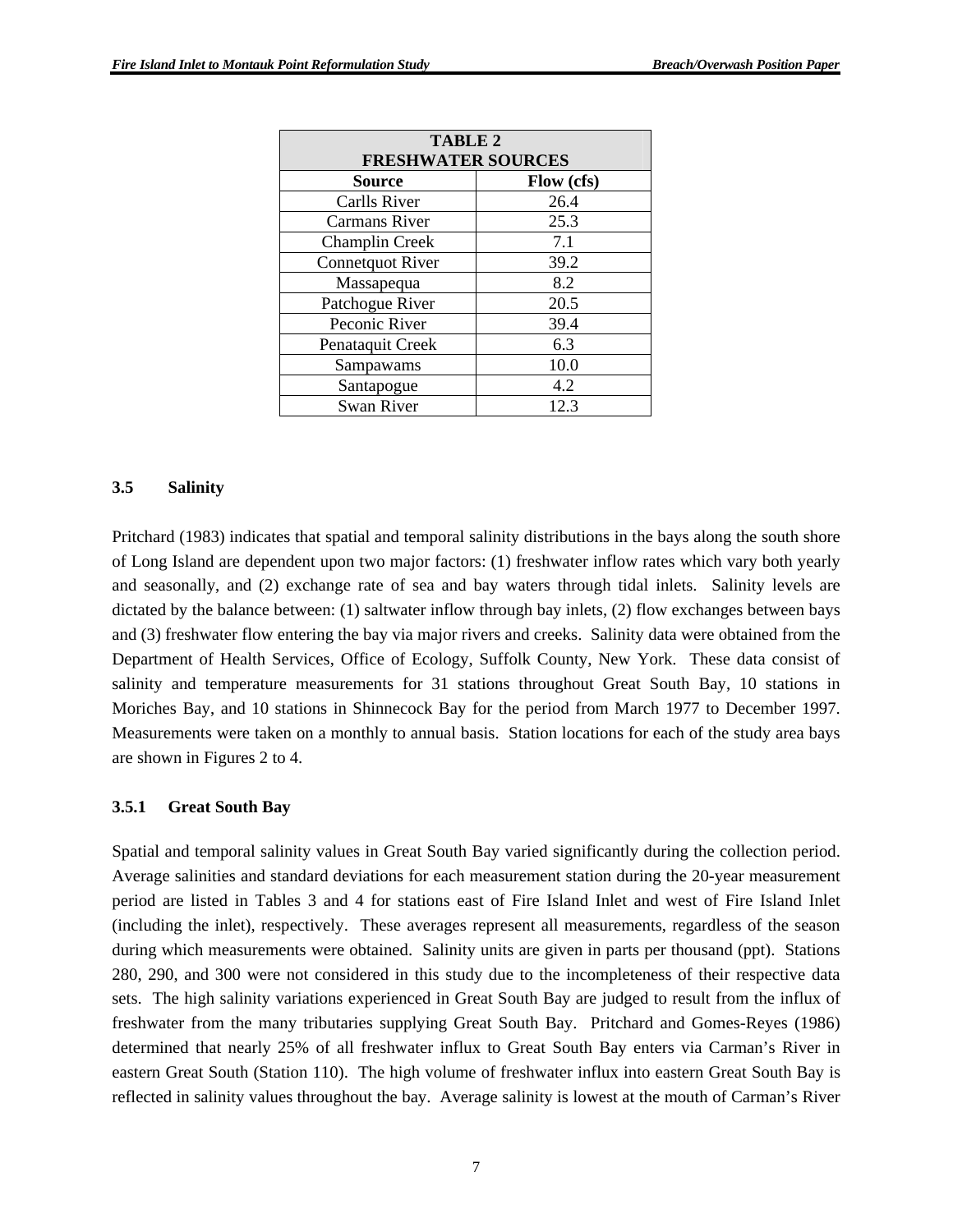and increases with distance from the river with the highest average bay salinities occurring in South Oyster Bay west of Great South Bay. Furthermore, flow exchanges between Great South Bay and Moriches Bay may produce additional influence on salinity levels within the eastern basin of Great South Bay.

| <b>TABLE 3</b><br><b>GREAT SOUTH BAY (EAST OF INLET) SALINITY</b> |      |     |  |  |  |  |
|-------------------------------------------------------------------|------|-----|--|--|--|--|
| Std. Dev. (ppt)<br><b>Station</b><br>Average (ppt)                |      |     |  |  |  |  |
| 100                                                               | 25.5 | 2.3 |  |  |  |  |
| 110                                                               | 24.3 | 2.5 |  |  |  |  |
| 120                                                               | 25.2 | 2.5 |  |  |  |  |
| 130                                                               | 25.2 | 2.0 |  |  |  |  |
| 140                                                               | 26.4 | 2.3 |  |  |  |  |
| 150                                                               | 26.2 | 2.1 |  |  |  |  |
| 160                                                               | 25.6 | 2.2 |  |  |  |  |
| 170                                                               | 27.6 | 1.9 |  |  |  |  |
| 180                                                               | 28.6 | 1.4 |  |  |  |  |
| 27.0<br>1.6<br>190                                                |      |     |  |  |  |  |

| <b>TABLE 4</b>                                     |                                                 |     |  |  |  |  |  |
|----------------------------------------------------|-------------------------------------------------|-----|--|--|--|--|--|
|                                                    | <b>GREAT SOUTH BAY (WEST OF INLET) SALINITY</b> |     |  |  |  |  |  |
| Std. Dev. (ppt)<br><b>Station</b><br>Average (ppt) |                                                 |     |  |  |  |  |  |
| 200                                                | 29.6                                            | 1.5 |  |  |  |  |  |
| 210                                                | 29.2                                            | 1.4 |  |  |  |  |  |
| 220                                                | 31.4                                            | 0.9 |  |  |  |  |  |
| 230                                                | 30.9                                            | 12  |  |  |  |  |  |
| 240                                                | 27.8                                            | 1.7 |  |  |  |  |  |
| 250                                                | 28.9                                            | 1.6 |  |  |  |  |  |
| 260                                                | 30.6                                            | 1.6 |  |  |  |  |  |
| 270                                                | 29.6                                            |     |  |  |  |  |  |

#### **3.5.2 Moriches Bay**

As in Great South Bay, salinity values within Moriches Bay varied somewhat during the data collection period. Average salinities and standard deviations of the salinity values at each measurement station during the 20-year measurement period are listed in Table 5. Salinity variations in the eastern basin and Moriches Inlet have been relatively small, ranging from 28 to 33 ppt. Relatively large variations have occurred, on the other hand, in the western basin where salinity values ranged from 21 to 33 ppt. The relatively high salinity variations experienced in the western basin are judged to result from the fact that most of the rivers and creeks discharging freshwater into Moriches Bay are located within the western basin. Furthermore, flow exchanges between Great South Bay and the western basin may influence salinity levels, whereas smaller exchange between Moriches and Shinnecock Bays appears to have negligible effect. Average salinities in the inlet, the eastern basin and the western basin during the 20 year measurement period were 31.0, 29.9 and 28.6 ppt, respectively.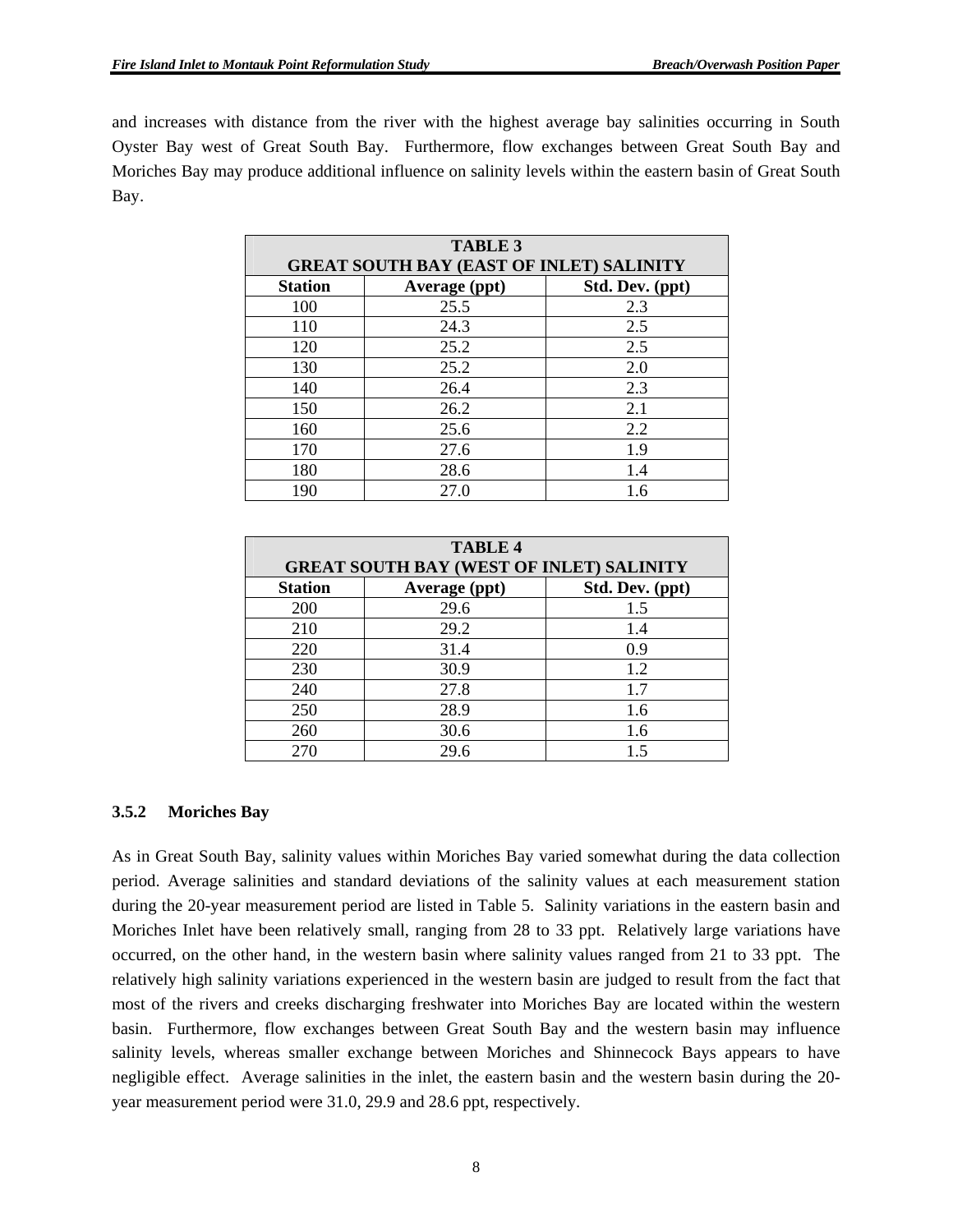| <b>TABLE 5</b>                                     |                              |     |  |  |  |  |
|----------------------------------------------------|------------------------------|-----|--|--|--|--|
|                                                    | <b>MORICHES BAY SALINITY</b> |     |  |  |  |  |
| <b>Station</b><br>Std. Dev. (ppt)<br>Average (ppt) |                              |     |  |  |  |  |
| 100                                                | 27.0                         | 2.6 |  |  |  |  |
| 110                                                | 26.5                         | 2.4 |  |  |  |  |
| 120                                                | 28.6                         | 2.6 |  |  |  |  |
| 130                                                | 30.2                         | 2.0 |  |  |  |  |
| 140                                                | 31.0                         | 1.2 |  |  |  |  |
| 150                                                | 30.4                         | 1.4 |  |  |  |  |
| 160                                                | 29.6                         | 0.9 |  |  |  |  |
| 170                                                | 28.4                         | 1.9 |  |  |  |  |
| 180                                                | 29.9                         | 1.0 |  |  |  |  |
| 190                                                | 28.8                         | 1.2 |  |  |  |  |
| 200                                                | 27.4                         | 1.4 |  |  |  |  |

#### **3.5.3 Shinnecock Bay**

Salinity values within Shinnecock Bay varied moderately during the data collection period. Average salinities and standard deviations during the 20-year collection period are listed in Table 6. Salinity variations throughout Shinnecock Bay have ranged from 26 to 33 ppt. The relatively uniform salinity values in Shinnecock Bay are judged to result from the fact that the rivers and creeks discharging freshwater into Shinnecock Bay are evenly distributed between the eastern and western basins. Furthermore, there is little flow exchange between Moriches and Shinnecock Bays.

| <b>TABLE 6</b><br><b>SHINNECOCK BAY SALINITY</b>   |      |     |  |  |  |  |  |
|----------------------------------------------------|------|-----|--|--|--|--|--|
| <b>Station</b><br>Std. Dev. (ppt)<br>Average (ppt) |      |     |  |  |  |  |  |
| 100                                                | 27.9 | 1.1 |  |  |  |  |  |
| 110                                                | 30.1 | 1.1 |  |  |  |  |  |
| 120                                                | 29.7 | 1.2 |  |  |  |  |  |
| 130                                                | 30.4 | 1.2 |  |  |  |  |  |
| 140                                                | 31.1 | 0.9 |  |  |  |  |  |
| 150                                                | 30.2 | 1.0 |  |  |  |  |  |
| 160                                                | 31.0 | 0.9 |  |  |  |  |  |
| 170                                                | 30.7 | 1.1 |  |  |  |  |  |
| 180                                                | 29.4 | 1.2 |  |  |  |  |  |
| 190                                                | 28.0 | 1.2 |  |  |  |  |  |

#### **3.6 Temperature**

The balance between (1) ocean water temperatures entering through the inlets, (2) freshwater flow entering the bays via major rivers, creeks, and groundwater seepage and (3) solar radiation, dictates estuary water temperatures. Temperature data were obtained from the aforementioned Department of Health Services, Office of Ecology, Suffolk County, New York data set.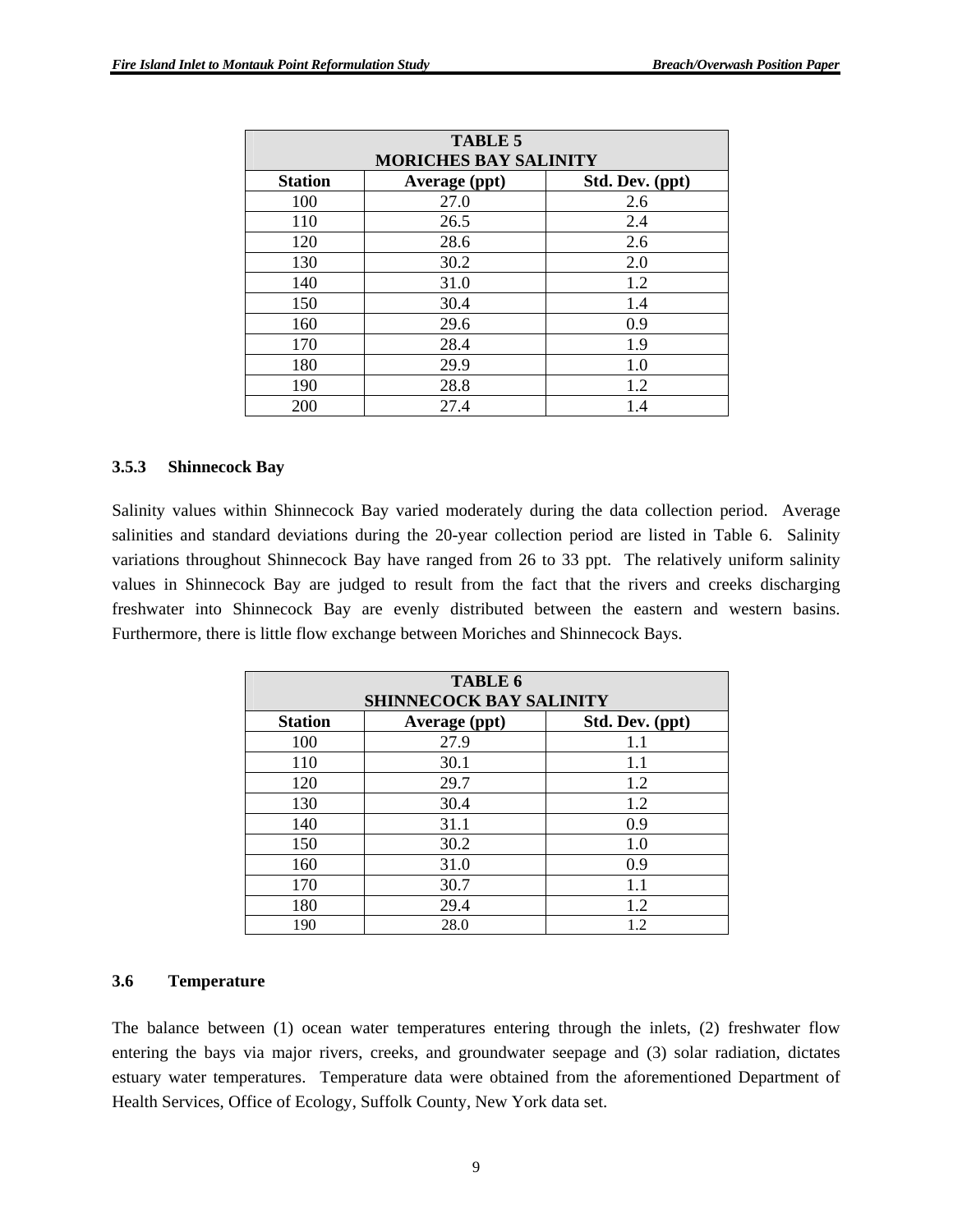#### **3.6.1 Great South Bay**

Temperatures in Great South Bay varied significantly during the March 1977 to December 1997 data collection period, especially depending of the season of measurement. Average temperatures and standard deviations during the 20-year measurement period are listed in Table 7. Temperatures ranged from 0 to 30  $\degree$ C in the eastern and western basins and 3 to 27  $\degree$ C in the inlet. Average temperatures in Great South Bay varied spatially only  $\pm 1.2$  °C from the median temperature. These values indicate that bay water temperatures are similar to the ocean waters, but are slightly varied due to differences in solar heating for decreased water depths, the influence of freshwater flows and possible ice cover in the winter.

| <b>TABLE 7</b><br><b>GREAT SOUTH BAY TEMPERATURE</b> |      |     |  |  |  |  |  |
|------------------------------------------------------|------|-----|--|--|--|--|--|
| <b>Station</b><br>Average (°C)<br>Std. Dev. $(C)$    |      |     |  |  |  |  |  |
| 100                                                  | 15.6 | 7.1 |  |  |  |  |  |
| 110                                                  | 15.8 | 7.2 |  |  |  |  |  |
| 120                                                  | 15.6 | 7.3 |  |  |  |  |  |
| 130                                                  | 15.7 | 7.1 |  |  |  |  |  |
| 140                                                  | 15.6 | 7.2 |  |  |  |  |  |
| 150                                                  | 16.1 | 7.5 |  |  |  |  |  |
| 160                                                  | 16.3 | 7.4 |  |  |  |  |  |
| 170                                                  | 16.1 | 7.5 |  |  |  |  |  |
| 180                                                  | 15.8 | 7.3 |  |  |  |  |  |
| 190                                                  | 16.3 | 7.5 |  |  |  |  |  |
| 200                                                  | 15.1 | 7.0 |  |  |  |  |  |
| 210                                                  | 16.3 | 7.0 |  |  |  |  |  |
| 220                                                  | 14.1 | 6.3 |  |  |  |  |  |
| 230                                                  | 14.5 | 6.3 |  |  |  |  |  |
| 240                                                  | 16.5 | 7.1 |  |  |  |  |  |
| 250                                                  | 16.5 | 7.0 |  |  |  |  |  |
| 260                                                  | 16.0 | 6.8 |  |  |  |  |  |
| 270                                                  | 6.7  |     |  |  |  |  |  |

#### **3.6.2 Moriches Bay**

Time-averaged temperatures in Moriches Bay are within  $\pm 1^{\circ}C$  of the mean bay temperature. This indicates that the bay is heated evenly and that bay temperatures are comparable to ocean waters. However, temporal temperatures varied significantly during the data collection period. Time-averaged temperatures and standard deviations are listed in Table 8. It is noted that average temperatures tend to be higher with greater distance from Moriches Inlet. This observation may be attributed to the fact that the majority of bay temperature measurements occurred during the spring and summer months when ocean waters are cooler than the bay waters.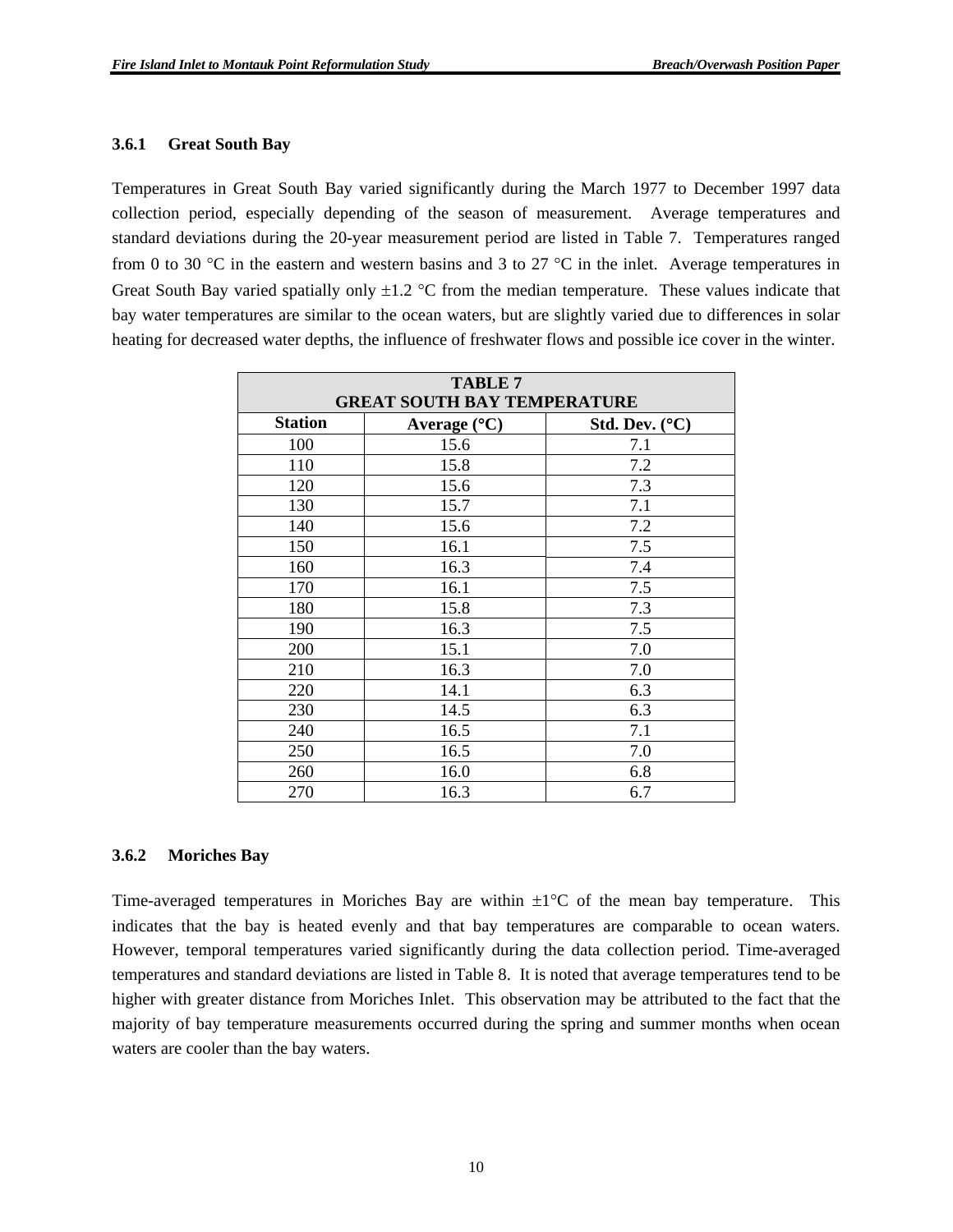#### **3.6.3 Shinnecock Bay**

As in Moriches Bay, time-averaged temperatures in Shinnecock Bay are within  $\pm 1^{\circ}C$  of the mean bay temperature, indicating that the bay is heated relatively evenly and temperatures in the bay are similar to the ocean temperatures. However, temporal temperatures varied significantly during the data collection period due to seasonal effects. Time-averaged temperatures and standard deviations are listed in Table 9. As with Moriches Inlet, average temperatures tend to be higher with distance from the inlet, and it is believed that this observation is the result of measurement times typically during spring and summer months.

| <b>TABLE 8</b><br><b>MORICHES BAY TEMPERATURE</b>                  |      |     |  |  |  |  |
|--------------------------------------------------------------------|------|-----|--|--|--|--|
| <b>Station</b><br>Std. Dev. $(^{\circ}C)$<br>Average $(^{\circ}C)$ |      |     |  |  |  |  |
| 100                                                                | 13.1 | 7.6 |  |  |  |  |
| 110                                                                | 13.2 | 7.5 |  |  |  |  |
| 120                                                                | 12.6 | 7.0 |  |  |  |  |
| 130                                                                | 11.9 | 6.4 |  |  |  |  |
| 140                                                                | 11.6 | 6.1 |  |  |  |  |
| 150                                                                | 12.2 | 6.4 |  |  |  |  |
| 160                                                                | 12.8 | 6.9 |  |  |  |  |
| 170                                                                | 13.2 | 7.0 |  |  |  |  |
| 180                                                                | 12.6 | 6.8 |  |  |  |  |
| 190                                                                | 13.1 | 7.3 |  |  |  |  |
| 200                                                                | 13.3 | 7.7 |  |  |  |  |

| <b>TABLE 9</b><br><b>SHINNECOCK BAY TEMPERATURE</b>                |      |     |  |  |  |  |  |
|--------------------------------------------------------------------|------|-----|--|--|--|--|--|
| <b>Station</b><br>Std. Dev. $(^{\circ}C)$<br>Average $(^{\circ}C)$ |      |     |  |  |  |  |  |
| 100                                                                | 12.2 | 7.3 |  |  |  |  |  |
| 110                                                                | 12.0 | 6.8 |  |  |  |  |  |
| 120                                                                | 11.8 | 6.6 |  |  |  |  |  |
| 130                                                                | 11.6 | 6.2 |  |  |  |  |  |
| 140                                                                | 11.3 | 5.7 |  |  |  |  |  |
| 150                                                                | 11.8 | 6.4 |  |  |  |  |  |
| 160                                                                | 11.6 | 5.9 |  |  |  |  |  |
| 170                                                                | 11.8 | 6.1 |  |  |  |  |  |
| 180                                                                | 12.1 | 6.7 |  |  |  |  |  |
| 190                                                                | 12.6 | 7.3 |  |  |  |  |  |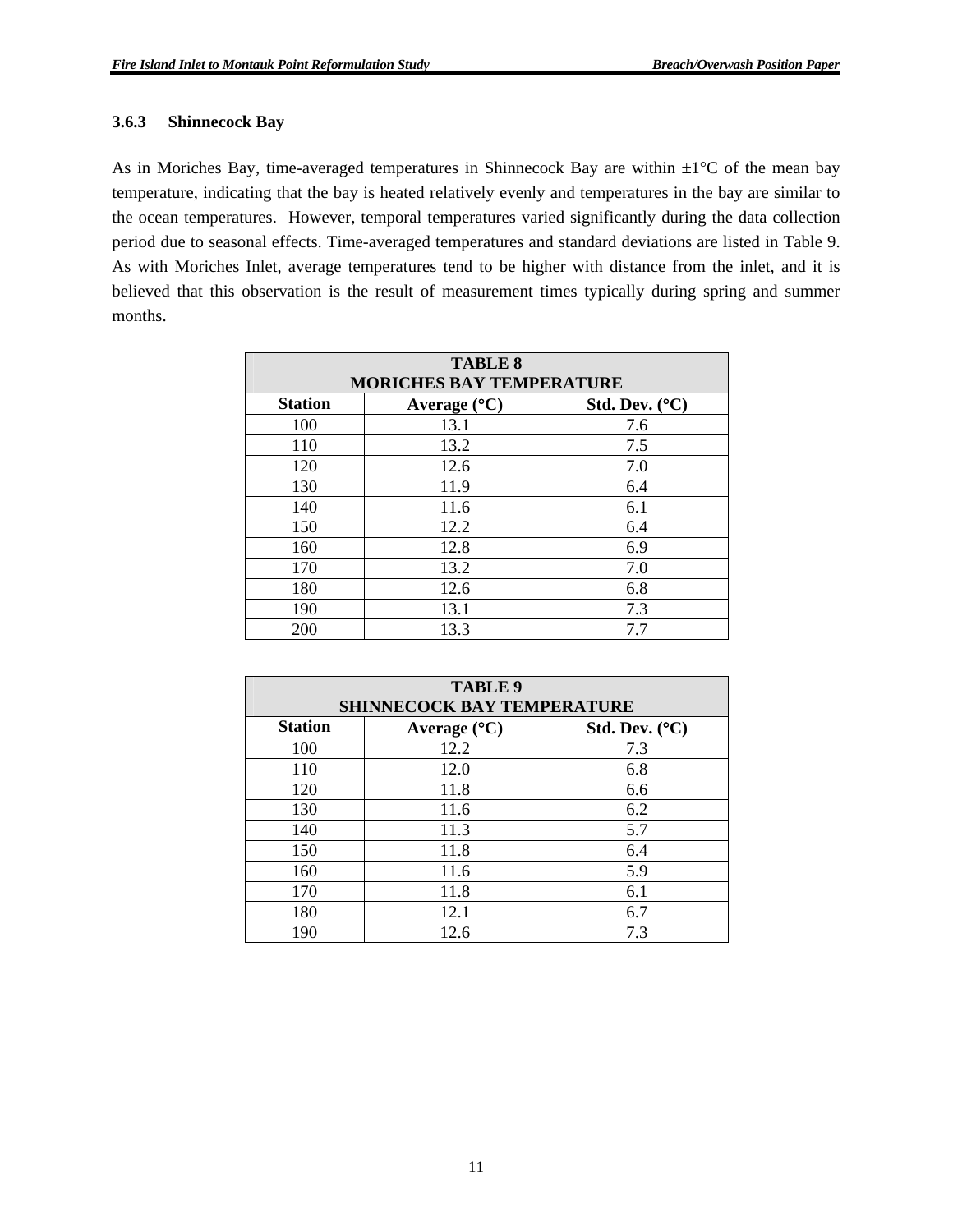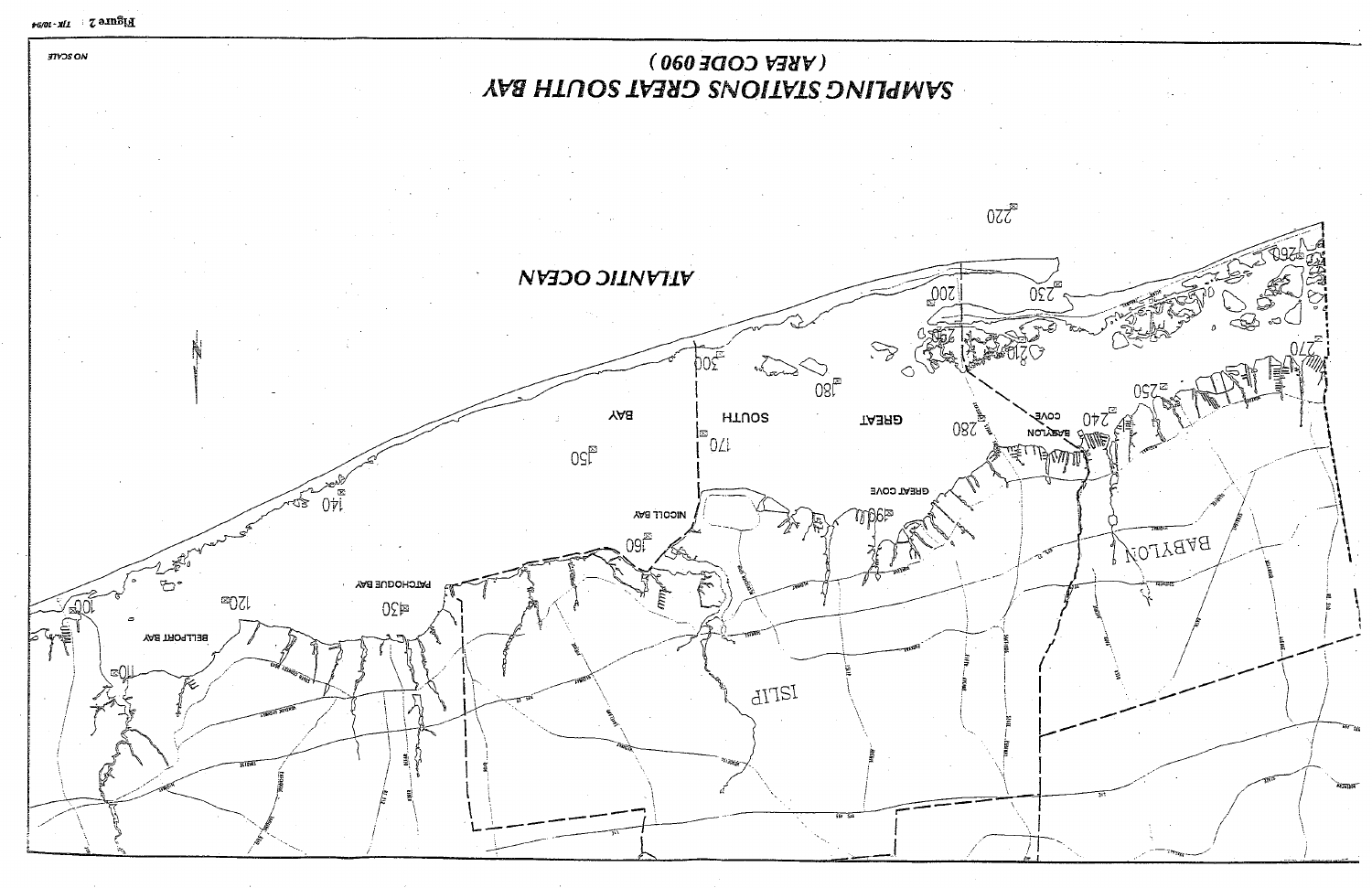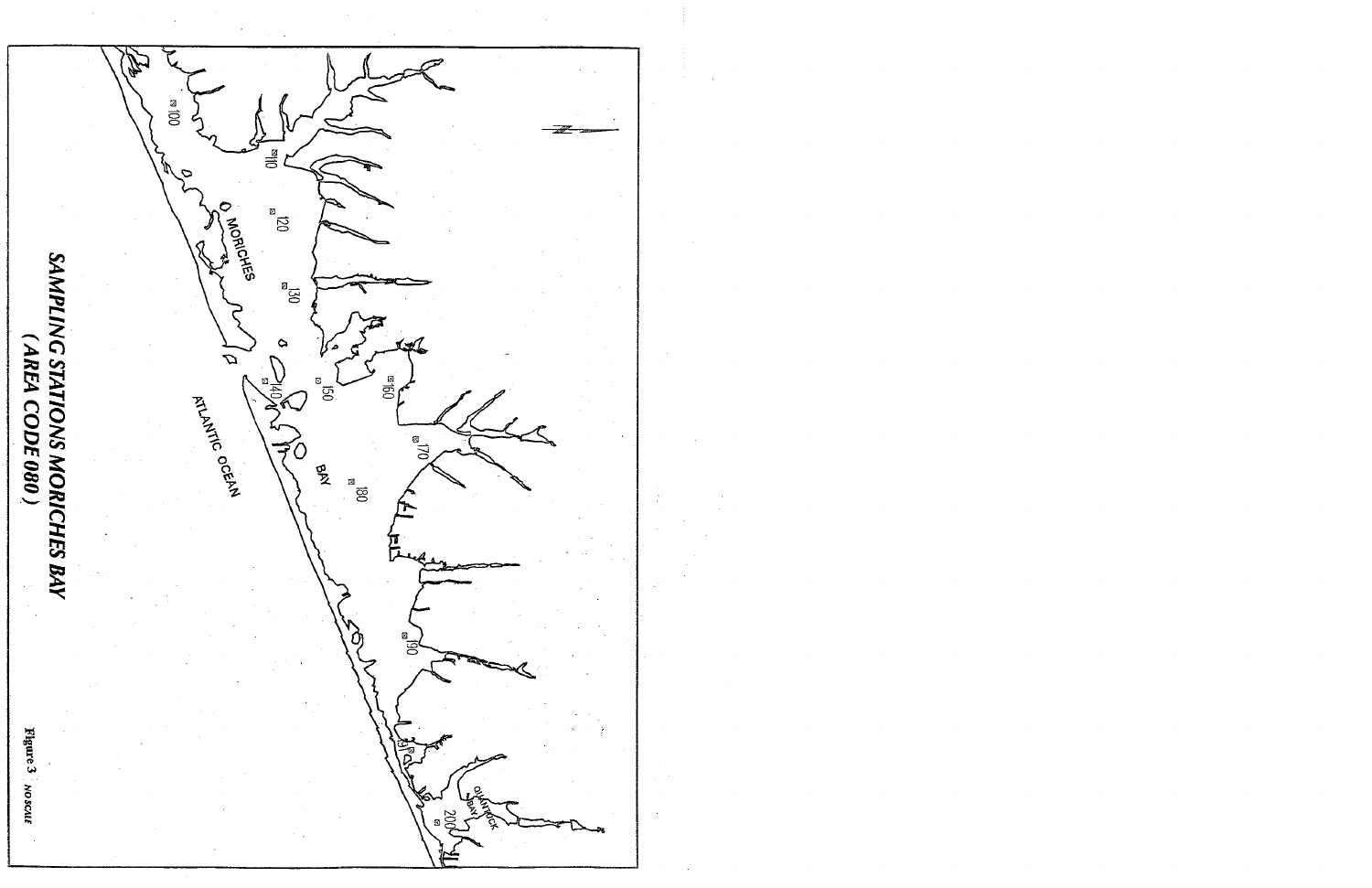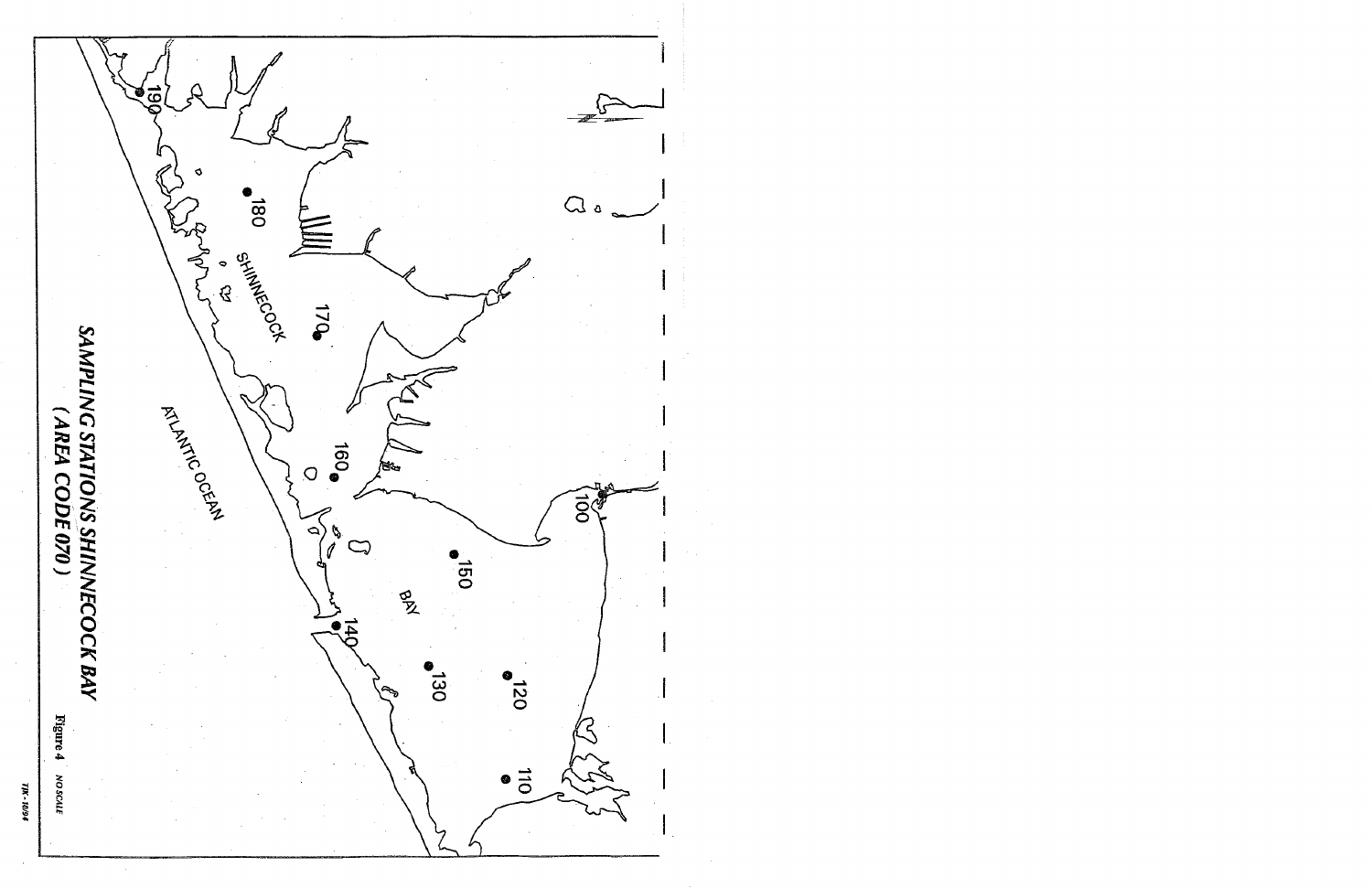#### **4. INLET HISTORY**

Numerous inlets, breaches and overwash areas have existed along the study area according to records dating to the 16th century. The study area currently contains three inlets, namely Fire Island, Moriches, and Shinnecock Inlets, although the historic number and location of tidal inlets has been highly variable. The recent stability of the three existing inlets is largely due to Federal maintenance and stabilization efforts that have included dredging of navigation channels and jetty construction.

Regarding historical inlet locations along the study area, US Army Engineer District, New York (1958) stated…*Charts of Long Island dating from colonial times to the end of the 19th century indicate the existence from time to time of natural openings through the barrier beach. No continuous information is available. A map dated about 1640 shows an inlet into Great South Bay and one into Moriches Bay. Another map dated about 1770 shows inlets into Great South, Moriches and Shinnecock Bays. A survey made in 1829 under the direction of David H. Burr, Geographer for the House of Representatives, revealed the existence of inlets at Fire Island Inlet east of its present position, at Smith Point, in the general vicinity of the present Moriches Inlet, and at the eastern end of Shinnecock Bay. However, a survey made by Burr 10 years later indicates that all of the inlets east of Fire Island Inlet had closed. However, available maps indicate that Fire Island Inlet has remained open during the entire period of record. There is no record of any inlets into Moriches Bay between 1839 and 1931, when Moriches east of its present location was formed. Openings into Shinnecock Bay appear on maps made during the period 1850 to 1890, but no inlets are shown from 1890 to 1938, the year the existing Shinnecock Inlet broke through.*

Figures 5 to 8 summarize the inlet and breach history for the study area in terms of location and approximate periods during which the inlets existed. It is evident that inlets and breaches are ephemeral in the absence of inlet maintenance and/or stabilization efforts, and that long periods of multiple inlets to any single estuary are rare. On the other hand, long periods characterized by no inlets have been experienced, although only at Moriches and Shinnecock Bays. This history suggests that the estuaries in the study area are generally incapable of supporting multiple inlet openings. However, it must be stated that breaches since the Hurricane of 1938 have typically been closed artificially rather than by natural processes. Nonetheless, historic observations suggest the existence of a ceiling on sustainable inlet areas and, therefore, on maximum tidal exchange.

#### **4.1 Fire Island Inlet**

Of the inlets currently present in the study area, available records indicate that only Fire Island Inlet has existed continuously since the early 1700's. Fire Island Inlet has, however, migrated dramatically. Inlet records that indicate a migration of approximately five miles between 1825 and the early-1940's summarize this migration. Migration of Fire Island Inlet was halted by jetty construction at Democrat Point in 1941. Numerous engineering activities have been required to stabilize the inlet due to littoral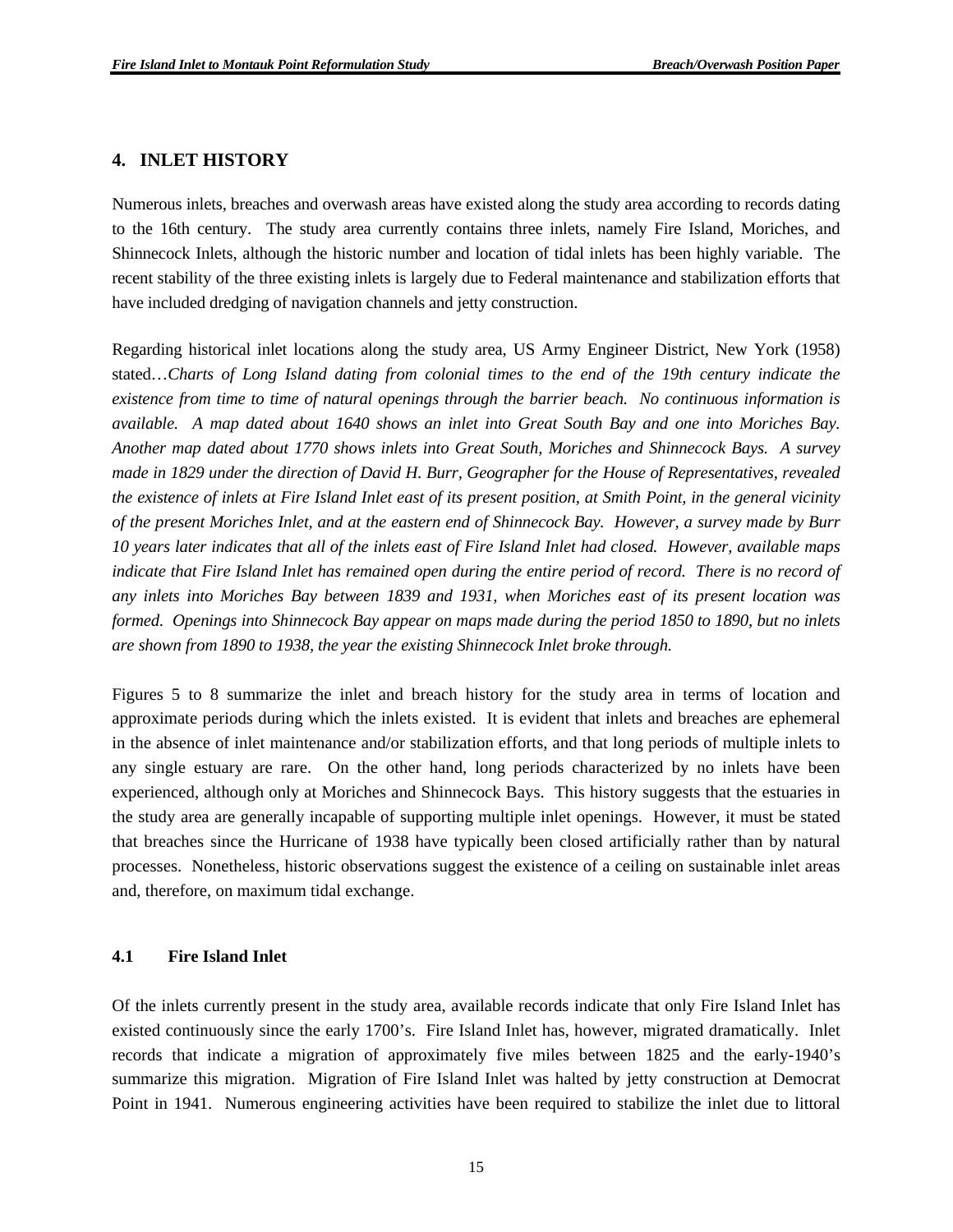transport into the inlet. These activities have included frequent dredging (more than 21 million cubic yards since 1954) and construction of a sand dike (known as the "Sore Thumb") extending into the inlet from Oak Beach.

#### **4.2 Moriches Inlet**

Records indicate that numerous inlets to Moriches Bay have existed during the last several centuries. There is no record of any inlets to Moriches Bay during the period from 1839 to 1931. The present Moriches Inlet was opened during a storm on March 4, 1931. The inlet migrated about 3,500 feet west from 1931 to 1947 at which time its migration was halted by construction by local interests of a revetment on its western bank. To further preclude westerly migration of the inlet, a rubble-mound revetment was constructed on the western inlet bank in 1947 and 1948. While the revetment was somewhat successful in maintaining the inlet's position, the continued growth of the Cupsogue Spit (to the east) caused the inlet channel to narrow. In November 1950, a storm caused large quantities of sand to wash over the barrier island east of the inlet depositing sediments in the bay-connected inlet channel. This resulted in a reduction of the hydraulic efficiency of the inlet and concomitant inlet shoaling. This condition led to the eventual closure of Moriches Inlet during a storm on May 15, 1951. Local interests constructed jetties on both sides of the inlet from 1952 to 1953 and the inlet was reopened during construction by a storm on September 18, 1953. Following stabilization of the inlet, the length (2,000 feet) and width (800 feet) were essentially fixed. In addition to jetty construction, inlet shoaling has required moderate maintenance dredging, totaling more than million cubic yards since the early 1940's.

#### **4.3 Shinnecock Inlet**

The present Shinnecock Inlet was formed during a hurricane on September 21, 1938. Shinnecock Inlet was about 700 feet wide in 1939 and local interests constructed a 1,470-ft long jetty-type structure on the west side of the inlet to prevent its westward migration. The western jetty structure was subsequently repaired and a 130-ft long stone groin was added to its northerly end in 1947 due to prior storm damages. These actions led to the relative stability of the position of Shinnecock Inlet. Local interests constructed new stone jetties on both sides of the inlet from 1952 to 1953. The western jetty was extended in 1954. After completion of the jetties, the width of the inlet was essentially fixed at 800 feet. USACE (1988) described a plan for improvement of Shinnecock Inlet that consisted of: (1) an inner channel within Shinnecock Bay with a width of 100 feet and a low water depth of 6 feet, (2) an outer channel with a width of 200 feet and low water depth of 10 feet accompanied by an 800 feet wide by 20 feet deep deposition basin, (3) rehabilitation of the east and west jetties, and construction of a 1,000-ft revetment facing the bay on the eastern shoulder of the inlet. Construction of these improvements was initiated in late 1990 and completed in mid-1993. Initial construction of the navigation channel was performed in October 1990 with dredging of a total of 668,000 cubic yards. Subsequent dredging of the deposition basin was conducted from January to May 1993 with removal of 475,000 cubic yards. The most recent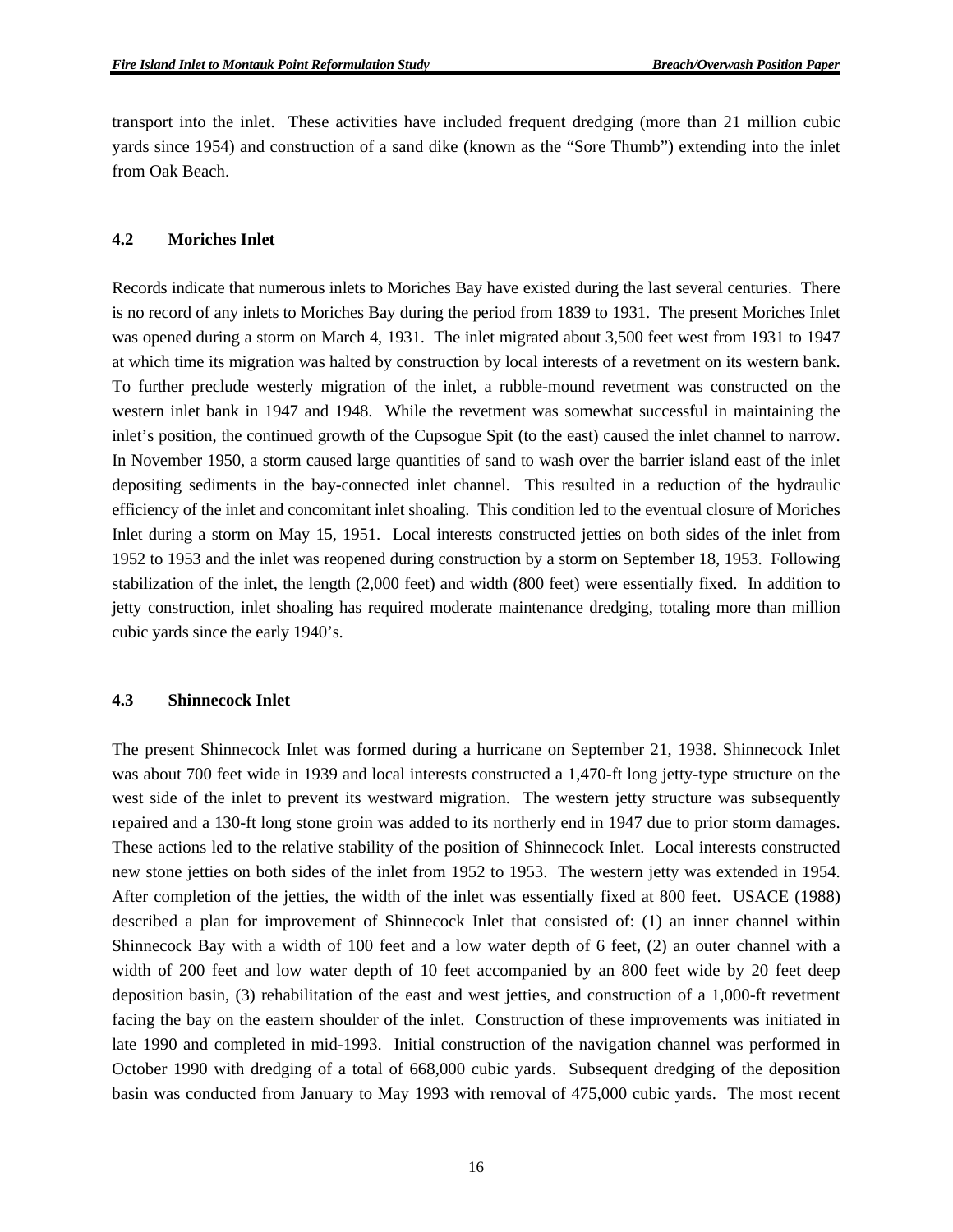dredging operations removed approximately 450,000 cubic yards of sand in June and September 1998. Maintenance dredging of Shinnecock Inlet has been infrequent.

#### **4.4 Inlet Impacts**

The effects of Fire Island, Moriches and Shinnecock Inlets can be ascertained through examination of inlet survey records, shoreline positions, and bay tidal records. The most pronounced of these impacts is the tendency for large quantities of littoral drift to deposit within the inlet regimes to form ebb and flood tidal shoals. These shoals provide a range of valuable environmental habitats, but also lead to sediment deficits downdrift of each inlet. While the significance of these deficits varies, the most severe erosion is observed west of Shinnecock Inlet. On the other hand, erosion west of Moriches Inlet is relatively minor by comparison. Fire Island Inlet requires extensive maintenance dredging, but dredged material placement operations to the west of the inlet and construction activities over the previous several decades have generally offset erosional effects of the inlet.

Inlet jetty construction and dredging have resulted in the relative stability of the inlets. This stability has led to large deltas at the present inlet locations. The stability and presence of stabilized inlets as navigation projects have contributed to the decision for the relatively rapid closure of newly formed barrier island breaches. Breach closures can occur naturally or artificially, but evidence is that breach closures typically occurred artificially through dredging operations to limit increased bay tidal inundation. These actions may reduce the duration of new breach openings, which limits the bay deposition of potential substrate materials. Nonetheless, inlet stabilization has not precluded new breaches and bay deposition. Total bay deposition quantities may actually be greater due to inlet stabilization and the concentration of flood shoals near the inlets. Higher overall bay deposition is postulated to occur due to the persistence of the inlets that permits the continued growth of inlet-related shoals, while new breaches are still formed elsewhere. In summary, a major impact of the stabilized inlets is that bay deposition may be limited elsewhere while quantities adjacent to the inlets exceed those that would otherwise occur in the absence of stabilized inlets.

One last, and important, impact of inlet stabilization and construction measures has been the maintenance and increase of estuary flushing relative to pre-stabilization conditions. Simply, the maintained inlets permit the continual exchange of bay and ocean waters. On the other hand, unstabilized inlets are vulnerable to closure as evident from inlet records. For instance, no inlets to Moriches Bay existed for a period of nearly 100 years from 1839 to 1931. No records exist for this period to characterize water exchange within Moriches Bay, but it can be safely assumed that present inlet conditions are more conducive to improved water quality due to increased circulation. Furthermore, estuary records available for the majority of the  $20<sup>th</sup>$  century indicate that tidal ranges for Great South, Moriches and Shinnecock Bays have constantly increased. As an example, the mean tidal range in Shinnecock Bay has increased from 0.8 to 2.7 feet between 1953 (jetty construction) and the early 1960's. Following the early 1960's, bay tidal ranges stabilized to approximately 2.9 feet, presumably reflecting the relative stability of Shinnecock Inlet. In parallel to these changes, the cross-sectional area of the inlet increased from 5,500 to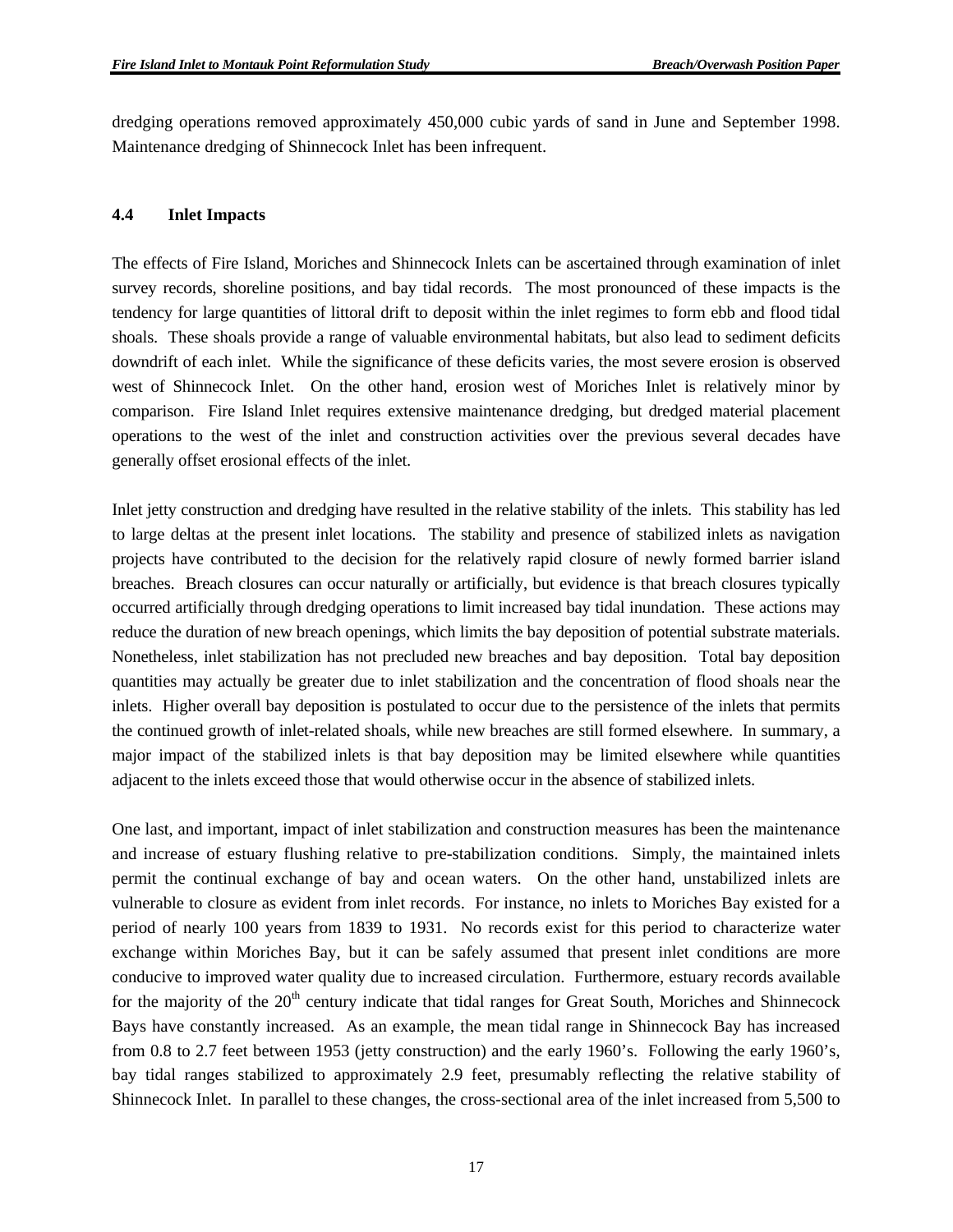19,900 square feet from 1940 to 1992. Subsequent to 1992, the cross-sectional area of the inlet has decreased to about 16,400 square feet in 1995. This behavior demonstrates that the maximum inlet opening to Shinnecock Bay has been approached, if not exceeded, during the last decade. It is noteworthy to mention that the ocean tidal range at Shinnecock Inlet is estimated as 3.3 feet. Consequently, increased inlet area to Shinnecock Bay would not permit significant increases in tidal prism and, assuming a relationship between water quality and tidal prism, water quality. A similar relationship exists at Moriches Bay, where the mean ocean tidal range is about 2.9 feet, whereas the bay tidal range is approximately 2.2 feet. Great South Bay has also experienced increasing tidal ranges, but remain significantly less than the mean range of 4.1 feet at Fire Island Inlet.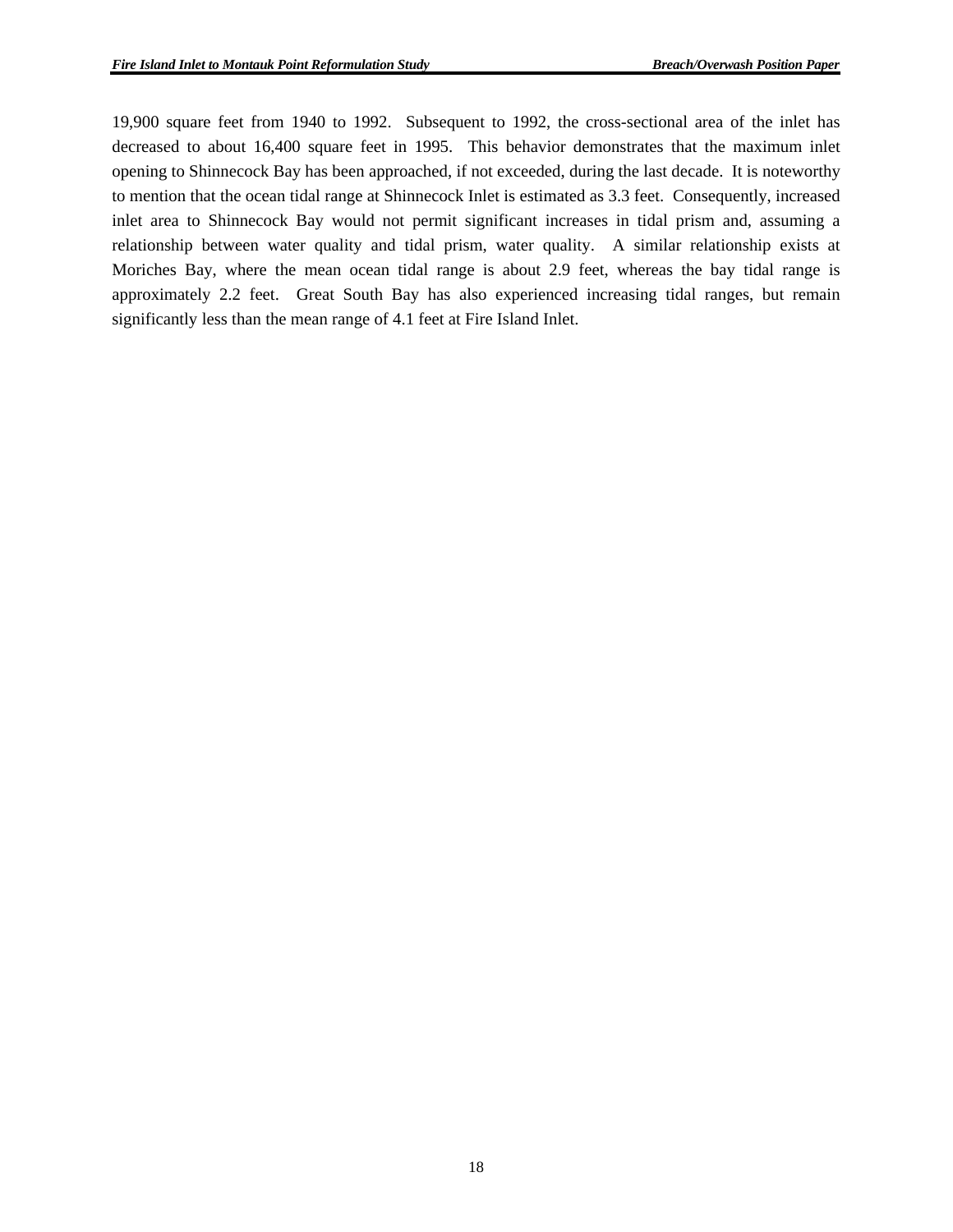**Figure 5** 

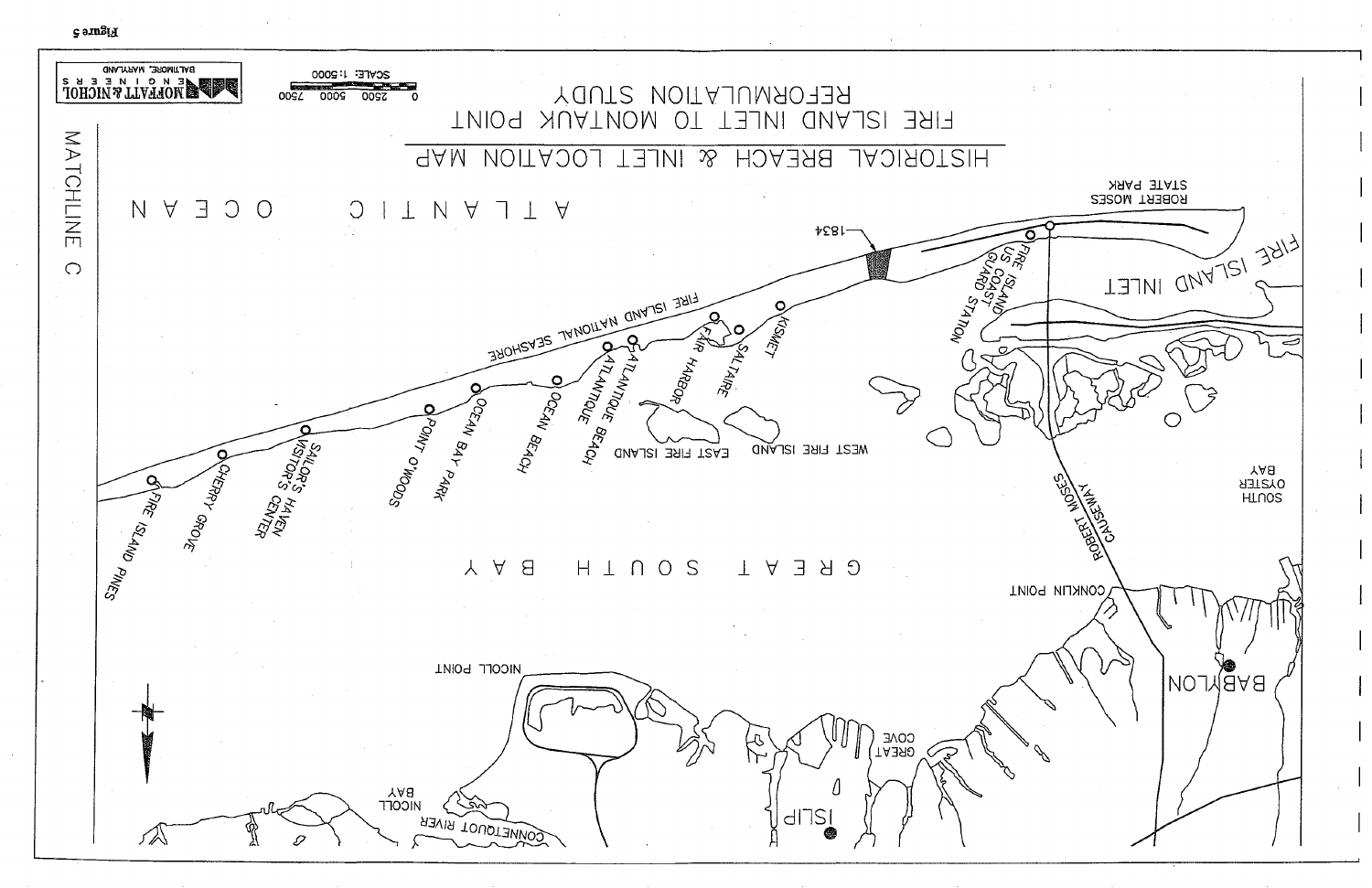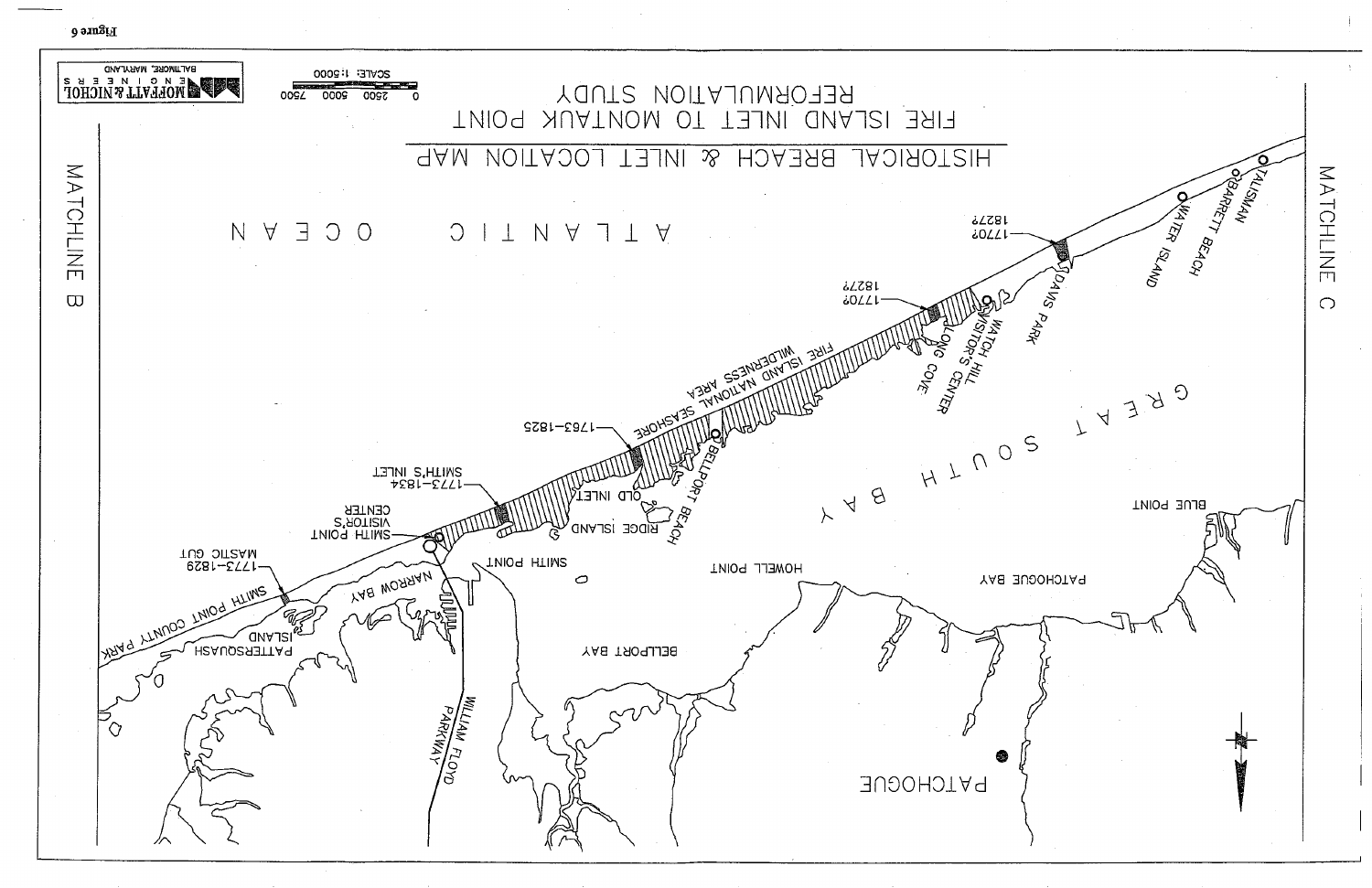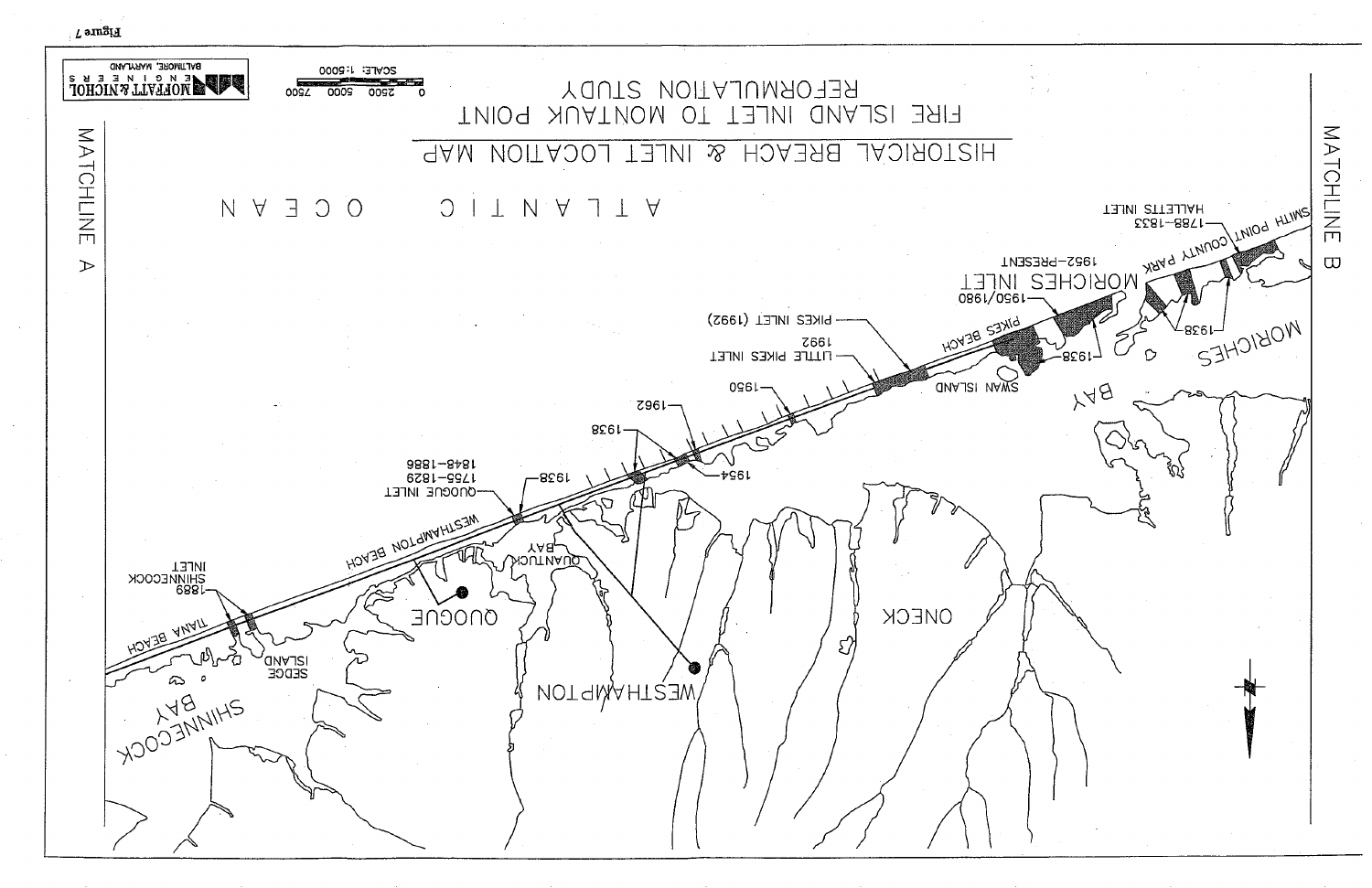$_{\rm H}$ ans $_{\rm H}$ 

# REFORMULATION STUDY FIRE ISLAND INLET TO MONTAUK POINT

#### **AAM VOITAJOJ** & INLET **BREACH** HISTORICAL

#### O C E Y N  $\bigcup$ IN Y 7  $\top$  A

**NOTAMAHTUOS** 

1928  $6881 -$ 

LOWYHLNO

SCALE: 1:5000

**2000** 

 $00<sub>S</sub>$ 

<u> a station de la partida de la partida de la partida de la partida de la partida de la partida de la partida d</u>

**2200** 

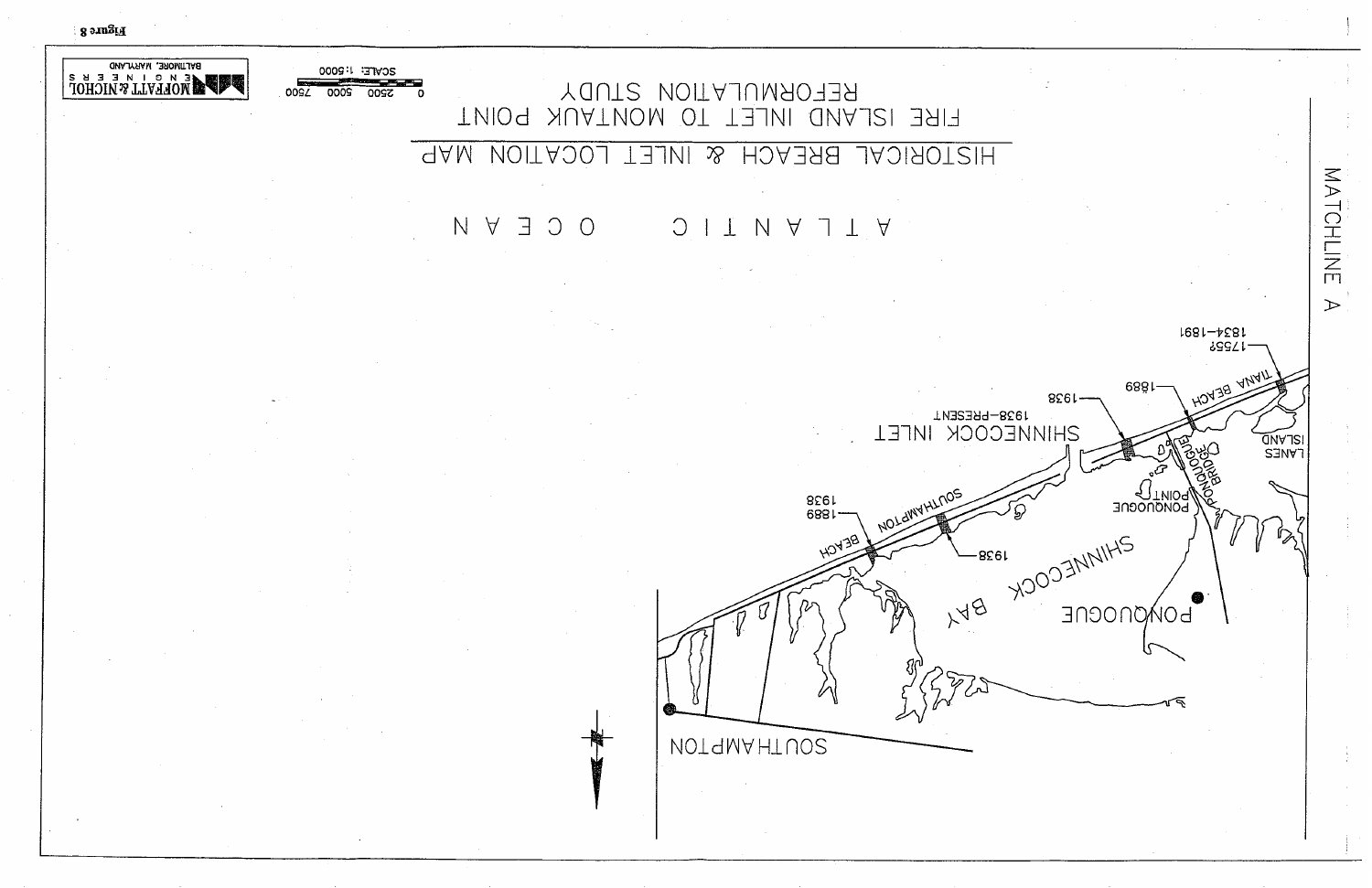#### **5. ENVIRONMENTAL SETTING**

The oceanic and nearshore waters of the study area represent a dynamic high-energy environment. The marine organisms that occupy this zone are well adapted to the harsh coastal conditions. The macrobenthic invertebrates, which provide a valuable food source for both terrestrial and aquatic wildlife species, are present within the interstitial spaces of the benthic sediments throughout the offshore, nearshore and intertidal waters of the project area. Wildlife associated with this area includes the more pelagic avian species, several species of sea turtles, whales, dolphins, and seals. Finfish and crustaceans move relatively freely between the nearshore areas and offshore waters.

In a general profile view through the barrier, there is usually a primary dune closest to the ocean beach, followed by an interdunal swale, then a secondary dune. The Maritime Freshwater Interdunal Swale Community, which occupies the low-lying wetter pockets between the dunes, generally supports a variety of rare and unique plants. This community has been designated by the New York State Natural Heritage Program as a Significant Habitat. Beachgrass, being a true pioneer plant, dominates the dune and swale community, especially in areas most exposed to wind and salt spray (e.g., ocean face of the foredune and crests of dunes). A shrub thicket typically develops on the lee side of the primary dune and covers the less exposed areas on the secondary dune(s). Between and behind the protective barrier of the dune system, a maritime forest may develop, which may contain isolated freshwater bogs. The 200-300 year old Maritime Holly Forest, characteristic of the Sunken Forest area on the Fire Island National Seashore, has also been designated by the NYNHP as a rare and Significant Habitat. It should be noted that the Maritime Holly Forest occupies only one linear mile of the approximate 50 linear miles of the Fire Island barrier. The northerly edge of the barrier island is generally fringed by emergent tidal wetland vegetation. The backbay wetlands and transitional areas support a variety of rare plants (Stalter et.al. 1986).

More than 150 species of songbirds, about 40 different shorebirds, and various raptors utilize the barrier islands within the project area either for breeding, feeding, over-wintering or as a stop-over during their migration through the area. In addition to piping plovers, over 35 additional avian species are listed Federally as Endangered or Threatened, and as Special Concern, Threatened, or Endangered by the State. In particular, least terns, roseate terns, common terns and northern harriers may commonly be found foraging in the nearshore waters or over the barrier islands.

Vegetated marsh islands, non-vegetated tidal flats, and dredge spoil islands in the bays to the north of the barrier islands provide isolated and highly desirable nesting habitat for various shorebirds and wading birds, including the Federally Endangered roseate tern and State Threatened common tern. Abundant eelgrass beds are also present throughout most of Great South Bay, in the clear shallow waters ranging in depth from 1-1/2 to 5-1/2 feet (Greene et al, 1978). This estuarine zone is extremely productive and serves as a nursery habitat for finfish, crustaceans and shellfish. The MAFMC has nominated the backbay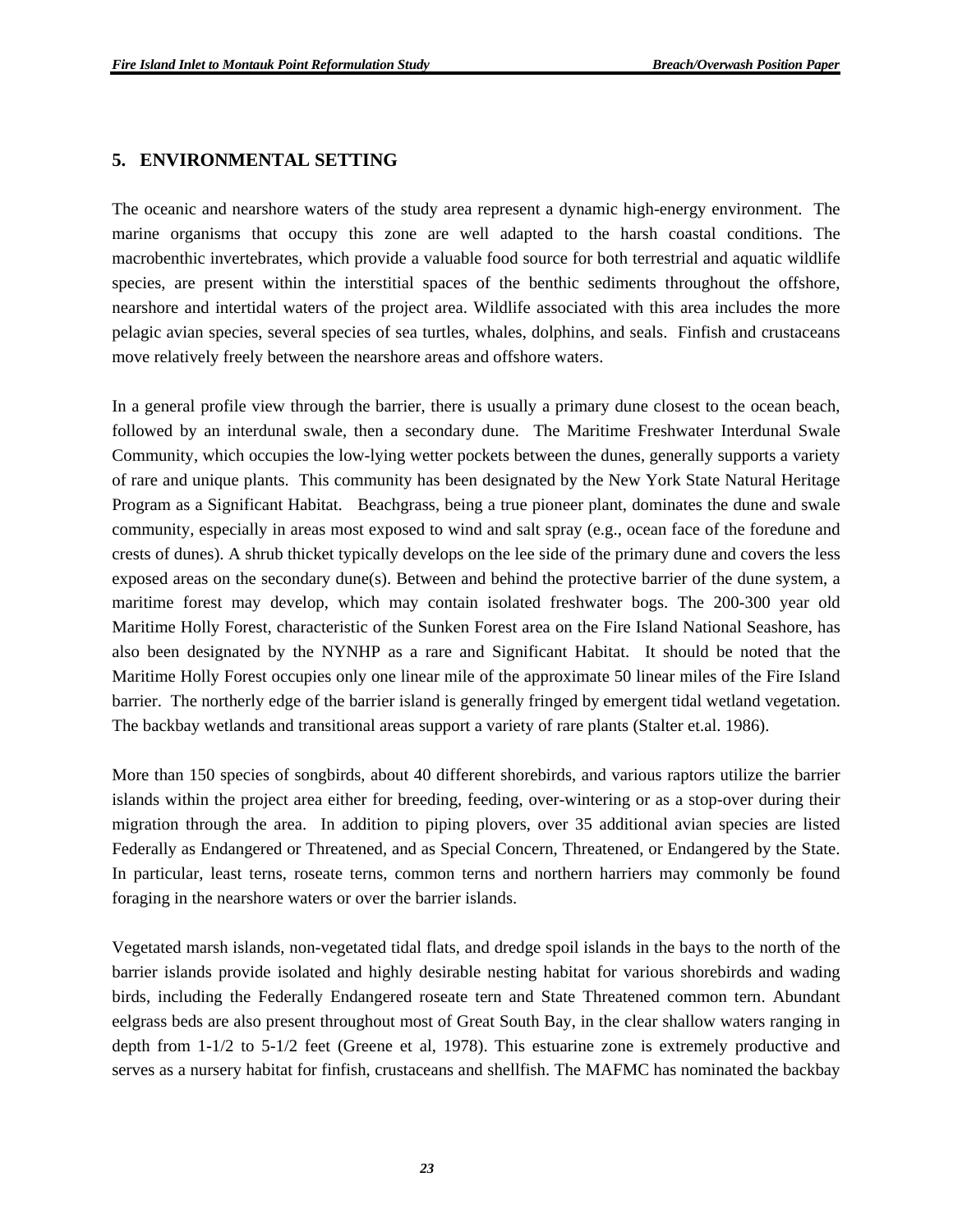waters within the project area for federal designation as an "Essential Fish Habitat" for summer flounder. This is currently under review by NOAA.

The large open, shallow bay waters and protective marshes provide cover and feeding areas for a plethora of wading birds, shorebirds and waterfowl. Since the project area lies within the Atlantic Flyway, it is particularly important to migratory waterfowl that seek a safe haven during the winter. All of the backbay waters within the project area (Great South Bay, Moriches Bay and Shinnecock Bay) have been designated as *Significant Coastal Fish and Wildlife Habitats* by the New York State Department of State; and as *Significant Habitats and Complexes of the New York Bight Watershed* by the USFWS (USFWS, November 1998).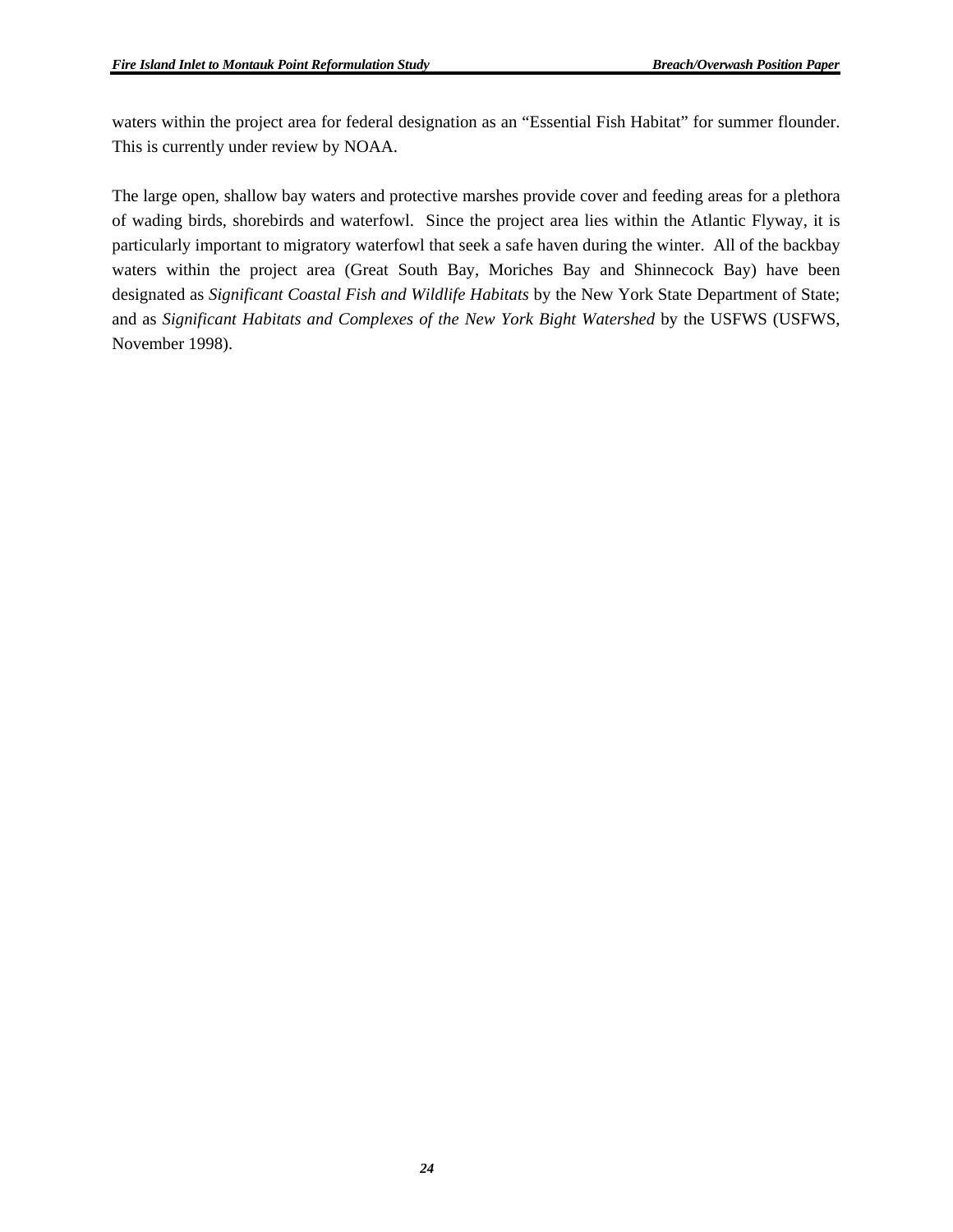### **6. OVERWASH AND BREACH PROCESSES**

The dynamics of island overwashing, breaching and new inlet formation are dictated by the complicated interaction of numerous geomorphologic and hydrodynamic factors. For the purposes of this paper a distinction is made between island *overwashing***,** island *breaching* and permanent *inlet formation*. Overwashing pertains to the condition where a barrier island is temporarily overtopped by tides and/or waves during a storm. Overwashing tends to erode or flatten dunes during a storm with a concomitant deposition of eroded sediment on the landward side of the barrier island. Factors that may lead to island *overwashing* during storms include:

- $\triangleright$  narrow beach widths;
- $\triangleright$  low barrier island or dune elevations:
- $\triangleright$  maximum dune elevations which are low relative to storm tide elevations;
- $\triangleright$  low sediments volumes within island cross-section and volume above a critical elevation;
- $\triangleright$  magnitude and duration of storm tides and wave overtopping;
- $\triangleright$  island sediment characteristics;
- $\triangleright$  seaward beach profile shape (i.e. presence of inlet relicts, offshore bar, etc.); and

*Breaching* refers to the condition where severe overwashing forms a new inlet that permits the exchange of ocean and bay waters under normal tidal conditions. A breach can form as barrier island sediments are transported landward and ocean waters scour the barrier, or as the result of dune/beach overwash followed by bay waters draining through and scouring the lowered area. The breach may be temporary or permanent depending on a number of factors described below, however, the breach must have a scoured depth below mean lower low water in order for water to exchange between the ocean and bay over a complete tidal cycle. Factors leading to formation of a breach are similar to those described above for overtopping, albeit more severe, and require that the barrier island width is narrow enough to allow overwashing to traverse the entire island segment.

Once a breach has formed, the likelihood of it remaining open to form a *permanent inlet* depends on a number of factors including:

- $\triangleright$  The size of the initial breach opening. If the breach opening area is small it may be easily closed by littoral drift subsequent to the storm.
- $\triangleright$  Water depths proximate to the bay side of the breached area and/or barrier island widths. When the bay side shoreline is fronted by relatively deep water and the barrier island is narrow, the breach will be a short (distance perpendicular to the barrier), and hydraulically efficient inlet. When a broad shallow area fronts the bay side shoreline, however, the breach will be a long and hydraulically inefficient inlet.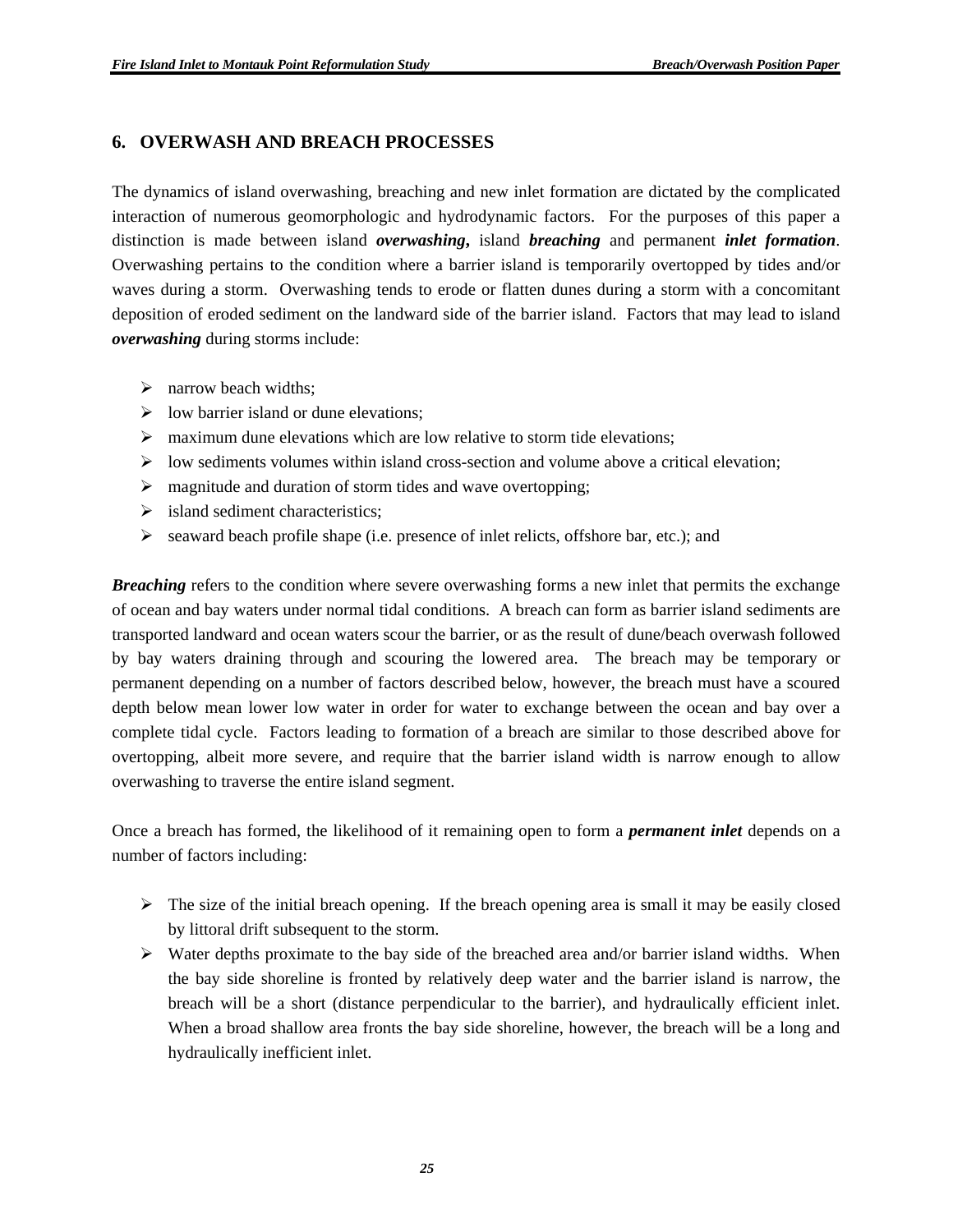- $\triangleright$  An existing inlet opening which is mature, long, vulnerable to shoaling and hydraulically inefficient relative to the breached inlet, or no inlet, leads to a tendency for a new and efficient breach to remain open.
- $\triangleright$  The rate at which littoral drift is transported to the breach. Breaches formed in areas immediately downdrift of littoral barriers or in areas of low littoral transport are more likely to remain open.
- $\triangleright$  Phase lag between the ocean and bay tide. An increase in phase lag between the ocean and bay will lead to higher breach inlet velocities and a greater likelihood that the breach will grow.

#### **6.1 Future Without-Project Condition**

In addition to the aforementioned factors, the future occurrence of overwashes or breaching is influenced by anthropomorphic forces. For example, future local beach nourishment projects will impact the likelihood of overwash. Other human activities that influence the probability of breach formation include maintenance of existing inlets and navigation structures. The actual impacts of overwash and breaches are strongly dependent on human activities following these events. For instance, overwashing in the study area typically involves the landward transport of beach sediments, but the actual effect and eventual disposition of these sediments is uncertain. In the event that overwashing results in sand deposits on adjacent roadways overwashed materials are often mechanically moved seaward to create or bolster protective dunes. Additionally, overwashed beach sediments immediately west of Shinnecock Inlet have recently been removed from wetland areas to bolster dunes. It is anticipated that these practices will continue, as coastal communities become more threatened by storm damages. The impacts of breaches, like overwash, are greatly affected by human activities following a breaching event. Most recently, these activities have included the artificial closure of breaches. Previous and anticipated actions (and consequences) following breaches must be understood to fully examine the impacts of varying breach response practice. The following summarizes the basis assumed for anticipated future breach response under without project conditions.

Since 1938, local government policy along the study area has been to close breaches (with the exception of Shinnecock Inlet that opened in 1938). Recently, New York State (as per the Governor's Coastal Erosion Task Force) made it State policy to close breaches. The U.S. Army Corps of Engineers has also developed a Breach Contingency Plan (BCP), which is intended to close breaches expeditiously. The BCP is an interim measure to address the time period prior to completion of the Reformulation Study. The long-term decision, whether breaches should be closed quickly, is being reevaluated as part of the Reformulation Study. As such, the baseline condition (i.e. future without-project scenario) is that any breaches that form in the study area will be closed within a period of one year. This condition is based primarily on historic practices.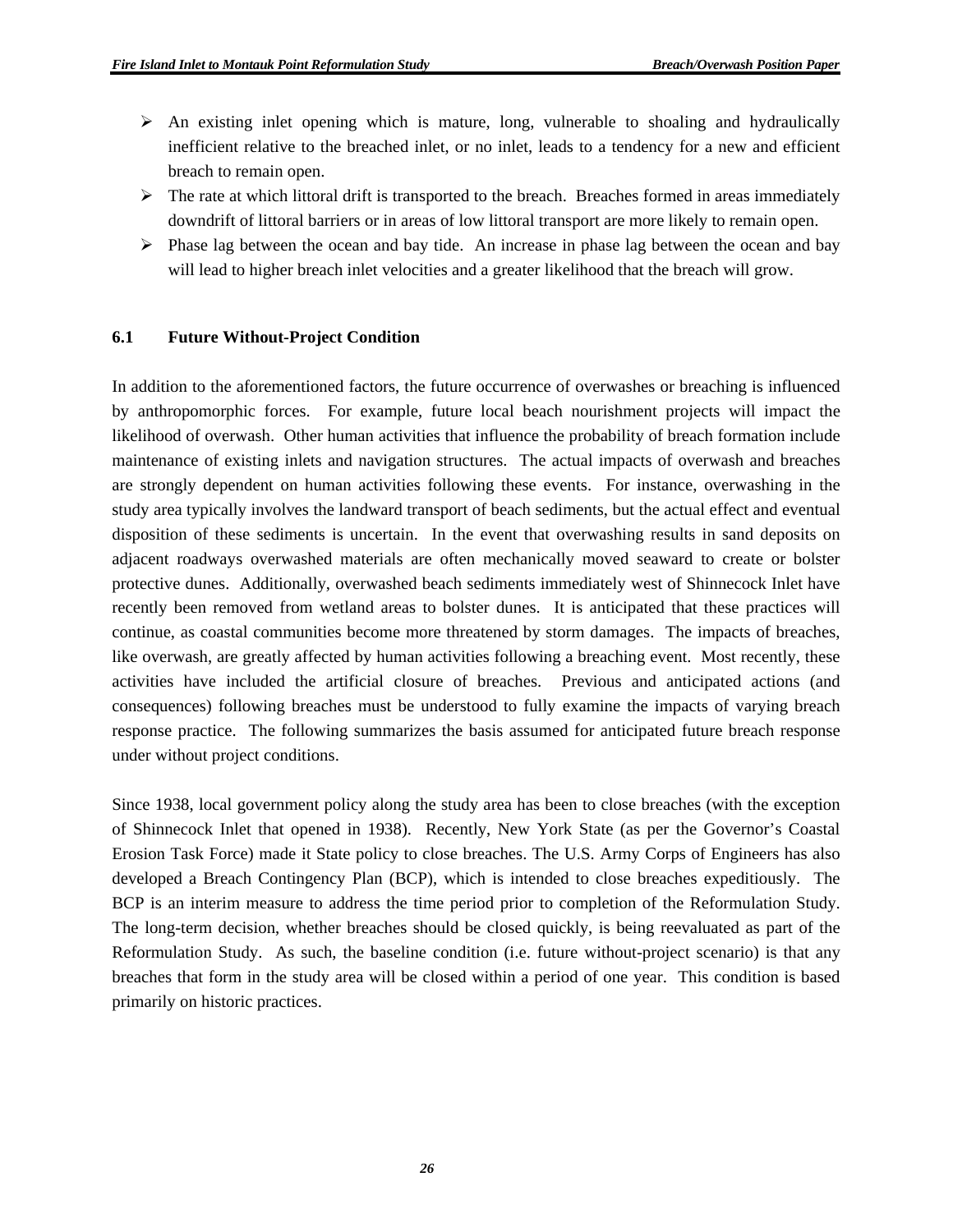#### **6.2 Overwash/Breach Sequence**

The following paragraphs outline the sequence of overwashing and breaching, as well as briefly describing sediment and water transport.

- 1. Overwash is the first stage of the overwash/breach process in response to major coastal storms, which produce elevated water levels and increased wave activity. The first step involved in the overwash process is the initiation of beach and dune erosion, which contributes to wave overtopping of the protective dune. Following initiation of wave overtopping, dune lowering begins in earnest leading to inundation of the dune by elevated ocean water levels. It is noted that wave overtopping is oftentimes insignificant in terms of stormwater flow over the barrier islands. Consequently, sediment transport during wave overtopping is also minor. Once tidal inundation of the dune occurs, stormwater flow and sediment transport are markedly increased. This condition of barrier island inundation can contribute significantly to bay water levels and causes large volumes of beach sediments to deposit in overwash fans. It is noted that the effects of overwash on bay water levels is temporary, but that sediment deposition results in longer term changes.
- 2. Overwashing can result in the complete failure of protective dune systems, and permits the exchange of ocean and bay waters when there is a sufficient difference between bay and ocean surge levels. If, during the course of or immediately following the storm, these flows scour the barrier island to sea level or below, then a breach is formed. Typically, ocean water levels will exceed bay levels, and stormwater flow and barrier scouring will take place in a landward (or bayward) direction. These flows may reverse as storm-elevated bay waters exit through the newly formed breach, and further scour the breached area.
- 3. Subsequent to breach initiation continual tidal exchange ensues, which leads to barrier breach growth and migration. The impacts of these processes include the exchange of bay and ocean waters through the breach over the period of breach persistence, as well as the transport of sediments both into the bay and ocean.

The above description provides an overview of the overwash and breach process. Subsequent sections provide more detail on the overwash and breaching process, including discussion of breach growth and stability that are critical factors in determining eventual impacts.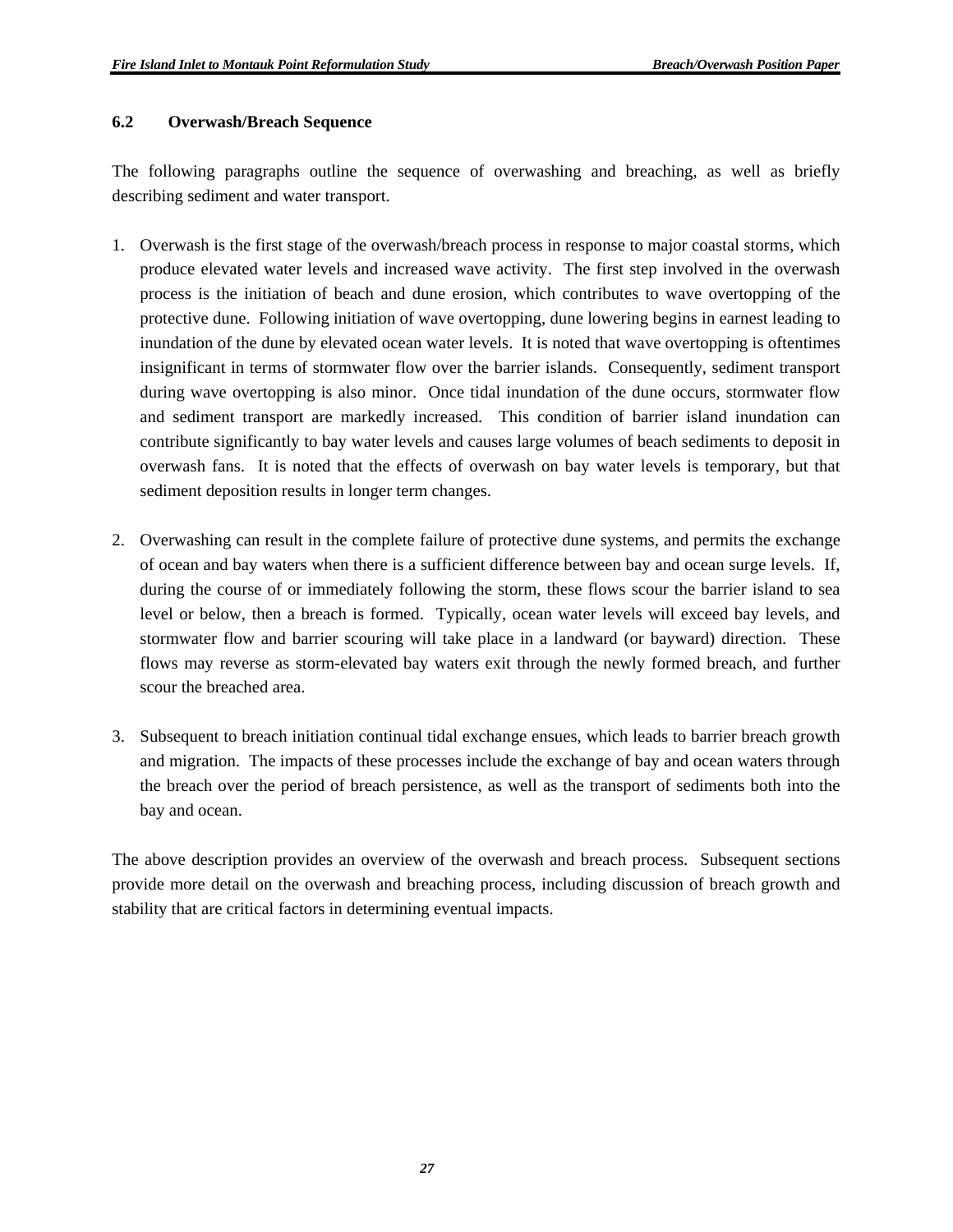## **7. PHYSICAL OVERWASH/BREACH IMPACTS**

The impacts of barrier island breaching and/or overwash can be viewed as both positive and negative. Overwashing and breach formation are interrelated, i.e. overwash can lead to a breach. Overwashing can have significant effects inasmuch as it can cause property damages and result in the deposition of beach sediments. On the other hand, breaches are a more significant condition, having the following physical consequences:

- $\triangleright$  destruction of structures located in the vicinity of the breach;
- $\triangleright$  breach vulnerability to migrate with the attendant destruction of structures;
- $\triangleright$  provision of an additional opening to an embayment, which can alter bay flushing and circulation characteristics, bay salinities, and increase normal astronomical and storm tides within the bay;
- $\triangleright$  increased shoaling and/or closure of the existing bay inlet opening;
- $\triangleright$  creation of flood and ebb tidal shoals or breach spits;
- $\triangleright$  shoaling of bay navigation channels; and
- $\triangleright$  trapping of significant portions of barrier beach sediments leading to downdrift erosion of adjacent beaches.

Breaching and overwash are pivotal in the dynamics of the barrier island system. Specifically, overwashing is a significant source of sediments for the vertical construction of the barrier islands, whereas breaching (or new inlets) provide the backbarrier sediments that accommodate bayward growth of the barrier island and salt marsh establishment. Salt marshes in the study area are typically located at areas where inlets have created flood tidal deltas (Leathermen and Allen, 1985). The deltas provide substrate for marsh development, whereas overwashing sediments may change bay shallows to marshland, marshland to barrier beach habitat or deeper bay waters to shallow shoals. New inlets can also have impacts on other habitats by increasing bay salinity, increasing bay tidal ranges and storm tides, and allowing for increased wave activity in formerly quiescent locations.

An additional factor to be considered is the time frame for impact assessment. Breach formation and growth can have immediate short-term (days) impacts, including the transport of barrier island sediments into adjoining bays or offshore, altered bay water levels and circulation, and property damages. Additionally, short-term overwash impacts may include the burial, stabilization or creation of backbay marshland and temporary interruption of transportation. Other breach and overwash impacts correspond to long-term (i.e. months to years) conditions that are dependent upon the period of breach persistence, the size obtained by the new breach and magnitude of overwash/breach sediment transport.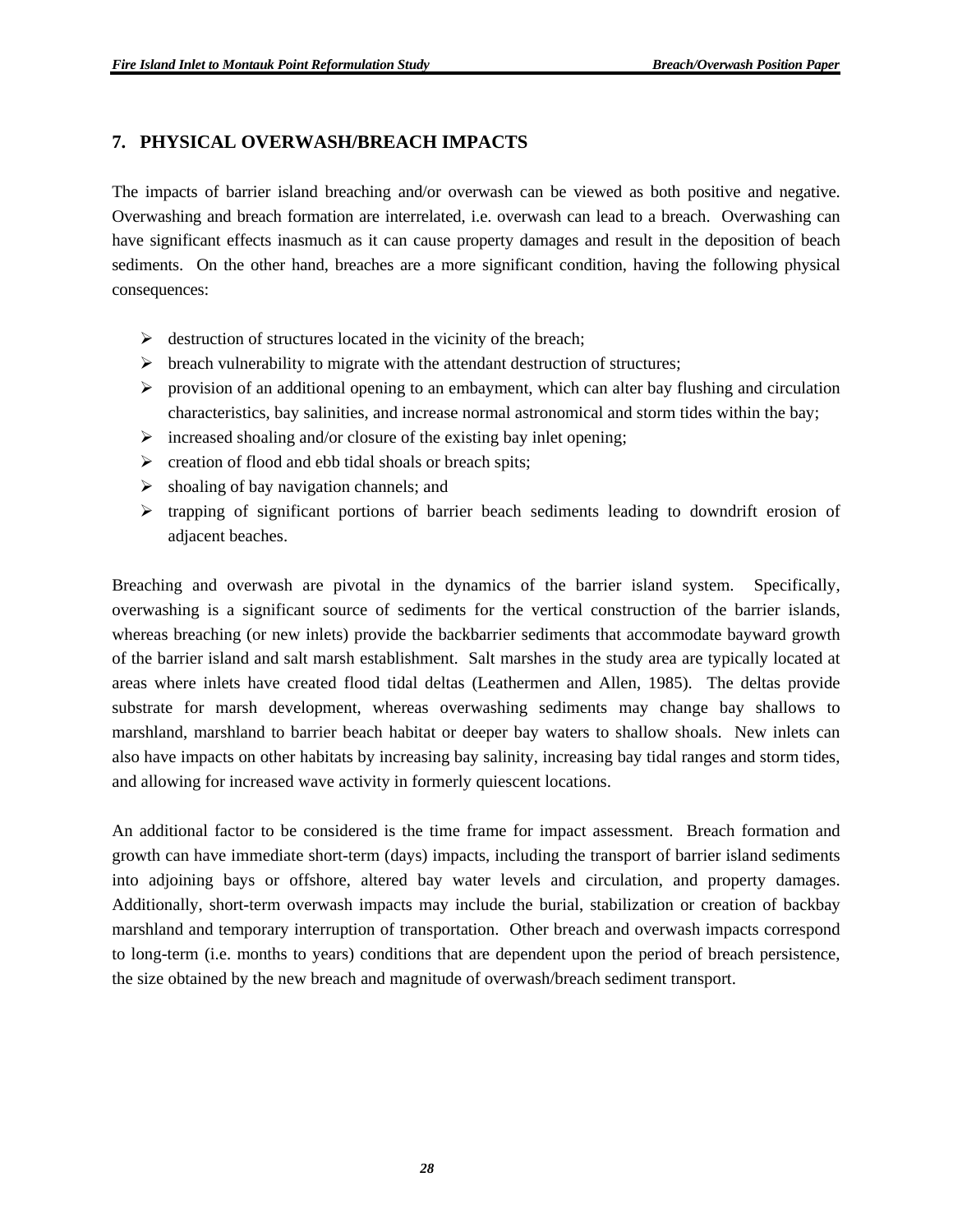#### **7.1 Overwash**

Impacts of overwash on the physical environment are generally limited to storms, although the permanent bayward deposition of beach sediments is important to barrier island dynamics and environmental habitats. During a storm, overwash results in the transport of dune (and beach) sediments landward of the prevailing dune location, as well as providing an avenue for storm waters to enter the leeward estuary. Overwashing storm waters can contribute to backbay flooding. It is generally believed that overwash contributions are minor, except in the case where ocean storm tides completely inundate the barrier islands prior to breach formation. The significance of overwash contributions to bay storm tides is currently under investigation.

The other principal impact of overwash is the landward transport of beach/dune sediments. Consequences of this process are highly dependent on site-specific conditions, including the volume and disposition of overwashed sediments, barrier island width, adjacent bay water depths and character of the backbarrier environment. Historically, overwashing has involved significant volumes of beach sediments. Leatherman and Allen (1985) estimated overwash volumes as shown in Table 10 for four major storms that have caused widespread overwash. These estimates were taken from post-storm aerial photographs, which were used to calculate the total area of overwash fans and associated volumes. Island coverage refers to the length of the barrier islands in the study area that was overwashed. Results in Table 10 indicate an annual rate of sediment deposition of approximately 400,000 cubic yards per year (cy/year) between 1938 to 1962, which is approximately 1.5 cy/year/foot of barrier island. If the 1938 storm is eliminated, overwash related sediment transport is substantially reduced.

| <b>TABLE 10</b>                                   |                                          |    |     |  |  |  |  |  |
|---------------------------------------------------|------------------------------------------|----|-----|--|--|--|--|--|
|                                                   | HISTORIC OVERWASH SEDIMENT QUANTITIES    |    |     |  |  |  |  |  |
| Year                                              | <b>Island Coverage</b><br>Volume<br>Area |    |     |  |  |  |  |  |
| (square miles)<br>(million cubic yards)<br>$(\%)$ |                                          |    |     |  |  |  |  |  |
| 1938                                              | 2.6                                      | 26 | 6.5 |  |  |  |  |  |
| 1954                                              | 1.2                                      |    | 1.8 |  |  |  |  |  |
| 1960                                              | 0.2                                      | 2  | 0.3 |  |  |  |  |  |
| 1962                                              | 04                                       |    | 0.7 |  |  |  |  |  |

As stated previously, the actual consequence of these occurrences is strongly dependent on the width of the overwashed barrier island, adjacent bay water depths and character of adjacent backbarrier habitat. At narrow barrier island locations backed by shallow bay waters, overwash may deposit in the bay providing substrate for future marsh development. On the other hand, wide barrier island segments are more resistant to overwashing causing materials to be deposited either on the barrier itself or on leeward marshes (where present). This situation can result in the establishment of a secondary dune system or marsh burial. As noted previously, some overwashed sediments are undoubtedly deposited on adjacent roadways and then mechanically moved seaward as part of dune rebuilding. Aeolian sediment transport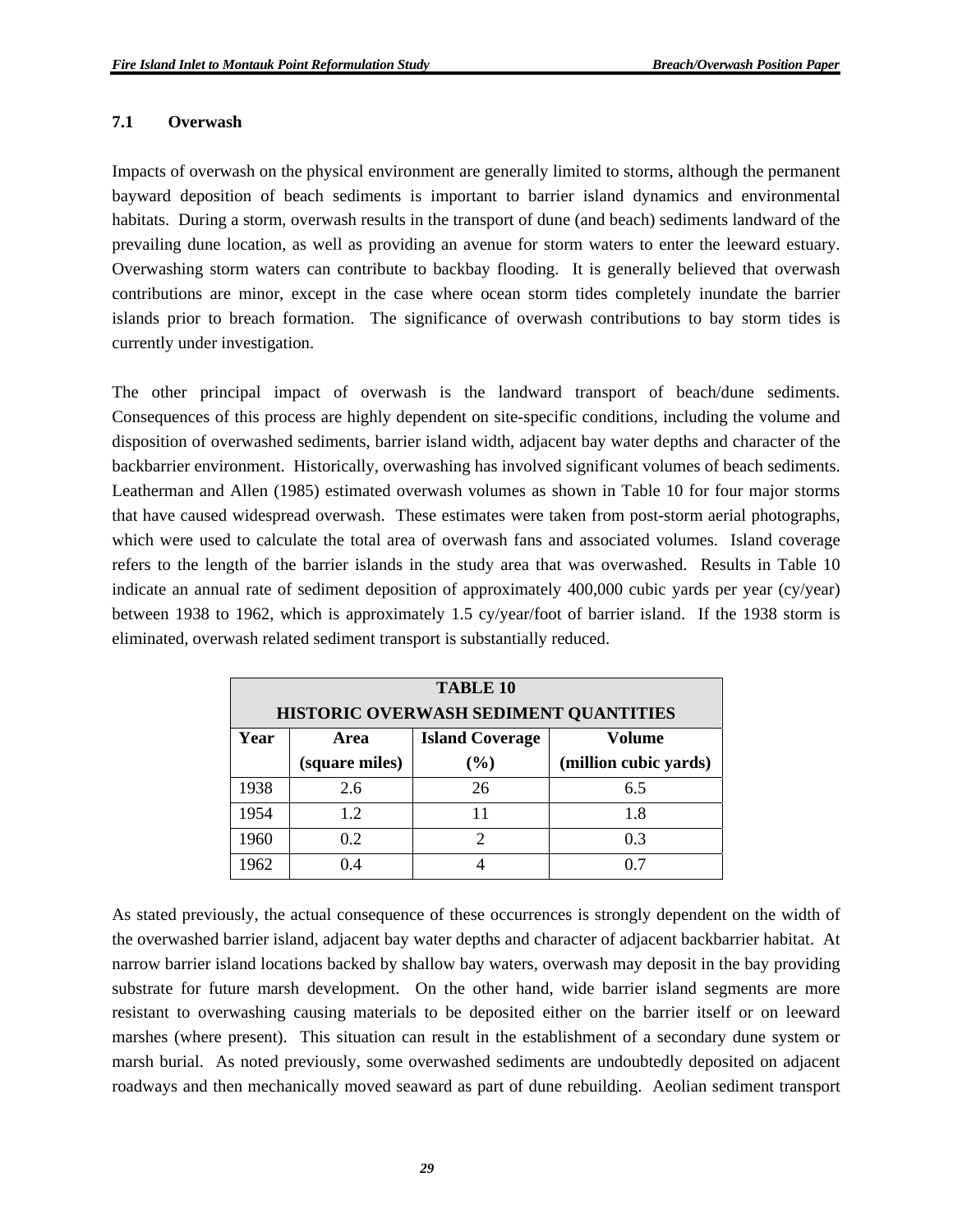will be altered after an overwashing event and may also lead to the growth of a secondary dune system or transport of beach sediments into the leeward estuary. However, aeolian transport estimates by McCluskey et al. (1983) indicated that transport volumes for the entire shoreline east of Fire Island Inlet totaled only 250,000 cy/year with 90 percent seaward of the dune in an easterly direction. Sand transport across the dune from a seaward direction was estimated as only 0.08 cy/foot/year. Other researchers (e.g. Zimmer, 1991) have suggested that water-borne and air-borne sediments contribute equally to dune growth.

Despite the large volumes shown in Table 10, Leatherman and Allen stated that overwash has contributed little to barrier island migration. Furthermore, it was stated that only one of the four storms listed in Table 10 actually resulted in new land (approximately 4.1 acres). The total contribution of overwash to new marshland was estimated as about 5.7 acres between 1938 and 1962 with insignificant differences from 1962 to 1979. Overwash has typically covered marshland causing increased ground elevations and barrier island habitats to develop. The 1938 storm, for example, was estimated to cause the loss of 50 acres of marshland. Of that total, it was estimated that only one-third was recolonized by salt marsh. Marsh loss due to overwashes was judged of secondary importance relative to human development between 1962 and 1979 (Leatherman and Allen (1985)). More recently from 1980 to 1995, overwash has resulted in approximately 34 acres of new land area comprised of 30, 2.5 and 1.5 acres at Swan Island, Smith Point and Pelican Island, respectively. New land area represents approximately 20 percent of the total overwash area experienced during this period. Consequently, it appears that the predominate impact of overwash is the increase of barrier island elevations as salt marsh habitats are converted to barrier island environments. The net result of overwash is that bay shorelines have either remained relatively stable or marsh acreage has been lost while subaerial barrier island habitat has increased.

Current studies are underway to update the information shown in Table 10, and to provide a basis for assessing the impacts of potential storm protection measures on overwashing processes. Preliminary results of this investigation are summarized in Table 11. It is noted that the prorated overwash total (200,000 cy/year) corresponds to estimated average overwash quantities for the periods from 1938 to 1962 and 1980 to 1995. This value was based on information presented in Leatherman and Allen (1985) and Kana (1985), and ongoing study results.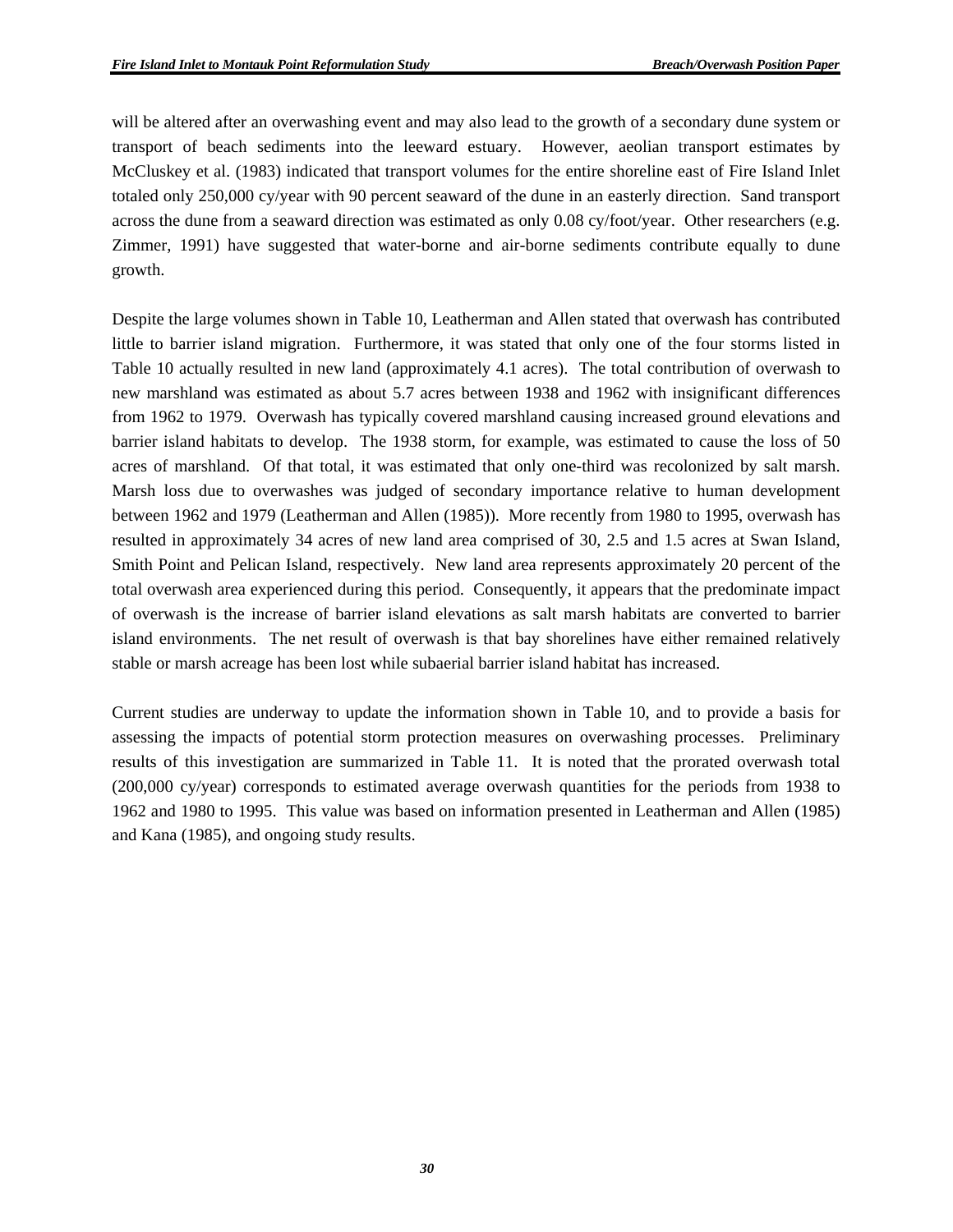| <b>TABLE 11</b>                              |        |                             |                                        |              |        |              |                             |
|----------------------------------------------|--------|-----------------------------|----------------------------------------|--------------|--------|--------------|-----------------------------|
|                                              |        |                             | PRELIMINARY UPDATE OF OVERWASH VOLUMES |              |        |              |                             |
| Reach                                        | Length | Overwash Volume (x1,000 cy) |                                        |              |        |              | Overwash                    |
|                                              |        |                             |                                        |              |        | Percent      | <b>Volume</b>               |
|                                              |        |                             |                                        |              |        | of           | $(x1,000 \text{ cy/yr})$    |
|                                              |        | 1938/1962 <sup>1</sup>      | $1980/1995^2$                          | <b>Total</b> | Annual | <b>Total</b> | Prorated Total <sup>3</sup> |
| Southampton                                  | 26,404 | 16                          | L,                                     | 16           | 0.4    | 0.4          | 0.8                         |
| Shinnecock (East)                            | 9,669  | 94                          |                                        | 94           | 2.4    | 2.4          | 4.8                         |
| Shinnecock (West)                            | 6,886  | 76                          | 40                                     | 116          | 3.0    | 2.7          | 5.4                         |
| Tiana                                        | 29,473 | 555                         | 42                                     | 597          | 15.3   | 14.4         | 28.8                        |
| Westhampton (East)                           | 23,556 | 595                         |                                        | 595          | 15.3   | 15.1         | 30.2                        |
| Westhampton (West)                           | 13,816 | 132                         | 395                                    | 527          | 13.5   | 13.4         | 26.8                        |
| Moriches (East)                              | 8,439  | 160                         | $\blacksquare$                         | 160          | 4.1    | 4.1          | 8.2                         |
| Moriches (West)                              | 6,356  | 3                           | $\overline{\phantom{a}}$               | 3            | 0.1    | 0.0          | 0.0                         |
| Great Gun                                    | 12,331 | 280                         | $\blacksquare$                         | 280          | 7.2    | 7.1          | 14.2                        |
| <b>Smith Point</b>                           | 28,861 | 128                         | 160                                    | 288          | 7.4    | 7.3          | 14.6                        |
| Long Cove                                    | 26,402 | 36                          | $\blacksquare$                         | 36           | 0.9    | 1.0          | 2.0                         |
| Davis Park                                   | 13,136 | 5                           | ÷.                                     | 5            | 0.1    | 0.0          | 0.0                         |
| <b>Fire Island Pines</b>                     | 16,179 | 20                          | -                                      | 20           | 0.5    | 0.5          | 1.0                         |
| Ocean Beach                                  | 23,344 | 156                         | $\overline{\phantom{a}}$               | 156          | 4.0    | 4.0          | 8.0                         |
| Kismet                                       | 12,692 | 289                         | $\overline{\phantom{a}}$               | 289          | 7.4    | 7.3          | 14.6                        |
| <b>Robert Moses</b>                          | 12,753 | 675                         | $\overline{\phantom{a}}$               | 675          | 17.3   | 17.1         | 34.2                        |
| Democrat Point                               | 11,020 | 115                         | $\blacksquare$                         | 115          | 2.9    | 2.9          | 5.8                         |
| 637<br>102<br><b>Total</b><br>3,335<br>3,972 |        |                             |                                        |              |        | 200          |                             |

<sup>1</sup>Overwash volumes taken from Kana (1985)

<sup>2</sup>Recent overwash volumes

 $3$ Prorated overwash volumes to achieve annual quantity of 200,000 cy/year

#### **7.2 Breaching**

Breaches, as described previously, can have a number of impacts (e.g., destruction of property, increased bay storm tides) that indicate the need for protective measures and/or breach response procedures. In addition, there are many impacts of barrier island breaches (e.g., sediment transport, altered bay circulation, salinity levels and distributions) that relate more directly to environmental resources. Shortterm impacts during or immediately following breach formation can be significant and include sediment transport into the adjoining estuary and increased bay storm tides. Studies are currently underway to quantify these short-term effects, including hydrodynamic storm modeling to determine additional bay storm tide elevations to quantify associated property damages.

#### **7.2.1 Breach Growth**

Breach formation and growth during a particular storm may have significant impacts on the severity of inland flooding and bayward sediment transport. However, breaches that persist for longer periods have the tendency to grow and migrate. During this period, bay circulation, water levels and sediment deposition will increase concurrent to the expanding breach. Examination of historic breaches and inlet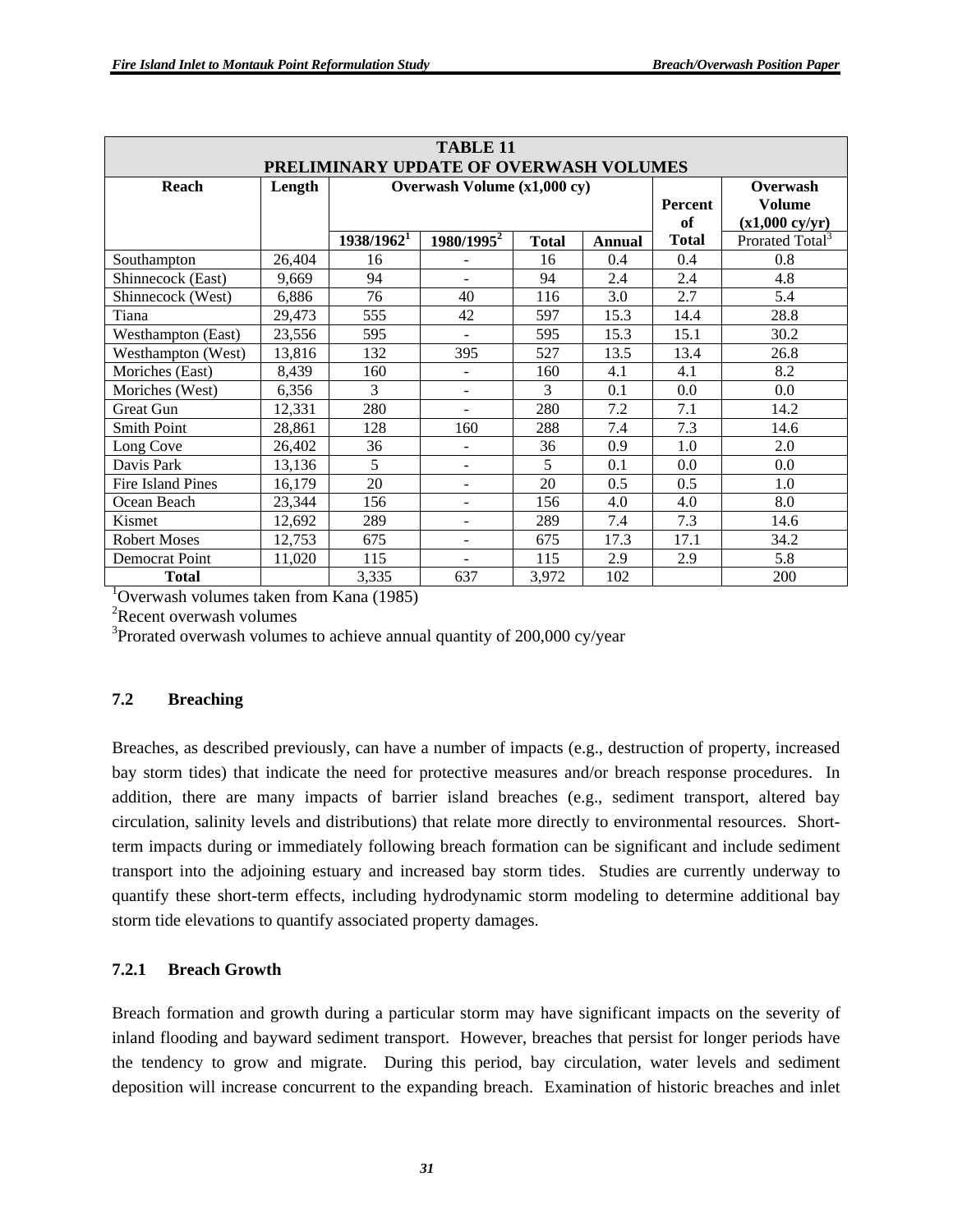stability analyses performed for the Reformulation Study indicate that a breach to Moriches and Shinnecock Bays may persist. This is especially the case for breaches located downdrift of sediment barriers, such as Shinnecock Inlet. These locations are coincidentally also the areas that are typically most vulnerable to breach formation due to past erosion. A new breach into Great South Bay, on the other hand, would very likely cause the tendency for Fire Island Inlet to close given its current situation characterized by extreme shoaling. As it is expected that new breaches may grow and their impacts increase, it is necessary to estimate the size of these openings. Historic breaches were examined to determine long-term growth characteristics, which provided the basis for the following breach growth relationship:

$$
A = A_e [1 - exp(-\kappa t)] \tag{1}
$$

Where:

 $A =$  breach area (sq. feet)

 $A_e$  = long-term stable inlet cross-sectional area (sq. feet)

 $\kappa$  = breach growth coefficient (0.15 to 0.30 month<sup>-1</sup>)

 $t =$  time from breach initiation (months)

Long-term stable inlet cross-sections were developed from inlet stability analyses, as follows: (1) Shinnecock Bay: 17,750 sq. feet, (2) Moriches Bay: 16,000 sq. feet, and (3) Great South Bay: 36,200 sq. feet. Based on the comparison of historic breaches to this equation, it was found that the method presented is reasonable in the prediction of breach growth for the majority of historic breaches. It is noted that these long-term stable values generally correspond to existing tidal inlet areas, except at Fire Island Inlet. As such, breach growth would be attended by a reduction of tidal inlet area, although the trade-off between inlet and breaches areas may not be absolute. This behavior was observed during the breach at Moriches Inlet in 1980 when cross-sectional surveys of the breach and inlet indicated that the total area of both inlets was constant at approximately 23,000 square feet. Following initiation of breach closure construction, the cross-sectional area of the inlet increased once again to its pre-breach size. The conclusion is that breaches may initially provide increased inlet areas, but eventually estuaries are represented by a maximum sustainable area due to restrictions on tidal wave propagation dictated by inlet frictional effects and the area of the estuary. In this regard, new breaches will reduce the inlet area of existing inlets and, consequently, tidal prisms will remain relatively stable regardless of the number of openings. In summary, one of the following three conditions would occur following breaching:

- 1. The new inlet closes while the existing inlet remains open and, consequently, tidal flows are comparable to pre-storm conditions. Sediment deposited during breach formation is a near permanent feature.
- 2. The new inlet remains open and the old inlet closes. Tidal flows are redirected through the new inlet, which creates a complex of deltas comprised of eroded barrier island materials and littoral drift. The cross-sectional area of the new inlet will not reach that of the stabilized inlet, as evident in historic records that indicate smaller inlet openings prior to jetty construction.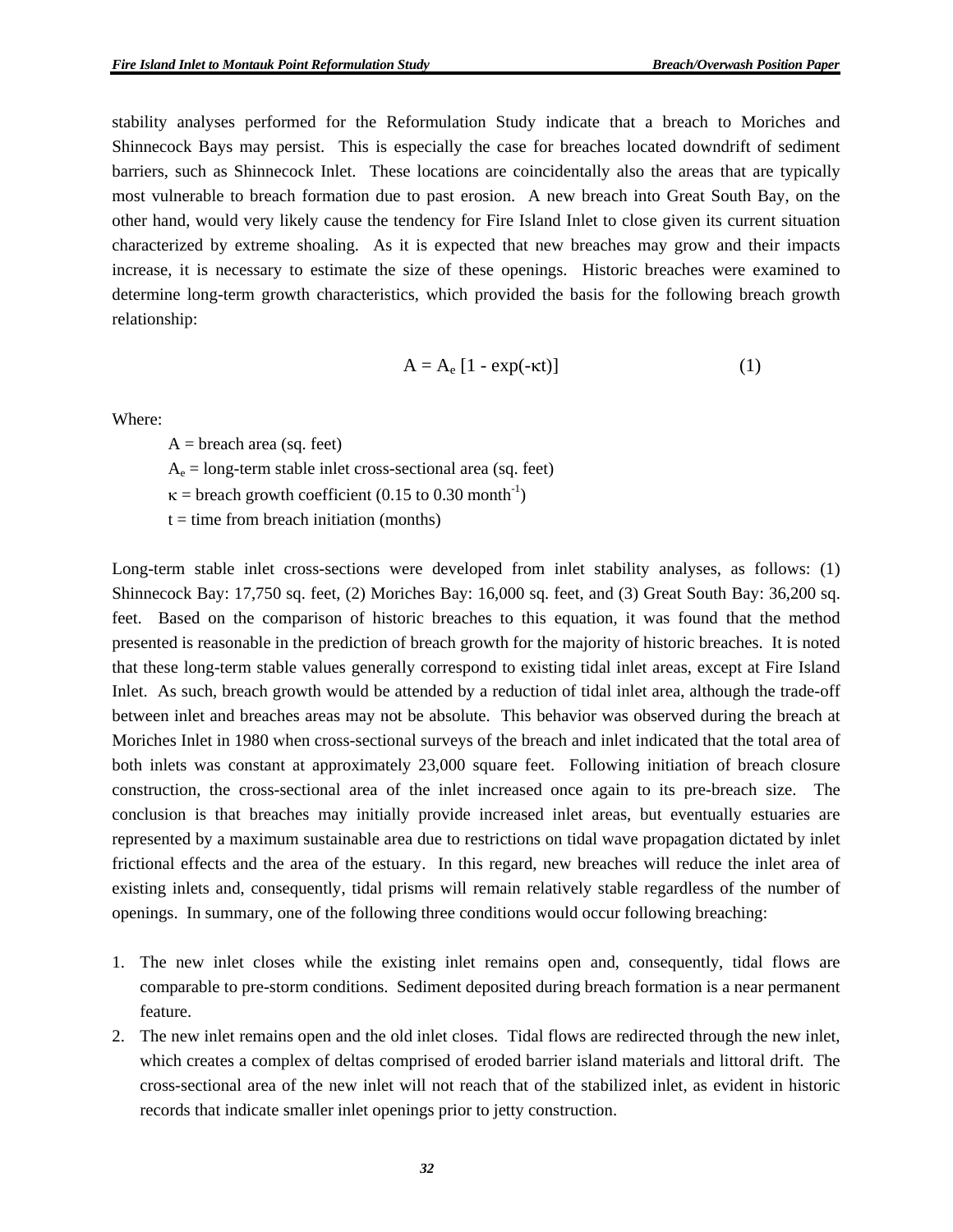3. Both inlets remain open, although area of the existing inlet will most likely decrease. The total inlet area is likely to remain comparable to pre-breach conditions. Tidal flows to the estuary may, however, be reduced due to increased frictional effects through smaller inlets. This situation is supported by inlet stability analyses that indicate that both inlets, especially at Moriches and Shinnecock Bays, would be vulnerable to closure.

#### **7.2.2 Sediment Transport**

Preliminary estimates of sediment transport for previous breaches in the study area are summarized in Table 12. It is noted that these estimates are based on historic breach observations for which adequate data are available, including hydrographic surveys and aerial photographs. Sediment transport volumes correspond to breach formation and the period of breach persistence. Consequently, these estimates reflect both storm-related bay sediment transport and long-term breach scouring.

| TABLE 12       |                                                                                                         |                                    |                 |          |                 |  |
|----------------|---------------------------------------------------------------------------------------------------------|------------------------------------|-----------------|----------|-----------------|--|
|                |                                                                                                         | HISTORIC BREACH SEDIMENT TRANSPORT |                 |          |                 |  |
| Location       | <b>Displaced Barrier</b><br><b>Total Bay</b><br><b>Duration</b><br><b>Bay Deposition</b><br><b>Date</b> |                                    |                 |          |                 |  |
|                |                                                                                                         | <b>Island Volume (cy)</b>          | Deposition (cy) | (months) | Rate (cy/month) |  |
| Westhampton    | 1962                                                                                                    | 145,000                            | 150,000         |          | 150,000         |  |
| Moriches Inlet | 1980                                                                                                    | 414,000                            | 1,000,000       |          | 110,000         |  |
| Westhampton    | 1992                                                                                                    | 467,000                            | 600,000         | 10       | 60,000          |  |
| Total          |                                                                                                         | 1,026,000                          | 1,750,000       | 20       | 90,000          |  |

Ongoing efforts to quantify short-term breach sediment deposition estimate barrier island sediment quantities that would be scoured during storm persistence. Historic post-storm breach geometries were examined, as were other studies, to determine those factors leading to breaches, likely breach locations in the study area and eroded barrier island sediment quantities that would be relocated bayward. Currently, there is no commonly accepted criteria for estimating potential breach locations. Nonetheless, several criteria were common to previous studies, including barrier island width, and barrier island and dune volume. These parameters were examined for the study area to estimate those locations most susceptible to breaching. These vulnerable sites (top ten only) in order of estimated vulnerability included: (1) New Made Island, (2) Shinnecock Inlet (West), (3) Tiana Beach (West), (4) Pattersquash Island, (5) Tiana Beach (East), (6) Pelican Island, (7) Smith Point, (8) Old Inlet, (9) Moriches Inlet (East), and (10) Lonelyville. Based on barrier island geometry, and historic breach widths and depths, bay deposition during breach formation was estimated to range between 80,000 and 160,000 cubic yards per breach.

To determine the total sediment transport quantities for storms, historic breach events and associated storm characteristics were examined. The number of expected breaches was based on the number of breaches that occurred during and estimated exceedence frequencies of the September 1938, March 1962, January 1980, and December 1992 storms. Storm frequencies for events causing one or two breaches had return periods as low as 2 years. The 1938 storm that caused seven breaches had a return period between 64 to 94 years. A return period of 100 years was selected for the 1938 storm. Following this historical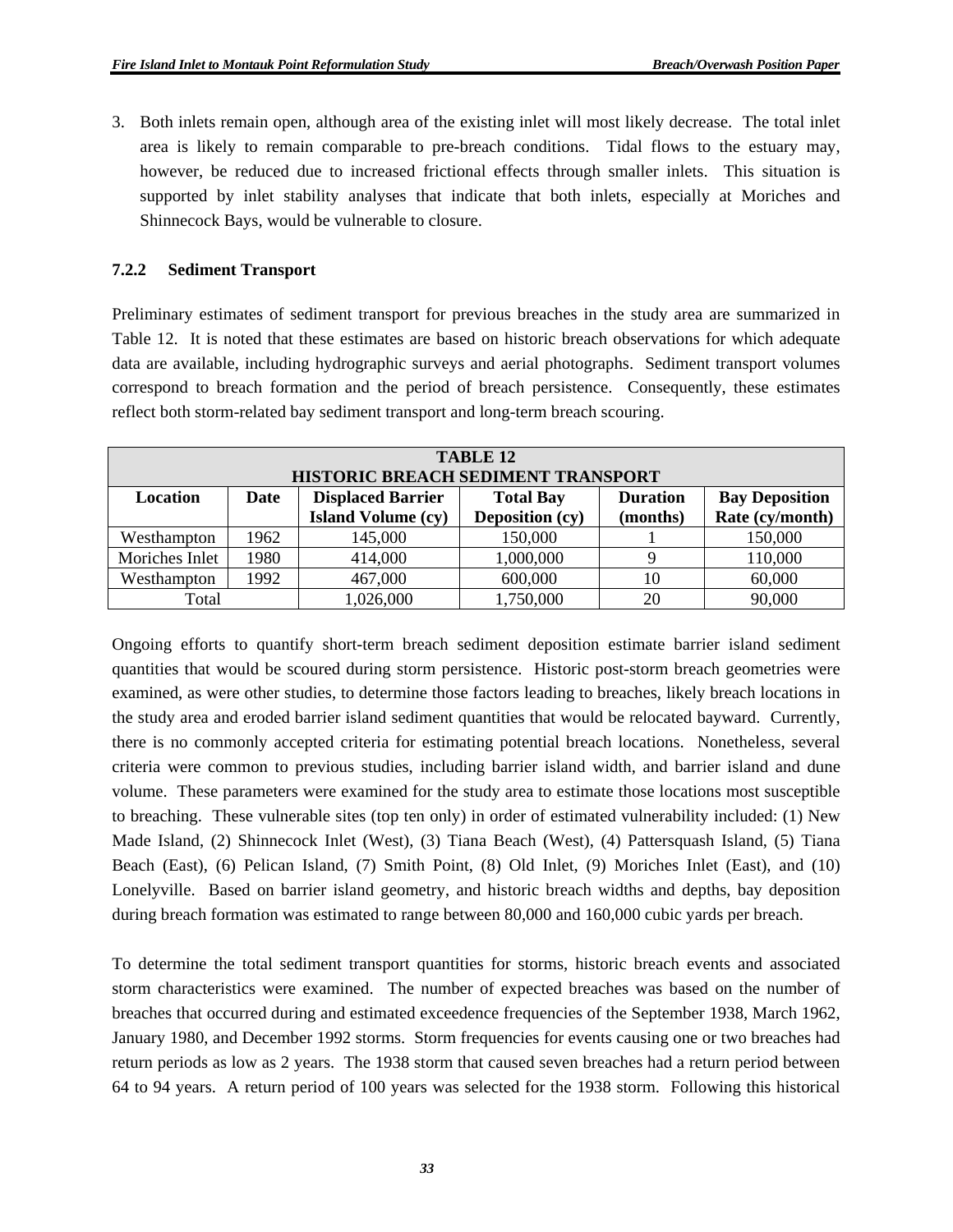breaching trend, one breach is expected during a 6-year storm, and seven breaches are expected in a 100 year storm. Interpolating between these return periods suggests the number of breaches to be expected for various return periods. These results are summarized in Table 13. Given the breach-frequency results shown in Table 13, barrier island geometries and breach vulnerability rankings, storm-related sediment transport associated with multiple breach formations during a single storm were estimated as shown in Table 14.

| <b>TABLE 13</b><br><b>PRELIMINARY BREACH</b><br><b>FREQUENCY ESTIMATES</b> |   |  |  |  |
|----------------------------------------------------------------------------|---|--|--|--|
| <b>Number of Breaches</b><br><b>Return Period (Years)</b>                  |   |  |  |  |
|                                                                            |   |  |  |  |
| 10                                                                         | 2 |  |  |  |
| 16                                                                         | 3 |  |  |  |
| 30                                                                         |   |  |  |  |
| 40                                                                         |   |  |  |  |
| 65                                                                         |   |  |  |  |
|                                                                            |   |  |  |  |

| <b>TABLE 14</b><br>POTENTIAL BAY DEPOSITION<br>DURING MULTIPLE BREACH FORMATION                  |   |         |  |  |  |
|--------------------------------------------------------------------------------------------------|---|---------|--|--|--|
| <b>Storm Return Period</b><br><b>Number of Breaches</b><br><b>Bay Deposition (cy)</b><br>(Years) |   |         |  |  |  |
|                                                                                                  |   | 81,500  |  |  |  |
| 10                                                                                               | 2 | 198,000 |  |  |  |
| 16                                                                                               | 3 | 322,500 |  |  |  |
| 30                                                                                               | 4 | 454,000 |  |  |  |
| 40                                                                                               | 5 | 579,500 |  |  |  |
| 65                                                                                               | 6 | 744,500 |  |  |  |
|                                                                                                  |   | 889,500 |  |  |  |

Long-term bay deposition following breach formation reflects the initial breaching event (and the estimated volumes shown in Tables 13 and 14), and then expansion of the breaches following formation. Estimated cross-sectional areas were determined using the equation shown previously. Potential breach cross-sectional areas for several possible breach locations are shown in Table 15 assuming a number breach closure scenarios. Breaches in Table 15 include those sites considered most vulnerable during a 100-year storm. It is noted, however, that ongoing analyses are not limited to these sites, but consider all areas judged vulnerable to breaching. Cross-sectional areas shown in Table 15 were used along with barrier island volumes above and below sea level to calculate the volume of barrier island sediments removed due to the breach (see Table 16). These volumes represent the barrier island sediments eroded by the breach, assuming the breach persists for the referenced period and the relationship developed for breach area versus time.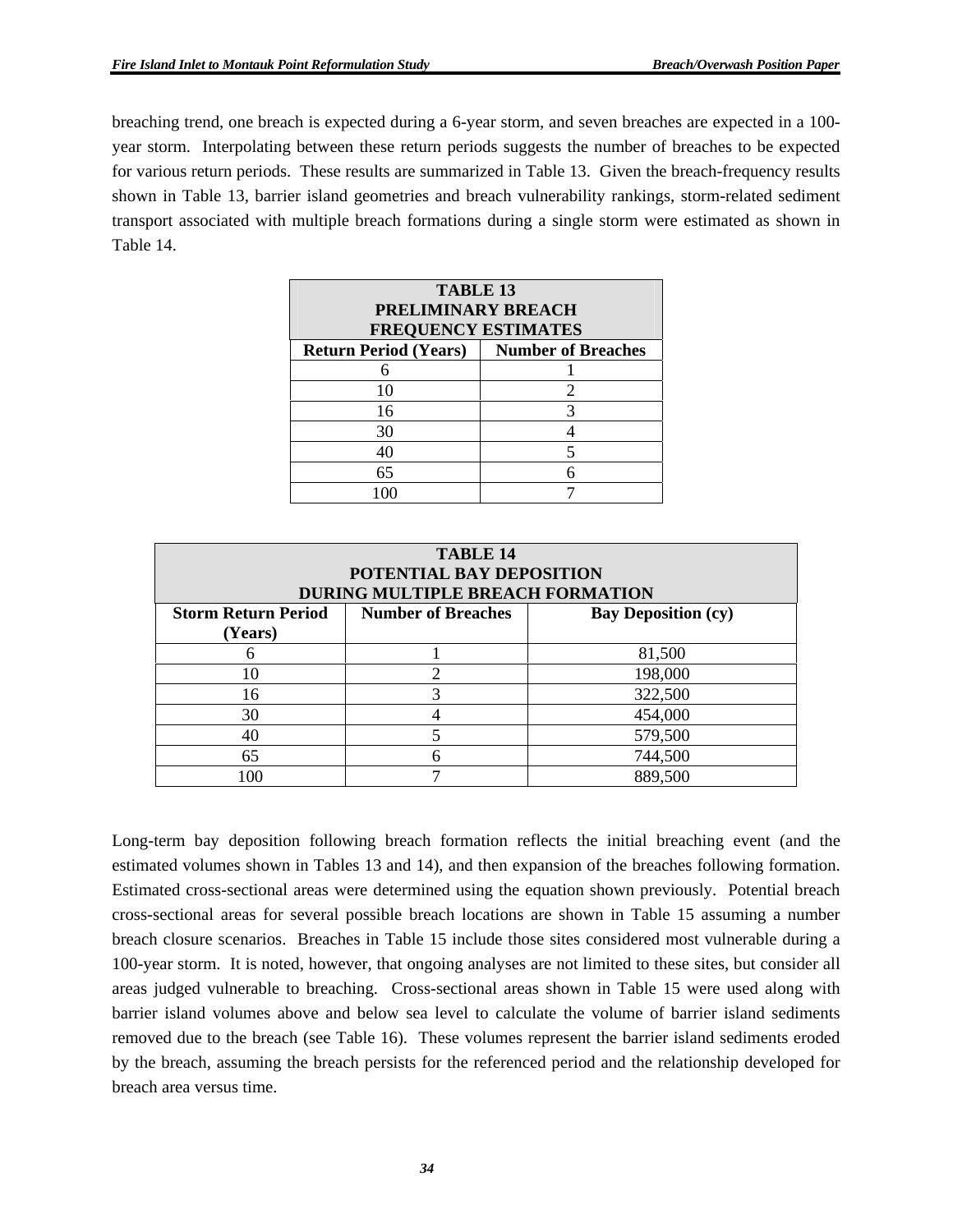| TABLE 15<br>POTENTIAL LONG-TERM BREACH SIZES        |                                |        |        |        |
|-----------------------------------------------------|--------------------------------|--------|--------|--------|
| Location                                            | <b>Breach Areas (sq. feet)</b> |        |        |        |
| 9 Months<br><b>6 Months</b><br>1 Months<br>3 Months |                                |        |        |        |
| Shinnecock (West)                                   | 4,600                          | 10,550 | 14,800 | 16,550 |
| Tiana Beach (East)                                  | 4,600                          | 10,550 | 14,800 | 16,550 |
| Tiana Beach (West)                                  | 4,600                          | 10,550 | 14,800 | 16,550 |
| New Made Island                                     | 4,150                          | 9,500  | 13,350 | 14,900 |
| <b>Smith Point</b>                                  | 4,150                          | 9,500  | 13,350 | 14,900 |
| Pattersquash                                        | 4,150                          | 9,500  | 13,350 | 14,900 |
| Pelican Island                                      | 6,550                          | 16,350 | 25,300 | 30,200 |

| <b>TABLE 16</b><br>PRELIMINARY BARRIER ISLAND                              |                                                     |         |           |           |  |
|----------------------------------------------------------------------------|-----------------------------------------------------|---------|-----------|-----------|--|
| <b>SCOURING ESTIMATES</b><br><b>Bay Deposition Volume (cy)</b><br>Location |                                                     |         |           |           |  |
|                                                                            | 9 Months<br><b>6 Months</b><br>1 Months<br>3 Months |         |           |           |  |
| Shinnecock (West)                                                          | 145,000                                             | 334,000 | 468,000   | 524,000   |  |
| Tiana Beach (East)                                                         | 157,000                                             | 360,000 | 505,000   | 565,000   |  |
| Tiana Beach (West)                                                         | 157,000                                             | 360,000 | 505,000   | 565,000   |  |
| New Made Island                                                            | 94,000                                              | 215,000 | 302,000   | 337,000   |  |
| <b>Smith Point</b>                                                         | 156,000                                             | 357,000 | 502,000   | 559,000   |  |
| Pattersquash                                                               | 145,000                                             | 332,000 | 466,000   | 520,000   |  |
| Pelican Island                                                             | 282,000                                             | 705,000 | 1,091,000 | 1,303,000 |  |

While the estimates presented in Table 16 are approximations of a highly complex process, several observations should be considered. A one-month breach to Moriches Bay was estimated to result in barrier island scouring between approximately 90,000 and 150,000 cy. This range is quite similar to historic bay deposition quantities presented in Table 12 that ranged between 60,000 and 150,000 cy/month. It is noted that these figures reflect contributions from longshore sediment transport, as a portion of the eroded barrier island sediments are also transported offshore. In addition, average bay deposition rates from the three breaches shown in Table 12 average approximately 90,000 cy/month. If a six-month breach is examined, Table 16 indicates an average monthly breach-scouring rate of about 91,000 cy/month. Therefore, it is concluded that scoured barrier island volumes are a reasonable indicator of bay deposition, although some portion of the island sediments undoubtedly move offshore. This observation suggests that a portion of longshore sediment transport entering the breach is deposited bayward, but may be approximately equivalent the volume of barrier island sediments moved offshore.

It is not likely that all breaches would remain open for long periods, especially in the case of multiple breaches to a single bay. Depending on the tidal currents through the new breaches and longshore sediment transport conditions, one breach would probably dominate while others were closed. If the most vulnerable breach site per bay is selected to survive following multiple breach formation, total bay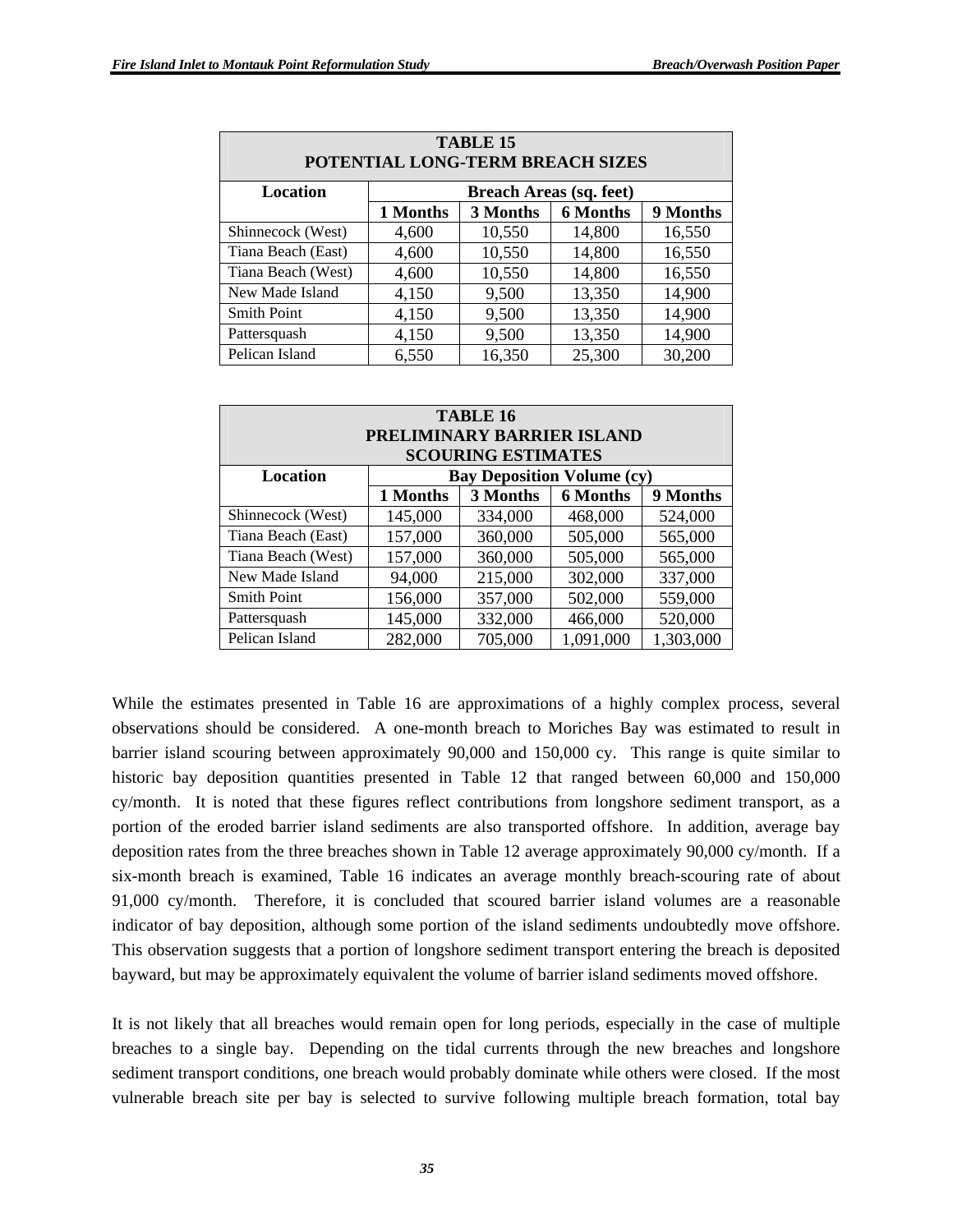deposition will reflect only breach openings and long-term growth of the surviving breach. Total bay deposition volumes for the described situation were estimated based on previous results and are shown in Table 17.

| <b>TABLE 17</b><br>POTENTIAL BREACH/BAY DEPOSITION |                                                    |       |       |       |  |
|----------------------------------------------------|----------------------------------------------------|-------|-------|-------|--|
| <b>Return Period</b>                               | Bay Deposition Volume (x1,000 cy)                  |       |       |       |  |
| (Years)                                            | 3 Months<br><b>6 Months</b><br>9 Months<br>1 Month |       |       |       |  |
| 6                                                  | 94                                                 | 215   | 302   | 337   |  |
| 10                                                 | 239                                                | 549   | 770   | 902   |  |
| 16                                                 | 364                                                | 674   | 895   | 1,027 |  |
| 30                                                 | 496                                                | 806   | 1,027 | 1,159 |  |
| 40                                                 | 746                                                | 1,056 | 1,277 | 1,409 |  |
| 65                                                 | 891                                                | 1,388 | 1,743 | 1,929 |  |
| 100                                                | 1,036                                              | 1,533 | 1,888 | 2,074 |  |

#### **7.2.3 Hydrodynamics and Water Quality**

The impacts of barrier island breaching on tidal hydrodynamics, salinity and residence times were investigated for Moriches Bay (Moffatt & Nichol 1994). Breach locations analyzed correspond to breaches that occurred in 1938, 1980 and 1992 (see Figures 5 to 8). Moffatt & Nichol (1995) assessed storm tides and inlet stability for Great South, Moriches and Shinnecock Bays and provided technical analyses in support of the Breach Contingency Plan. As part of the Reformulation Study, additional studies are being performed for Great South, Moriches and Shinnecock Bays. Breaches are being simulated at Water Island (Great South Bay), Westhampton (Moriches Bay) and west of Shinnecock Inlet (Shinnecock Bay). Each of the modeling studies utilized two-dimensional hydrodynamic and contaminant transport models. The current modeling efforts are examining breach impacts on hydrodynamics, storm tides, salinity, temperature and residence times for Great South, Moriches and Shinnecock Bays. The following paragraphs summarize the results of these studies. In addition to these studies, field observations and anecdotal information are available for the 1980 and 1992 breaches into Moriches Bay. Lastly, it is important to note that the cross-sectional areas of the existing inlets were not reduced due to the growth of the breach. Thus, modeling results reflect total inlet areas for each estuary that exceed all previously recorded values; this is considered reasonable in view of anticipated increases in dredging to maintain navigation in the existing inlets.

**Hydrodynamics.** Moffatt & Nichol (1994) investigations showed that prevailing tidal circulation within Moriches Bay would be modified by a breach though the degree of change depends on the breach location. For instance, breaches leading to the western and eastern basins of Moriches Bay strongly influence tidal flow within those basins. On the other hand, the 1980 breach was located adjacent to the inlet and had only minor influences on overall bay circulation. The 1980 breach, however, but did cause markedly decreased inlet current velocities. Accordingly, Moffatt & Nichol Engineers (1994) concluded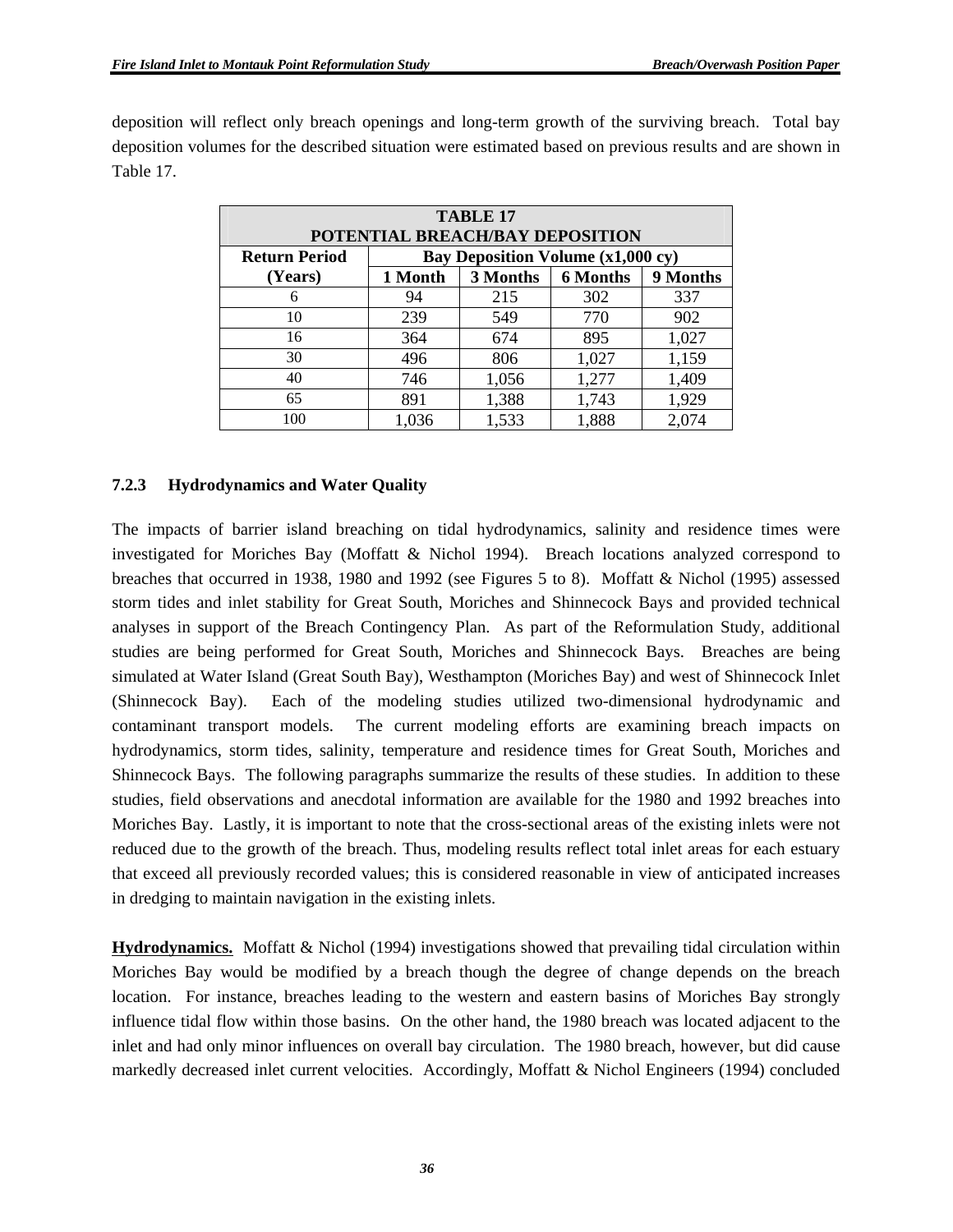that breaches located away from Moriches Inlet have a greater impact on Moriches Bay tidal hydrodynamics than breaches located closer to the inlet.

Depending on the breach size examined, ongoing modeling study indicates that existing inlet current velocities would be reduced by 10 to 25 percent. Tidal prisms through the inlets were modeled to be reduced by approximately 10 (Moriches Inlet) to 70 (Fire Island Inlet) percent. On the other hand, tidal prisms to the bays reflect the contributions of both the inlet and breach. Results indicated that overall tidal prisms would increase with the largest increases at Great South Bay. Corresponding tidal range increases were approximately 0.1 to 0.2 feet at Great South Bay, although the tide range near the inlet was decreased significant. Modeling results also indicate the possibility of increased average tidal elevations through the bay. Modeled tidal ranges for Moriches and Shinnecock Bays indicated increases between 0.2 and 1.0 feet, depending on the breach case examined. Table 18 summarizes breach modeling results output from current study.

| <b>TABLE 18</b>                                   |                       |                        |                |                |  |
|---------------------------------------------------|-----------------------|------------------------|----------------|----------------|--|
| PRELIMINARY BREACH IMPACT RESULTS - HYDRODYNAMICS |                       |                        |                |                |  |
|                                                   | <b>3-Month Breach</b> |                        | 9-Month Breach |                |  |
|                                                   | Flood<br>Ebb          |                        | <b>Flood</b>   | Ebb            |  |
|                                                   | $(\%$ Change)         | $(\%$ Change)          | (% Change)     | (% Change)     |  |
|                                                   |                       | <b>Great South Bay</b> |                |                |  |
| Peak Inlet Velocity                               | $-20$ to $-25$        | $-25$ to $-30$         | $-20$          | $-25$ to $-30$ |  |
| <b>Inlet Tidal Prism</b>                          | $-65$ to $-70$        | $-65$                  | $-65$ to $-70$ | $-65$          |  |
| <b>Bay Tidal Prism</b>                            | $+5$ to $+20$         | $-10$ to $-15$         | $+35$ to $+55$ | $+10$ to $+25$ |  |
| <b>Moriches Bay</b>                               |                       |                        |                |                |  |
| Peak Inlet Velocity                               | $-10$ to $-15$        | $-10$ to $-15$         | $-10$ to $-20$ | $-15$ to $-20$ |  |
| <b>Inlet Tidal Prism</b>                          | $-10$ to $-25$        | $-15$ to $-20$         | $-10$ to $-30$ | $-25$          |  |
| <b>Bay Tidal Prism</b>                            | $+20$ to $+45$        | $+20$ to $+25$         | $+35$ to $+65$ | $+35$ to $+40$ |  |
| <b>Shinnecock Bay</b>                             |                       |                        |                |                |  |
| Peak Inlet Velocity                               | $-10$ to $-20$        | $-15$ to $-15$         | $-10$ to $-20$ | $-15$ to $-20$ |  |
| <b>Inlet Tidal Prism</b>                          | $-25$ to $-30$        | $-25$ to $-25$         | $-35$ to $-35$ | $-30$ to $-35$ |  |
| <b>Bay Tidal Prism</b>                            | $+15$ to $+20$        | $+10$ to $+20$         | $+20$ to $+25$ | $+15$ to $+25$ |  |

These results indicate that the diversion of tidal flows from the existing inlets to the new breach may be significant. Additionally, it should be noted that decreased inlet areas would further reduce tidal propagation through he inlets into the adjoining estuaries. Total tidal prisms entering the bays were also markedly increased. This result is dependent on total inlet areas that exceed historic values. As no method is readily available to estimate breach and inlet areas (i.e., synoptic breach and inlet surveys), inlet areas were not altered due to breach presence. Nonetheless, it is evident based on past experience that two large inlets into a single bay would not survive, and that total inlet areas would be less than that modeled. Increased tidal prisms shown in Table 18 are, therefore, judged as high. This assumption suggests that normal tidal exchange would be increased due to a new breach, but following equilibration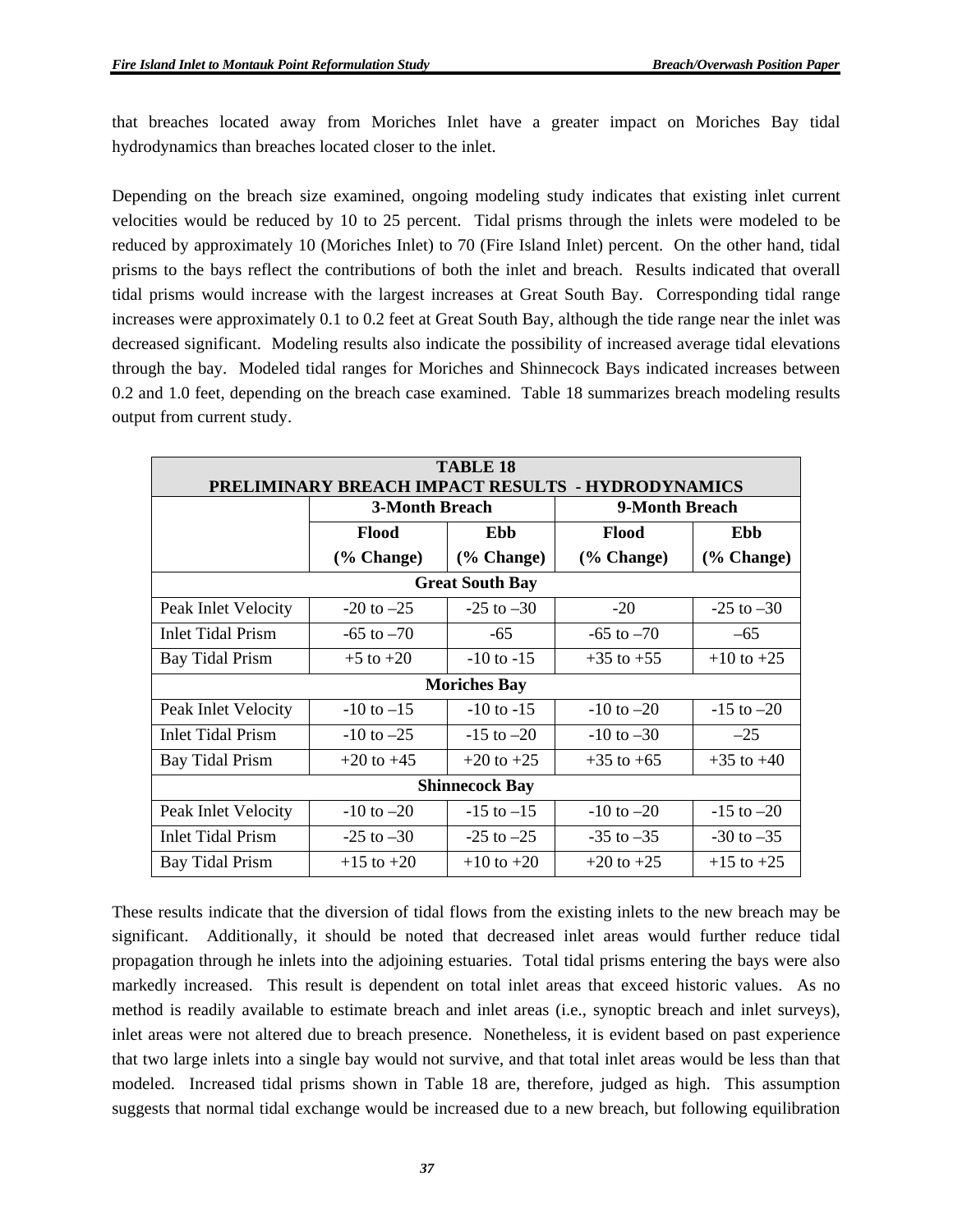of the inlet and breach areas would stabilize to conditions that may be somewhat higher than present. On the other hand, closure of the breach would return conditions to those that presently exist. Closure of the inlet would result in reduced tidal prisms, as unstabilized inlets would not reach cross-sectional areas achieved following jetty construction at the inlets.

**Salinity.** According to Moffatt & Nichol (1994), modeling of the 1992 breach at Westhampton Beach indicated that salinities in the adjoining eastern basin were increased by approximately 10 percent, whereas salinities in the western basin were reduced by about 3 percent (Moffatt  $\&$  Nichol 1994). Salinity increases in the eastern basin occurred as ocean waters entered through the breach. Concomitantly, western basin salinities decreased because less ocean water was drawn through the inlet. Salinity changes for the 1938 and 1980 breach cases indicated only minor differences, typically less than 3 percent. It should be noted that salinity field measurements taken before, during and after the 1992 breach at Westhampton did not indicate any significant deviations in long-term salinity levels in Moriches Bay. These results are based on in-situ measurements at the U.S. Coast Guard Station, and do not explicitly reveal a relationship between salinity distribution throughout the bay and breach development. In summary, breach impacts on salinity distributions were relatively minor, especially in comparison to the range of measurements in the western basin that ranged between 21 and 33 ppt. On the other hand, the relative change from a breach to the eastern basin is more significant due to the limited range of ambient salinities from 28 to 33 ppt.

Preliminary results from ongoing modeling studies indicate that salinity is increased in the eastern basin of Great South Bay near the simulated breach at Water Island, but is decreased slightly at locations remote from the breach. Salinity is increased directly by the influx of additional ocean water through the breach at stations 110, 120, 130, 140, and 150. Salinity increases were minor in comparison to measured background salinity ranges. Stations further west in Great South Bay showed even smaller salinity increases. Adjacent to and west of Fire Island Inlet, salinity levels decreased due to breach presence. Decreased salinity west of the inlet can be attributed to weakened flow through the inlet. Salinity reductions were also minor relative to the range of background measurements. Breach impacts on salinity distributions in Moriches Bay indicate that salinity in the eastern basin adjacent to the breach is increased for a breach at Pikes Beach. Salinity levels in the western basin and near the inlet were simulated to experience negligible changes due to the breach. Predicted salinity changes were notably less than changes shown by background measurements. Salinity changes in Shinnecock Bay were negligible to minor due to the location of the modeled breach immediately west of the inlet. This behavior is comparable to Moffatt & Nichol (1994) results for Moriches Bay and field measurements taken during the 1980 breach east of Moriches Inlet.

**Temperature.** Preliminary modeling results indicated that a breach to Great South Bay has negligible impacts on temperature values or distribution. Temperatures are increased slightly in the eastern basin adjacent to the breach, but are decreased slightly at locations remote from the breach. Modeled temperature changes were much less than measured background ranges. The impacts of the breach on temperature distributions in Moriches Bay indicate a slight decrease throughout the bay. Shinnecock Bay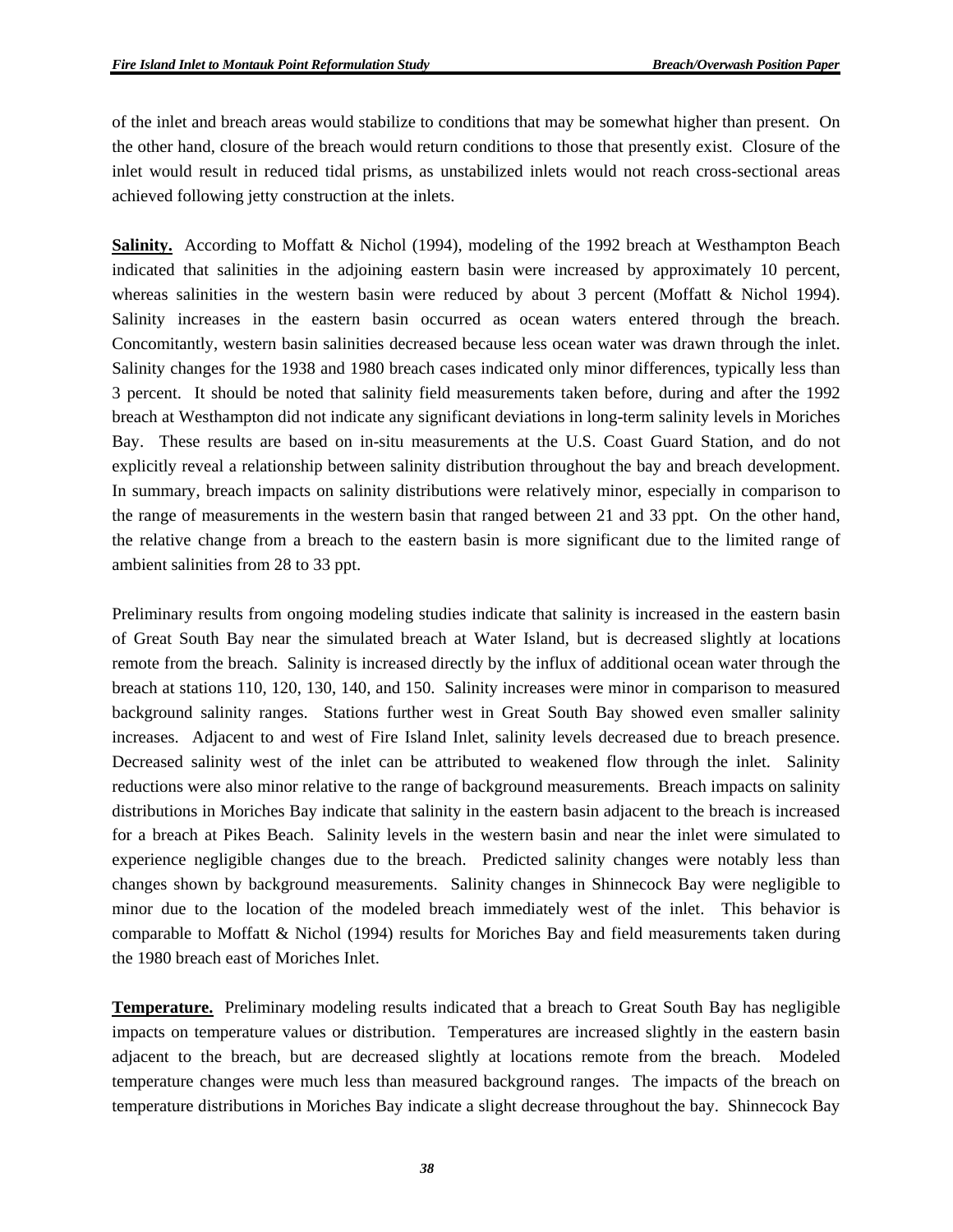modeling results are comparable to those at Moriches Bay, although temperature changes are reduced by the location of the breach near the inlet.

**Residence Time.** Moffatt & Nichol (1994) model simulations of the 1992 breach at Westhampton indicated that residence times within the eastern basin were decreased from a base conditions of 3 to 8 days to 1.5 days with the breach. Residence times in the western basin were, however, increased. On the other hand, residence times for the breach located at Moriches Inlet were only slightly decreased. Ongoing modeling efforts are further investigating residence time impacts for each of the study area's estuaries.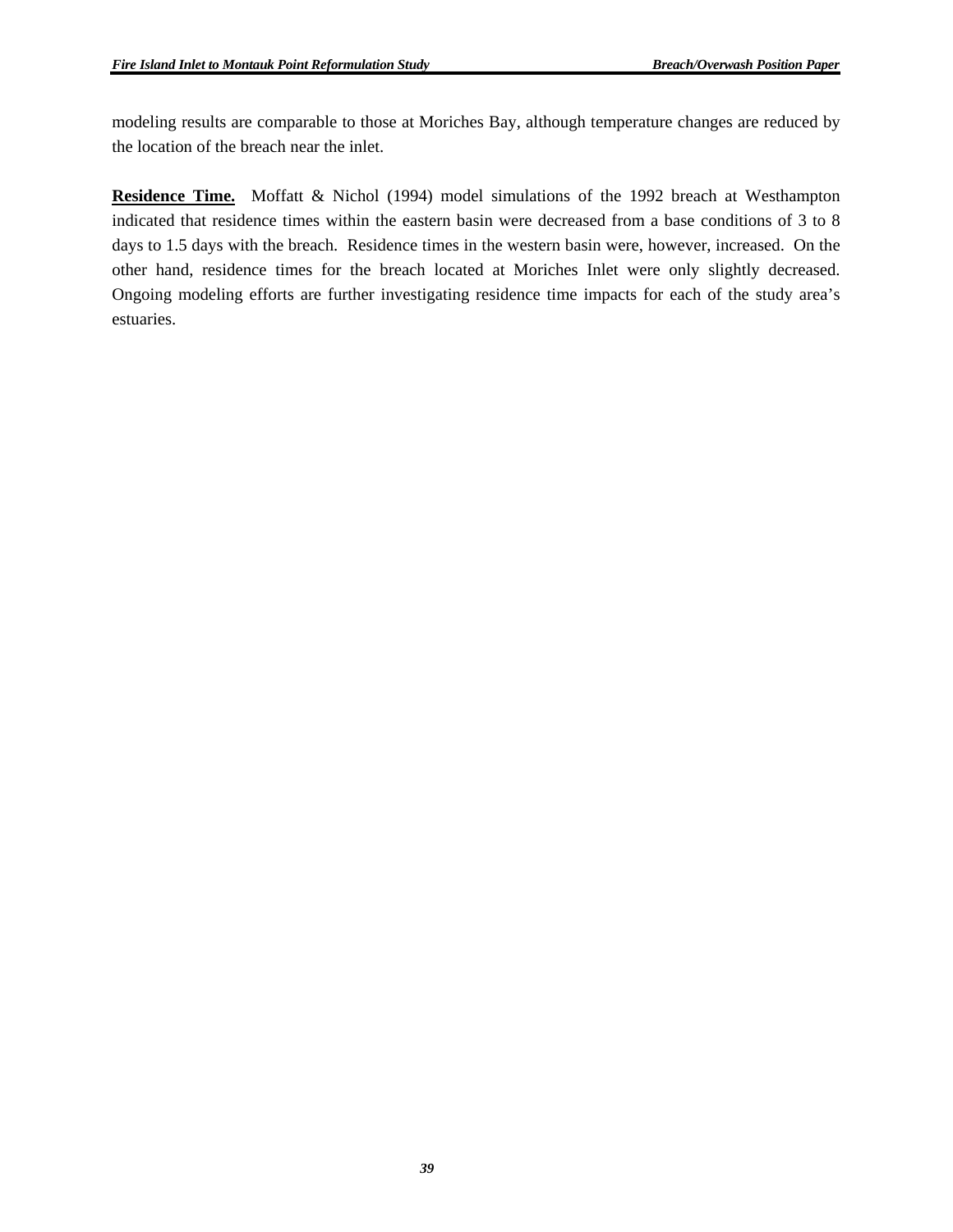### **8. BIOLOGIC OVERWASH/BREACH IMPACTS**

With regard to the biological effects of barrier island overwashing and breach formation, a major disruption and loss of existing habitat is balanced by re-colonization and even possible formation of new or enhanced habitats. Potential changes may be either short- or long-term. Short-term impacts, such as the scouring or smothering of intertidal marshes, are usually detrimental. Longer-term impacts, such as potential re-establishment of SAV beds on shoal deposits, are generally beneficial. In aquatic systems, environmental conditions shaped by climatic events and anthropogenic influences are important factors affecting populations and, ultimately, the entire community. Changing environmental conditions may result in stresses that could alter or detrimentally influence one or more populations.

Estuarine organisms by definition are tolerant of variations in their physical environment including fluctuations in salinity and temperature. The results of the modeling in this report indicate that breaching will not preclude the survival of any of the ambient back bay species, although localized population shifts may occur. Increased bay water salinities that may result from a breach have the potential to provide conditions that are more suitable for certain shellfish predators (i.e., sea stars and oyster drills). However, under the expected without project conditions, all breaches are likely closed within a 12-month period. This is not sufficient time to allow an ecological community to develop which is dependent upon a longterm rise in salinity. If predation does occur, the effects are likely to be minimal. Once the breach is closed, bay water salinity and the ecological community structure is likely to return to pre-breach conditions.

#### **8.1 Biological Impacts**

The New York State Department of State commissioned a scientific literature review of *"The Environmental Impacts of Barrier Island Breaching with Particular Focus on the South Shore of Long Island, New York"* (Cashin Associates, P.C., 1993) which examined the biological impacts related to breaches. The following is a summary of their findings:

- $\triangleright$  The increase in bay tidal flushing would result in a reduction of "small form" algal blooms;
- ¾ Increased tidal flushing is also likely to promote accelerated clam growth. However, there may be a concomitant increase in the loss of planktonic larval stages from the bay as a result of excessive flushing. Without proper yearly recruitment, the standing stock of shellfish in the bays may gradually be depleted;
- $\triangleright$  No definite conclusions were reached with regard to finfish or waterfowl populations;
- $\triangleright$  The number and variety of shellfish predators is likely to increase as a result of the rise in salinity levels;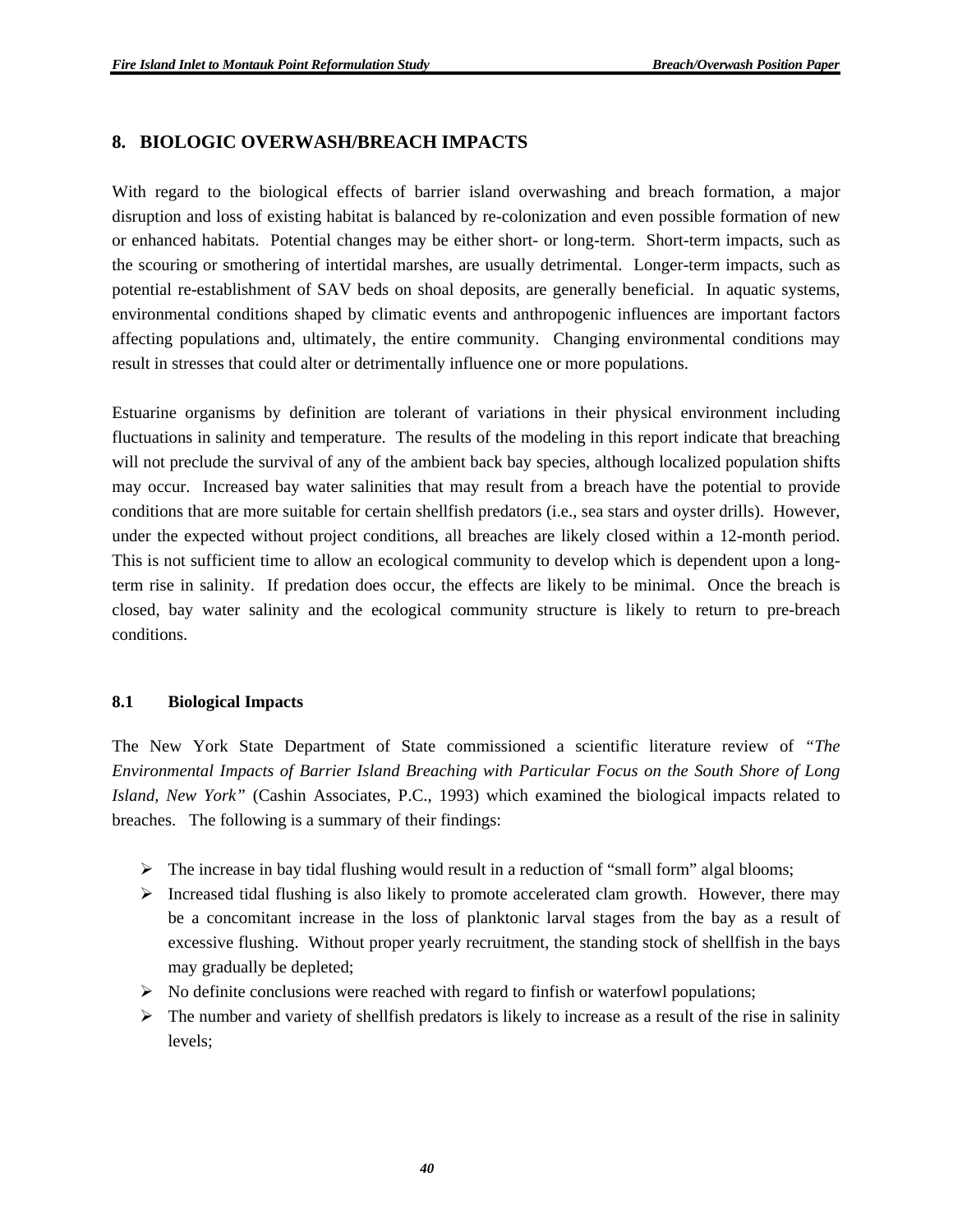- $\triangleright$  As can be expected following any significant environmental disturbance in a biological system, the "opportunistic" species are likely to first re-colonize the disturbed area and gradually be replaced by a greater variety of "equilibrium" species;
- $\triangleright$  The fresh sand deposits and new beach areas are likely to attract nesting shorebirds and colonial shorebirds (e.g., least terns, piping plovers and roseate terns);
- $\triangleright$  Tidal marshes are likely to stay in early stages of vegetative succession and remain highly productive; and
- $\triangleright$  The increases in tidal flushing and water clarity are likely to benefit eelgrass growth.

There are additional adverse impacts that are likely to occur as a result of barrier island breaching. These include the immediate and direct loss of upland and wetland vegetation in the path of the new inlet opening, and the scour of backbay wetlands and submerged aquatic vegetation from within and adjacent to the inlet channel. Additional vegetation damage is also expected to occur over time along the newly exposed upland vegetated edge, as plants which were formerly surrounded by other vegetation or topographic barriers become stressed due to the increased exposure to wind, salt spray, drought, insects, disease, etc.

While the Cashin Associates (1993) report points out that the densest eelgrass beds were found in close proximity to Fire Island and Jones Inlets, it fails to mention that SAV beds are nearly absent for a distance of approximately 1 mile northeast of the tip of Captree or 5 miles east of the tip of Democrat Point; and that the eelgrass bed distribution appeared to be clustered on the lee side of protective land masses away from the deeper, swifter waters of the inlet channels (Jones and Schubel, 1990). One can only postulate that a breach occurring through the Fire Island barrier at a point where major wetlands and SAV beds currently exist could theoretically destroy a significant area of intertidal and subtidal habitat. However, intertidal marshes and SAV beds may re-establish on the bayside deposits or flood tidal deltas over time, once the breach is closed.

The macrobenthic invertebrates are completely sessile and represent the single largest group of organisms that will be directly impacted by changes to either the oceanic or bayside benthos. The macrobenthic invertebrates associated with the "high energy" oceanic environment are typically capable of quickly recolonizing areas that are disturbed by coastal storms. The backbay environment is generally quiescent, allowing a more diverse and stable benthic community to develop. When disturbed by coastal storms, the backbay benthic community will generally respond first by re-colonizing with opportunistic species, followed by a gradual shift in species resulting in a more mature benthic community over time. The total re-colonization process is expected to take approximately 12 to 18 months (Nagvi and Pullen, 1982).

Finfish would be largely unaffected by a breach, although the new inlet channel may provide attractive habitat for certain species (USFWS, November 1998). Thus, the effects on finfish populations are expected to vary on a species-specific basis. One may argue that a scenario similar to the loss of pelagic shellfish larvae may occur with larval fish being "swept out to sea". However, breaches may also increase the ease of access for juvenile finfish to swim back into the bays for species which breed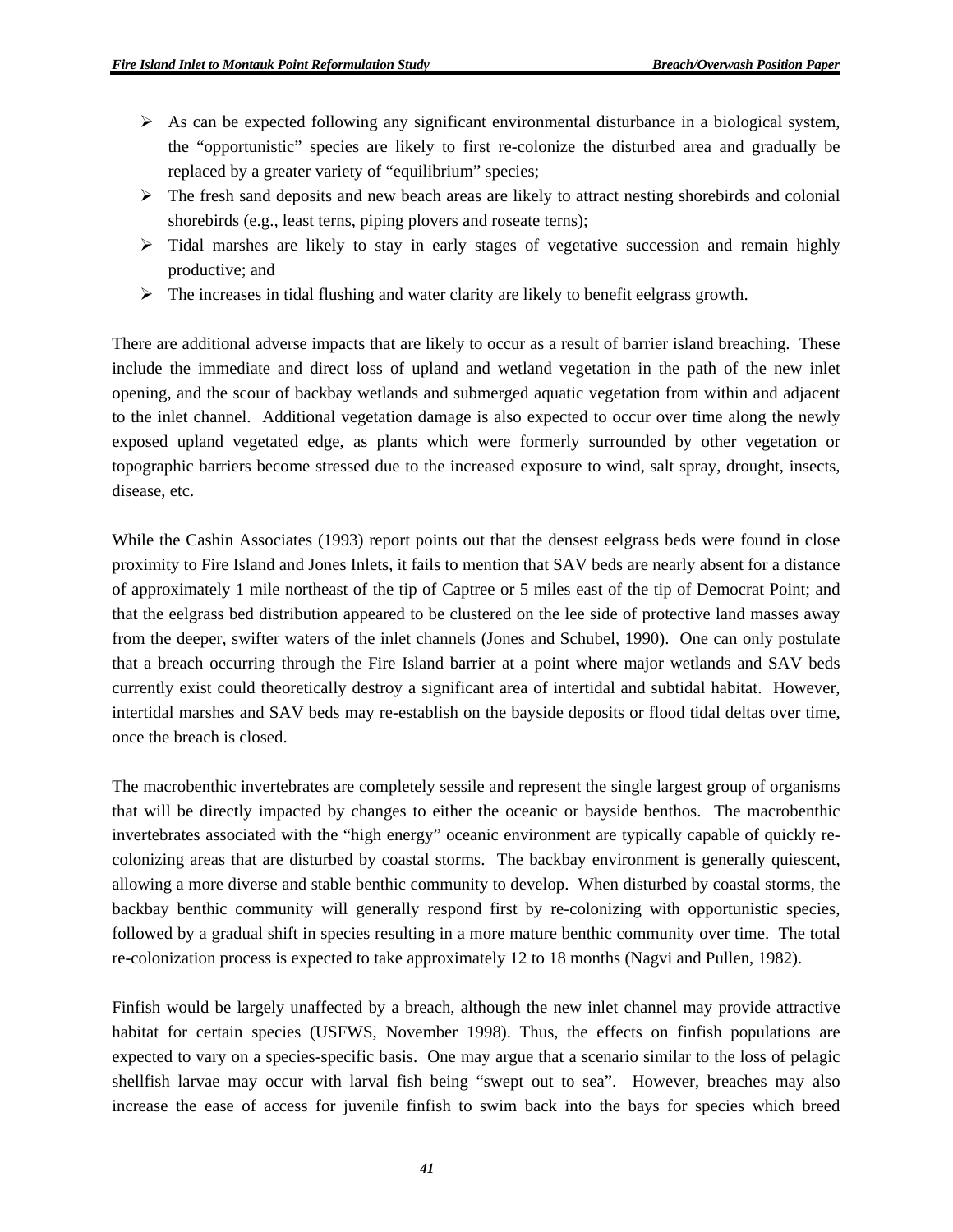offshore (e.g., summer flounder and bluefish). Additionally, the species which are prevalent in the backbay SAV beds that typically attach their eggs to vegetation or some sort of substrate (e.g., killifish, silversides, winter flounder, and sticklebacks) are likely to be unaffected by the increase in tidal flushing.

Adult winter flounder, for example, migrate from offshore waters to shallow bays and estuaries during the fall and return to deeper offshore waters in the summer. The fall (onshore) and summer (offshore) migration exposes the fish to water temperatures ranging from winter lows at or near the freezing point of seawater 28.4º F to summer highs approaching 86.0º F (see *Species Profiles – Winder Flounder (Pleuronectes americanus): General Life History and Model Threshold Values*, USACE (undated)). The upper tolerance limit of adults is around 84.0º F, with summer offshore movements occurring at temperatures below 59.0º F. Spawning occurs in shallow inshore waters, with early larval stages occupying the same shallow areas. Eggs and larvae exhibit the same low temperature tolerance as the adult and have higher upper tolerance limits. Juveniles usually remain in the coastal estuaries and bays during the first year exhibiting a high tolerance to warm summer water temperatures. No alteration in water temperatures as a result of breaching or overwashing should have an impact on reproduction, development, or distribution patterns of the winter flounder.

Eggs, larvae, juvenile, and adult winter flounder exhibit a tolerance to a wide range of salinity. Some winter flounder spawning takes place in brackish waters with no difference in egg hatching or larval survival related to low salinity values. The brackish water spawning is reflected in a lower tolerance value for all lifestages of 5.0 ppt. The upper tolerance value is characteristic of normal seawater, with an upper level around 40 ppt. No changes in salinity as a result of breaching are projected to affect winter flounder (see *Species Profiles – Winder Flounder (Pleuronectes americanus): General Life History and Model Threshold Values*, USACE (undated)).

Generally, adult winter flounder are not in nearshore waters during the summer months when low dissolved oxygen levels are a problem. Long Island Sound studies conducted to evaluate minimal environmental conditions, including low dissolved oxygen levels, have not reported any influence on winter flounder abundance levels or distribution patterns. The limited information available suggests that alteration of dissolved oxygen levels during breaching or overwashing events would have no impact on winter flounder population levels or distribution patterns (see *Species Profiles – Winder Flounder (Pleuronectes americanus): General Life History and Model Threshold Values*, USACE (undated)).

Any changes in hydraulic conditions that result in water movement patterns from the shallow shore zone spawning/nursery areas to deeper water areas or offshore areas would have a detrimental effect on winter flounder. The early larval stages feed on microzoo-plankton that are most abundant in shallow water areas, and the limited swimming ability of the larvae require that currents be low so they can remain in the shore zone. The most important factors affecting larval mortality were translocation and natural mortality (i.e., predation) (Pearcy 1962). Translocation out of the estuary by seaward drift was significant, and though little is known of the fate of the larvae transported from the preferred inshore nursery area waters, offshore conditions were considered unfavorable primarily due to a lack of food.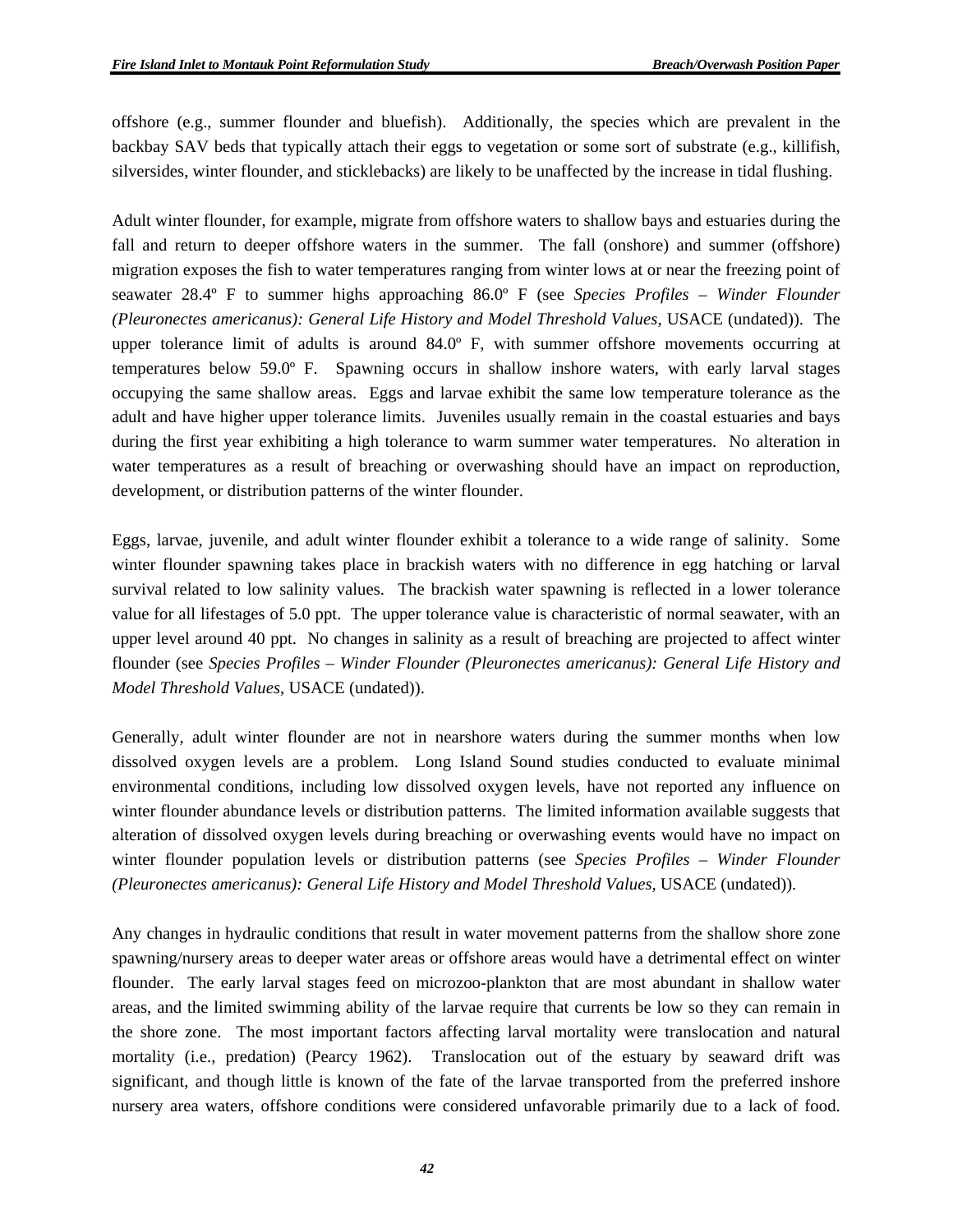Swimming endurance tests on one and two year old specimens indicate that resting on the bottom is preferred; however, when swimming winter flounder exhibit very good endurance at moderate to high water velocities. Hydraulic changes in the bays and inlets due to breaching should not have an effect on winter flounders. Near shore changes in hydraulic conditions could have a detrimental affect on winter flounder larvae prior to the benthic transformation.

As discussed earlier, barrier breaching often results in the formation of flood tidal deltas on the bay side of the barrier. Following breach closure, these deposits are likely to provide suitable substrate for future SAV growth or the development of emergent tidal marshes, if the elevation is sufficient. These flood tidal deltas typically benefit a variety of wildlife species, especially shorebirds, by increasing the available foraging and loafing area, and potential nesting sites. Flood tidal deltas and the dynamic sand spits associated with bay inlets also provide optimal habitat for the rare plants, seabeach amaranth and seabeach knotweed.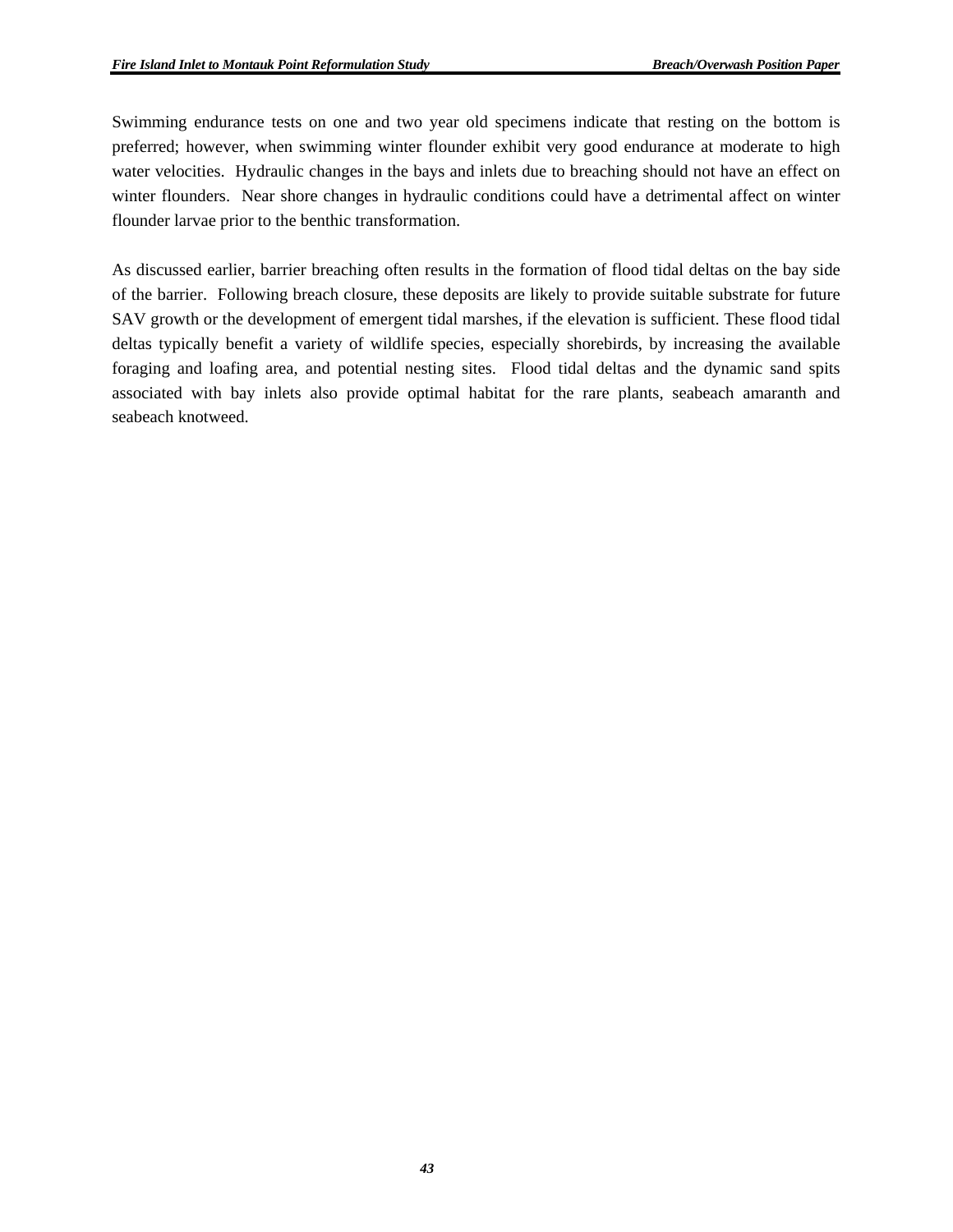#### **9. IMPACTS SUMMARY**

A wide range of physical impacts due to overwash and breaching have been discussed. These impacts fall within two main categories: (1) additional tidal exchange between ocean and bay, and (2) sediment transport to the bays. While the effects on additional openings due to breaches may be important in terms of bay storm tides, inlet stability and normal tidal circulation, impacts to estuarial salinity and temperature appear to be relatively minor. This is especially the case if the infrequency of breaches is considered, which underscores the minor impact of breaches on salinity and temperature in comparison to seasonal variations. Additionally, model impacts on tidal prism and circulation must consider that fact that multiple inlets have not historically persisted for a single bay and that unstabilized inlets have typically been much smaller than the present inlets. These factors suggest that increased tidal prisms, hence improved water quality, would be temporary prior to the closure of either the inlet or breach. Furthermore, the existence of a ceiling on total inlet area per bay suggests that flows through a new inlet would merely represent the redistribution of tidal propagation rather than significantly increased prisms or improved water quality. In summary, numerical modeling efforts and historic data indicate that multiple inlets are not sustainable and that impacts on salinity and temperature due to breaches are minor.

Preliminary modeling results and Moffatt & Nichol (1994) indicate decreased residence times in areas proximate to simulated breaches, but increased residence times at locations away from breaches. Analyses, specifically residence times, suggest that barrier island breaches may alter water quality, but are principally characterized by improvements at some locations and detriments elsewhere. These observations parallel hydrodynamic results that indicate that new breaches would result in the redirection of tidal flows from existing inlets to new breaches rather than significant increases of bay tidal prism and improved water quality.

Sediment transport associated with overwashes and breaching has been and will continue to be significant. Analyses of barrier island conditions and past overwashes/breaches provide a measure of the quantities of bayward sediment transport and locations vulnerable to such occurrences. Additionally, current investigations are underway to develop methodologies to evaluate the reduction of sediment transport that may attend storm protection measures being considered as part of the Reformulation Study.

It is important to note that overwash and breaching impacts must be evaluated in terms of without-project conditions. This is very different from evaluating impacts in terms of a no action scenario where breaches are permitted to grow and migrate indefinitely. A no action scenario that permits unchecked breach growth is an unlikely condition. Given State commitment to maintaining inlets and closing breaches, it is more likely that continued actions to close breaches would occur. Consequently, scenarios that include large breaches and significant shoaling of the existing inlets would most likely not be allowed, and the effects of new breaches would be temporary. This observation in conjunction with the stabilization of the existing inlets and the unlikely case of multiple new (and stable) breaches further reduces potential breach impacts over an extended period. These conditions underscore the assertion that circulation and water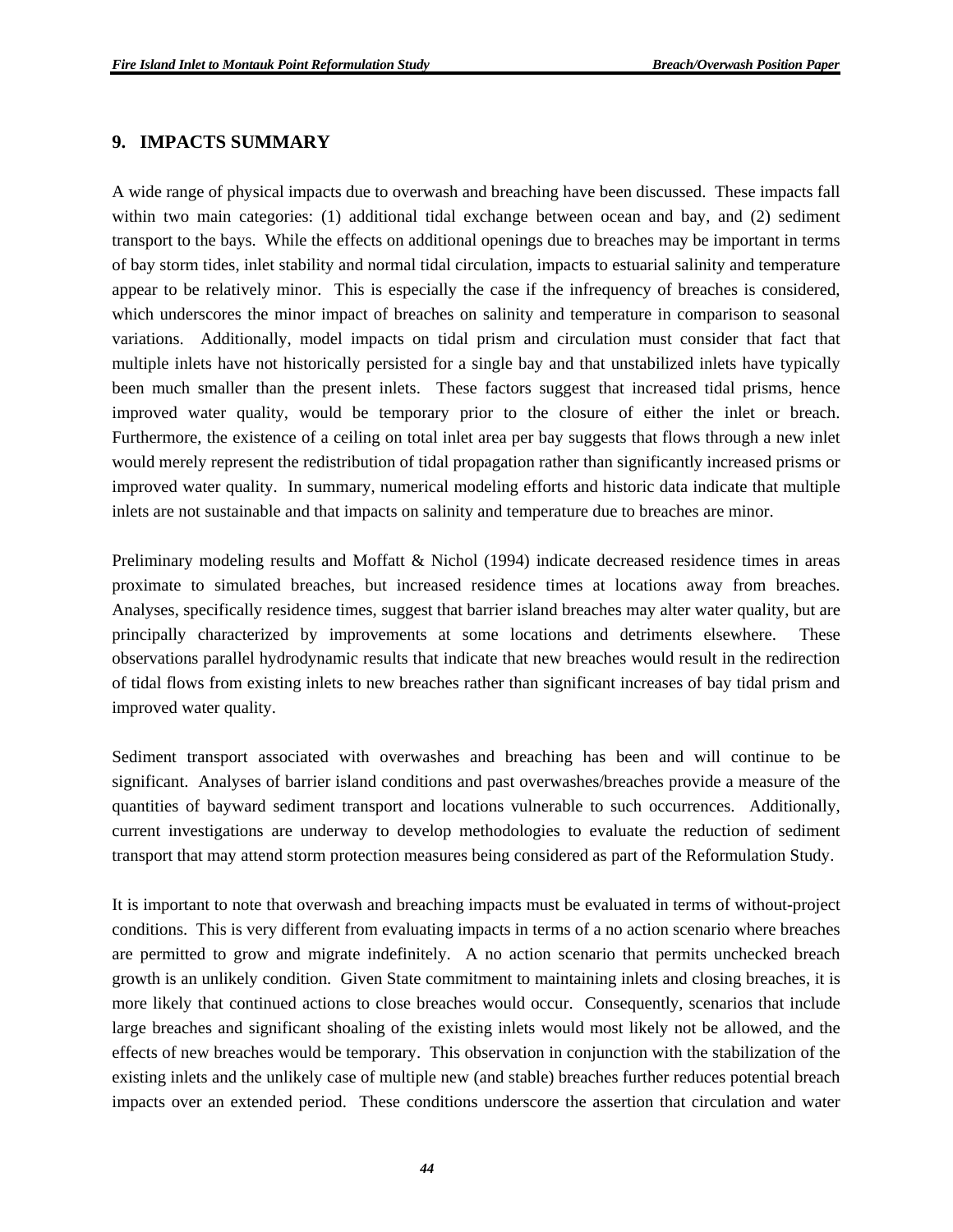quality changes associated with breaches are transitory. Consequently, the only long-term physical features associated with overwash and breaches are overwash fans and breach spits/flood shoals.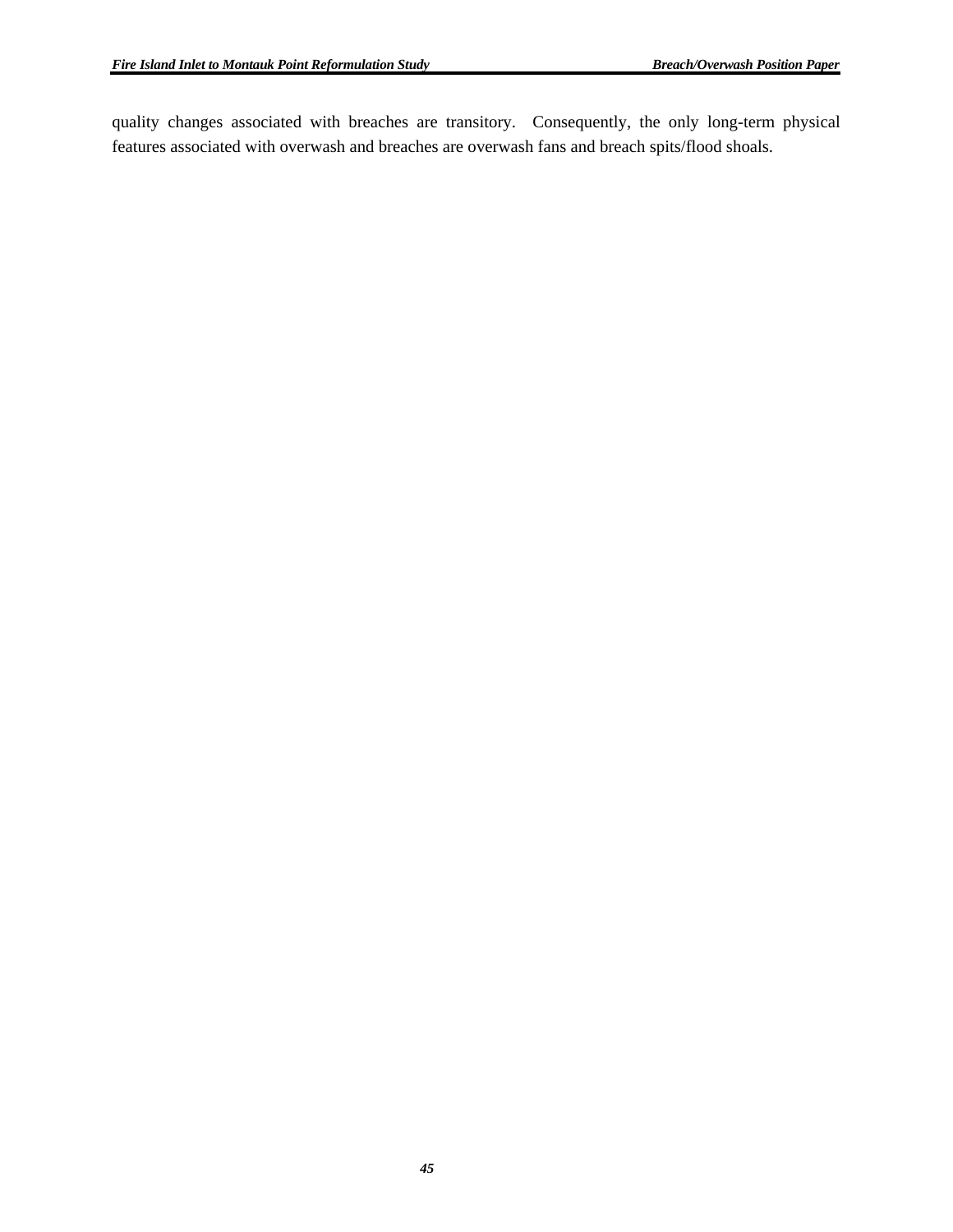#### **10. STATUS/FUTURE WORK**

It is evident that much is known regarding the qualitative impacts associated with barrier island overwashing and breaching. It is also apparent that there may be benefits associated with overwashing and breaching, including barrier island migration, habitat evolution and increased biologic productivity. Therefore, it must be acknowledged that preclusion/reduction of barrier island overwashing and/or breaching for the purpose of storm damage reduction must consider the health and survivability of the barrier island and bay resources. If the ephemeral nature of breaching and the limitations on total inlet area to the bays are also considered (along with the likelihood that the bays can only support a single inlet), then the benefits of breaching on water quality (and biologic responses) should be considered as temporary. Furthermore, it also appears that changes of water quality parameters associated with barrier island breaches are within the ambient range of conditions. This observation suggests that breaches, especially temporary, would have minor impacts given the current estuary/stabilized inlet arrangements.

Barrier island breaching and overwashing present other adverse biologic impacts, including burial of bay floor habitats, loss of larvae due to increased tidal flushing, and scour of backbay wetlands and subaquatic vegetation. Consequently, examination of overwashing and breaching must weigh storm reduction benefits against potential biological impacts. It is the intention of the Reformulation Study to address these issues by examining and quantifying potential adverse impacts associated with proposed storm reduction measures. Once such impacts are clearly defined, it would be possible to classify impacts relative to their significance and to develop mitigation procedures if and where necessary.

Completed/ongoing studies of the influences that storm damage reduction measures will have on breaching and overwash processes will provide the basis for evaluating short- and long-term impacts. These studies include the following:

- $\triangleright$  A study of historic barrier island overwashing and breaching is being performed to determine the sediment transport properties, including quantifying the volume of material deposited landward during and following severe storms. These historic investigations will provide the basis for developing procedures to quantify the impacts of possible storm protection measures for the project life. Specifically, overwash and breaching sediment transport volumes will be estimated for without- and with-project conditions.
- $\triangleright$  Historic barrier island breaches and overwashes are being and have been investigated to determine the factors leading to occurrence. Potential breach and overwash sites will be identified. Breach growth both during causal storms and following storm cessation are being investigated. These potential breach and overwash sites will be considered along with estimates of reduced sediment transport volumes to determine any mitigation that may be required to compensate for adverse project impacts on barrier island elevations and migration. These determinations must, however, take into account adverse impacts of breaches and overwash under without-project conditions.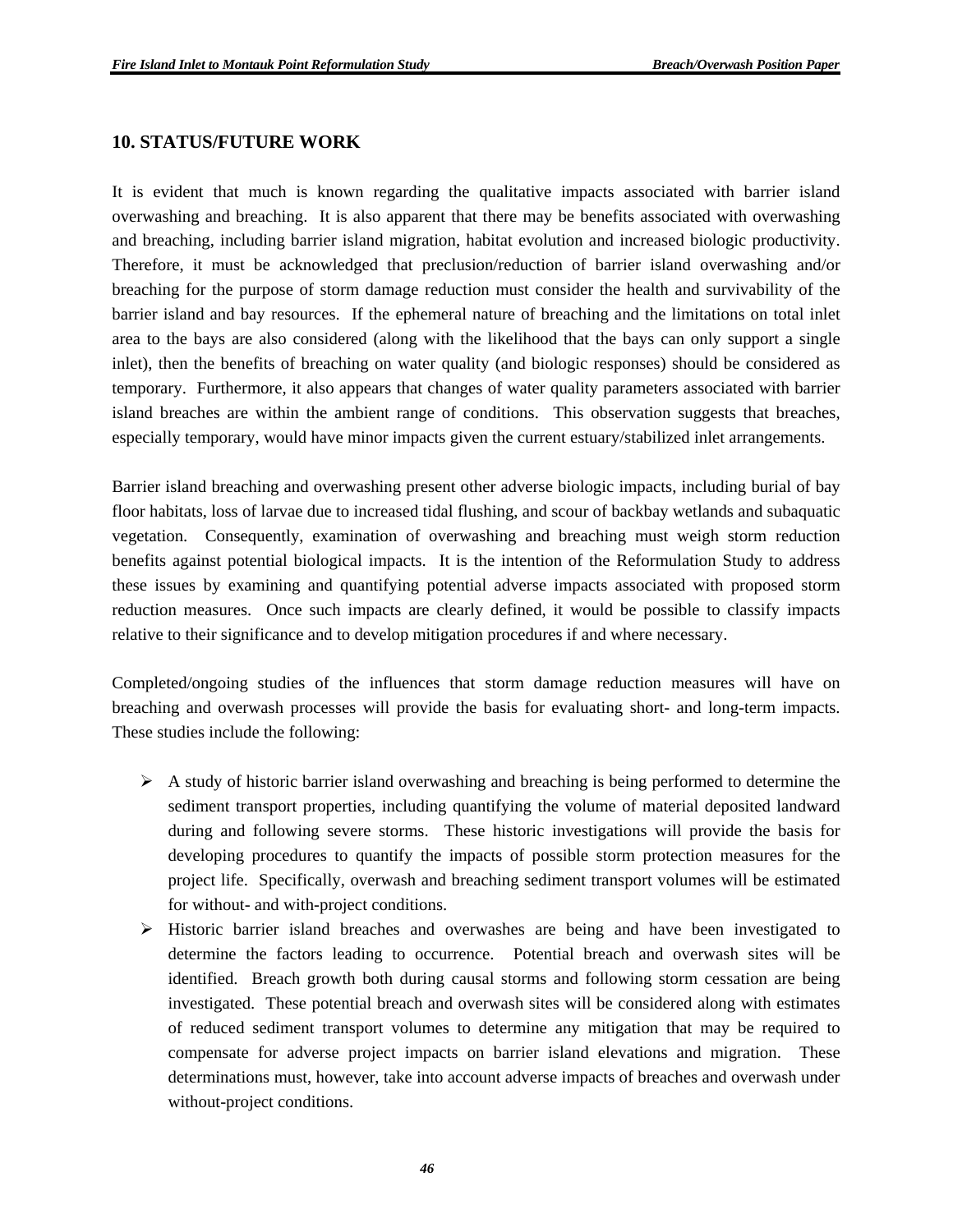- $\triangleright$  Numerical modeling investigations are underway to assess the impact of barrier island breaches on tidal hydrodynamics (e.g. normal and storm tides, inlet flow velocities, bay circulation, salinity distributions, temperature and residences times) in Great South, Moriches and Shinnecock Bays. These studies will improve previous assessments of long-term breach impacts (typically up to one year).
- $\triangleright$  Storm surge modeling is currently underway to account for barrier island breaching and overtopping in the simulation of bay storm tides. These studies will assess the impact of overwash and breaching on bay storm tides, based on historic evaluation of breach/overwash formation and observations of storm breach sizes.
- $\triangleright$  Previous studies have been performed to assess the stability of existing tidal inlets. These studies indicate the impact of new inlets on existing navigation channels, and the likelihood that new breaches would remain absent mechanical closure operations.

These studies will quantify the impacts of overwashing and breaching on the physical conditions in the study area relative to both short- and long-term impacts. Furthermore, these investigations will provide the baseline against which the impacts of potential storm protection measures may be weighed. Questions concerning beneficial/unknown breaching/overwashing posed by Cashin (1993) and USFWS (1998) that will be partially or wholly addressed by these studies include:

- ¾ What are the probability, size and location of breaches? How long are breaches expected to remain open?
- $\triangleright$  How many breaches or inlets may form during the project life?
- $\triangleright$  How many new habitats might form or be lost by preventing or allowing breaches and overwash?
- $\triangleright$  What is the importance of overwash sand, breaching and inlet formation to the development of back-bay salt marsh and how will the reduction in breaches and overwashes affect the rate of marshland formation on the bay side of the barrier islands?
- ¾ What are the hydrodynamic impacts of breaches or new inlets on normal bay tides?
- ¾ What are the water quality differences between with- and without-project breach conditions, as indicated by temperature, salinity and residence times? Are these differences within the range of existing ambient variations?
- $\triangleright$  Will shoaling of existing navigation channels accelerate in the presence of breaches or new inlets?
- $\triangleright$  What are the impacts of storm protection measures on breach and overwash sediment deposition, as impacting habitat creation, modification and barrier island migration?
- ¾ What are the economic impacts of breaches and overwashes due to increased flooding, direct structure destruction?
- $\triangleright$  What are the economic impacts of delaying breach closure?

The following describes a possible study to address data gaps concerning ecological impacts of overwashes and breaches on the barrier islands and backbay environments. Note should be made that this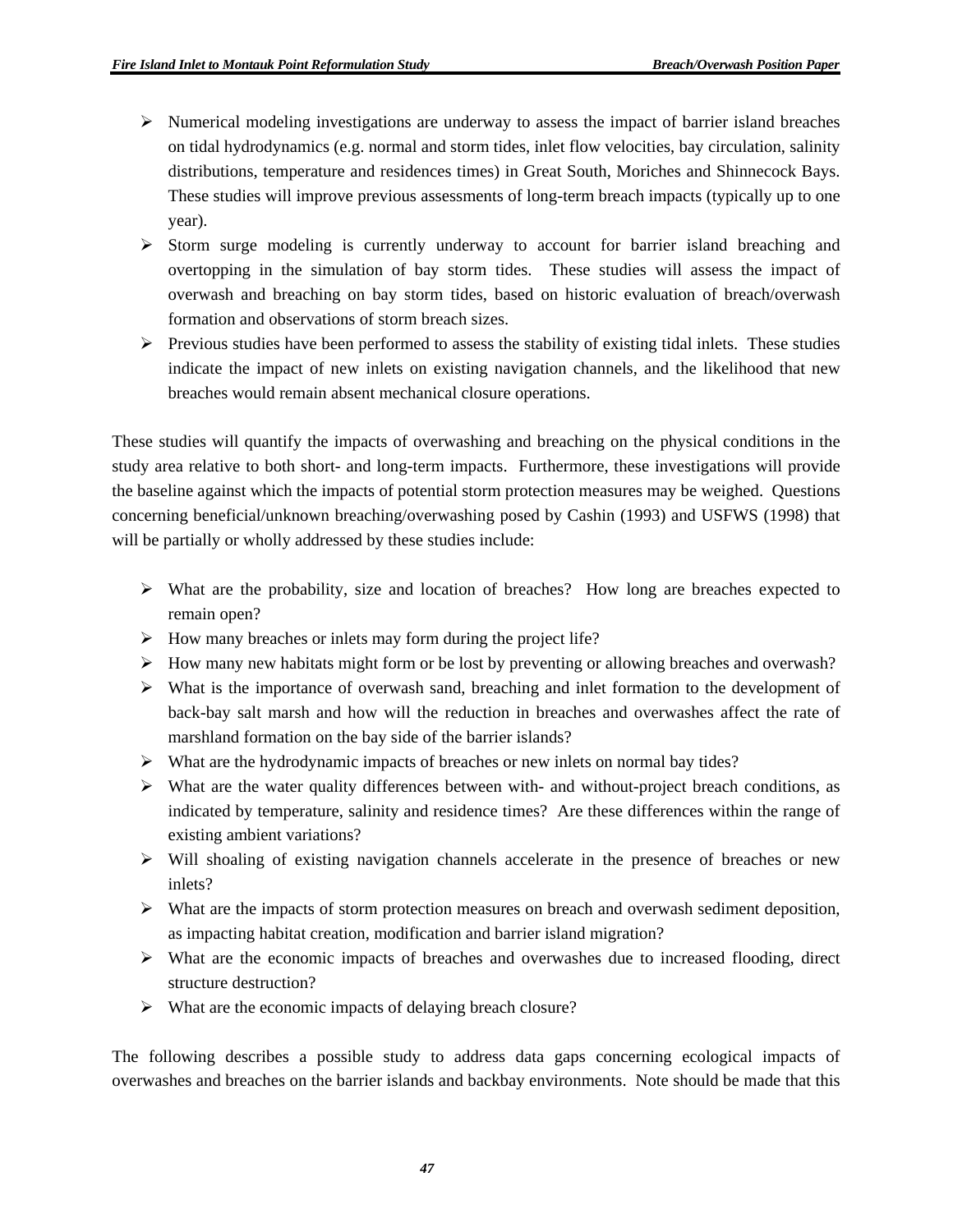study satisfies specific impact scenarios, and is not designed to be an all inclusive baseline study of the backbay marine ecosystems.

Quantification of impacts, particularly predicted as opposed to historical impacts, is not an exact science. Changes to motile populations in open-ended systems tend to be more limited because the populations respond to changes by seeking optimal conditions rather than being forced to adapt. Impacts to sessile groups are more predictable because they are unable to relocate and are subject to physical and water quality changes. For this reason, the study emphasis will be on closing data gaps relating to the nonmotile forms.

¾ **Mapping of SAV Beds**. While some mapping of SAV beds has been completed for specific zones along the barrier islands, it may be advantageous to prepare a comprehensive map of all SAV beds located on the southern side of the bays. Included in this survey would be eelgrass, widgeongrass and macroalgae species. This information will prove useful in assessing losses to these systems due to sand displacement during overwashes or physical destruction during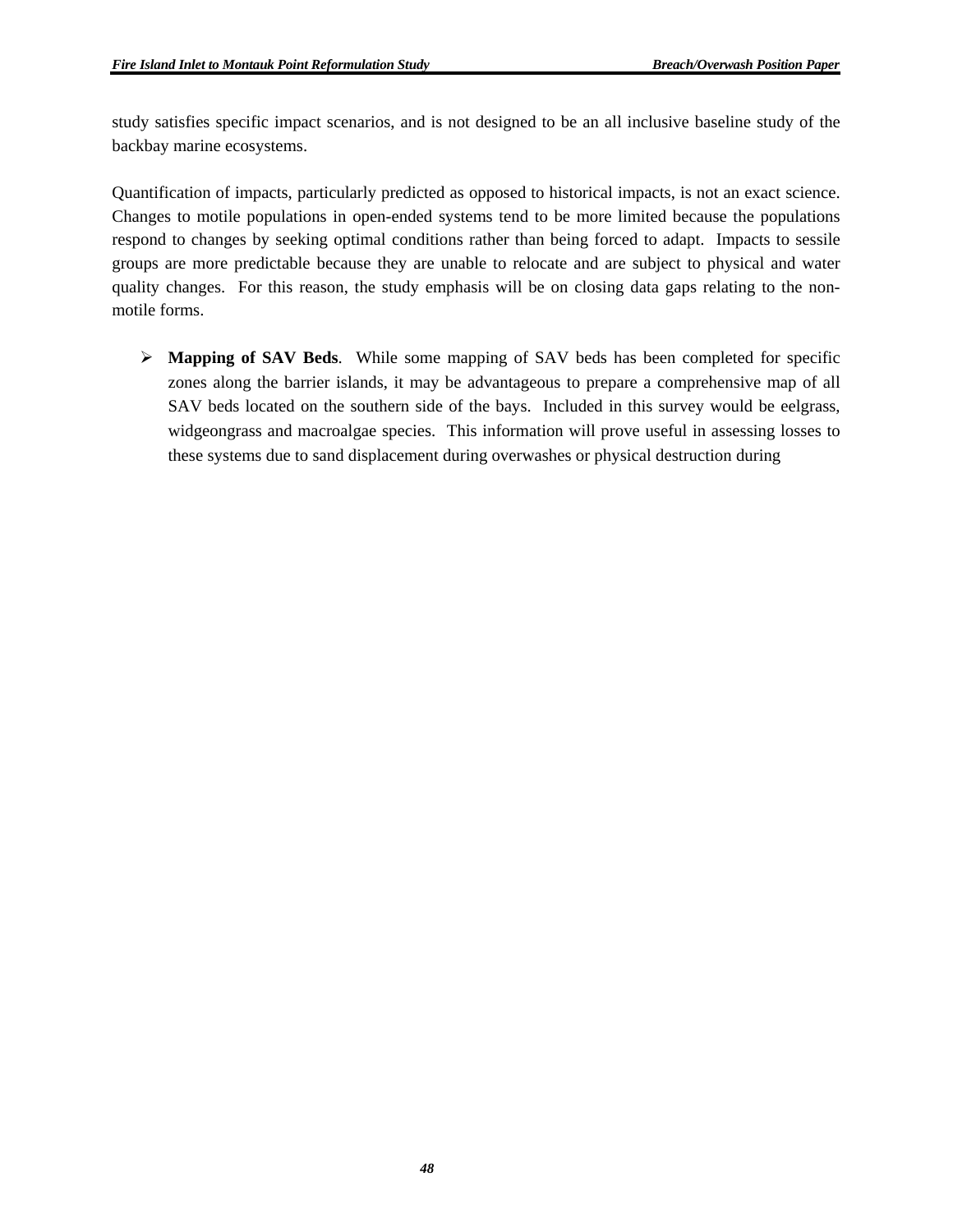## **REFERENCES**

Art, H.W (1971). "Atmospheric Salts in the Functioning of a Maritime Forest Ecosystem," Ph.D. Thesis, Yale University.

Bigelow, H.B. and W.C. Schroeder (1953). "Fishes of the Gulf of Maine," U.S. Fish and Wildlife Service, Fishery Bulletin Number 53.

Buckley, J. (1989). "Species Profiles: Life Histories and Environmental Requirements of Coastal Fishes and Invertebrates (North Atlantic)," U.S. Fish and Wildlife Service, Coastal Ecology Group, Waterways Experiment Station, Vicksburg, MS.

Cashin Associates, P.C. (1993). "The Environmental Impacts of Barrier Island Breaching with Particular Focus on the South Shore of Long Island, New York," prepared for the New York State Department of State. Hauppauge, NY.

Elias-Gerken, Susan (1994). "Piping Plover Habitat Suitability on Central Long Island, New York Barrier Islands," Master's Thesis, Virginia Polytechnic Institute and State University, Blacksburg, VA

Fallon, D. and F. Mushacke (1996). "Tidal Wetlands Trends in Shinnecock Bay, New York 1974 to 1995," New York State Department of Environmental Conservation, Stony Brook, NY

Gayes, P.T. , H.J. Bokuniewicz and W.S. Newman (1987). "Late Wisconsin and Holocene Fluctuations in Sea Level Rise," Northern Environmental Science, Vol.6, No.2.

Gornitz, V. (1995a). "Monitor of Sea Level Change," Journal Climate Changes, Volume 31.

Gornitz, V. (1995b). "Comparing of Difference Between Holocene Sea Level Changes of North America and the Selected Regions," Journal of Coastal Resources, Special Issue Number 7.

Greene, G.T., A.C.F. Mirchel, W.J. Behrens, and D.S. Becker (1978). "Surficial Sediments and Seagrasses of Eastern Great South Bay, NY," Marine Sciences Research Center Special Report 12, Reference 77-9, State University of New York at Stony Brook.

Grimes, B. H., M. T. Huish, J. H. Kerby, and D. Moran (1989). "Species Profiles: Life Histories and Environmental Requirements of Coastal Fishes and Invertebrates Mid-Atlantic) - Summer and Winter Flounder," U. S. Fish and Wildlife Service Biological Report 82(11.112), TR EL-82-4.

Kumar, N (1973). "Modern and Ancient Sediments: New Interpretations Based on Stratal Sequence in Inlet-filling Sands and on Recognition of Nearshore Storm Deposits", New York Academy of Sciences, Vol.220, Article 5.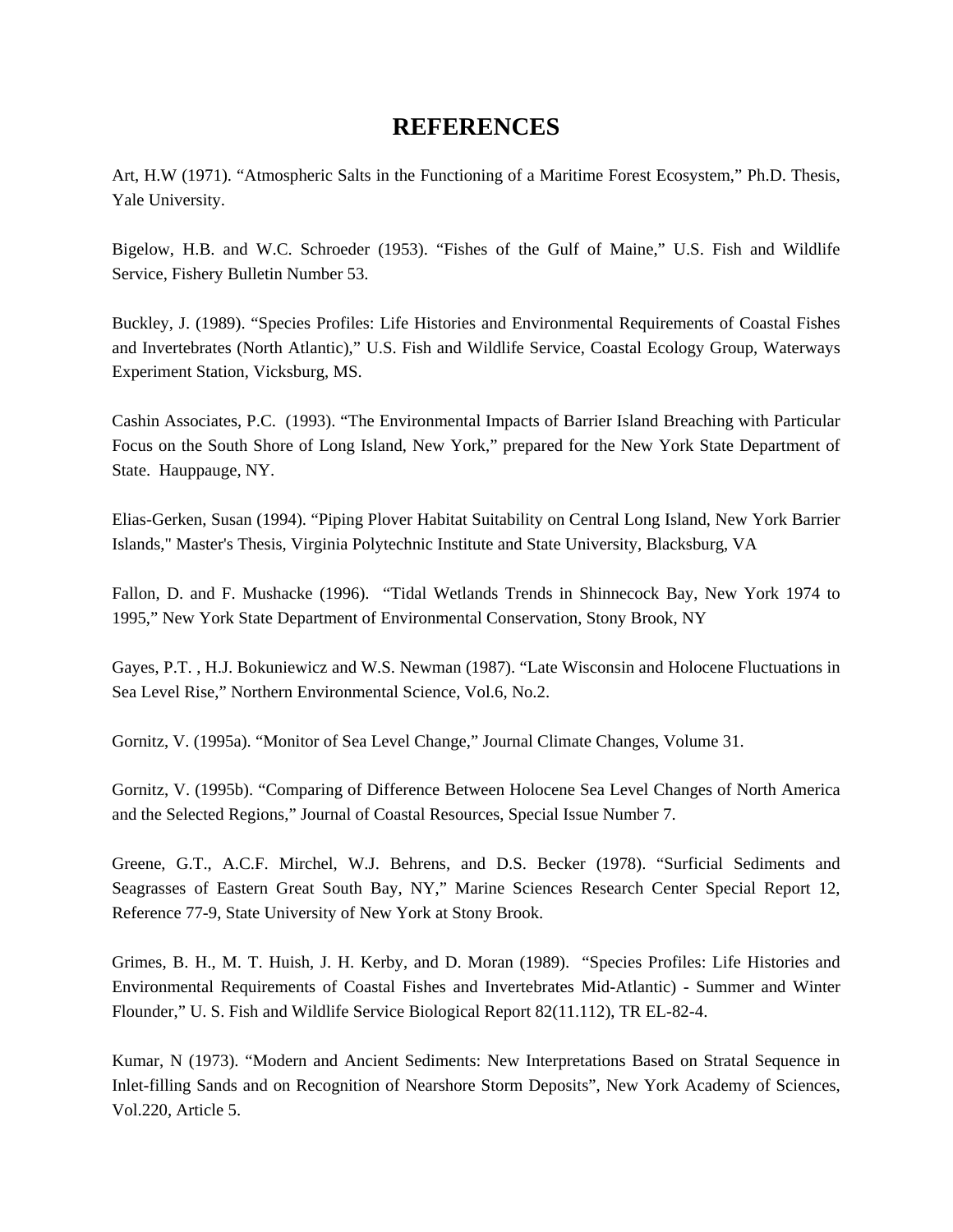Leatherman, S.P., and D.L. Joneja (1980). "Geomorphic Analysis of the South Shore Barriers, Long Island, NY," Phase I performed for the National Park Service.

Leatherman, S.P. and J.R. Allen (1985)*.* "Geomorphic Analysis of Fire Island Inlet to Montauk Point, Long Island, New York,*"* Final Report to U.S. Army Corps of Engineers, New York District.

Moffatt & Nichol (1994), "Impacts of Barrier Island Breaching on the Tidal Hydrodynamics, Salinity and Residence Times of Moriches Bay, New York," Prepared for U.S. Army Corps of Engineers, New York District.

Moffatt & Nichol (1995). "Breach Contingency Plan, Fire Island Inlet to Montauk Point, Long Island, New York, Reformulation Study," Prepared for U.S. Army Corps of Engineers, New York District.

New York Sea Grant (1993). "Estuarine Resources of the Fire island National Seashore and Vicinity," Prepared by the New York Sea Grant Institute for the National Park Service, Cornell University, State University of New York.

Pearcy, William (1962). "Ecology of an Estuarine Population of Winter Flounder, Pseudopleuronectes americanus (Walbaum)-Parts I-IV," Bulletin of the Bingham Oceanographic Collection, Peabody Museum of Natural History, Yale University Volume 18:39-78, Article 1.

Rampino (1979). "Holocene Submergence of Southern Long Island, New York", Nature, Vol.280.

Sanders and Kumar (1975). "Evidence of Shoreface Retreat and in Place Drowning during Holocene Submergence of Barriers, Shelf off Fire Island, New York," Geological Society of America Bulletin, Volume 86.

Stalter, R., E.E. Lamont, and J. Northrup (1986). "Vegetation of Fire Island, New York," Bulletin of the Torrey Botanical Club, Volume 113, Number 3.

USACE, January (1996). "Breach Contingency Plan, Fire Island Inlet to Montauk Point, Long Island, New York, Reformulation Study," U.S. Army Corps of Engineers, New York District.

USACE (undated). "Species Profiles -Winter Flounder (*Pleuronectes americanus*): General Life History and Model Threshold Values," New York District.

U.S. Fish and Wildlife Service (19950. Fish and Wildlife Coordination Act Report, Section 2(b): Fire Island Inlet to Montauk Point, Long Island, New York. Breach Contingency Plan, US Fish and Wildlife Service, Islip, New York.